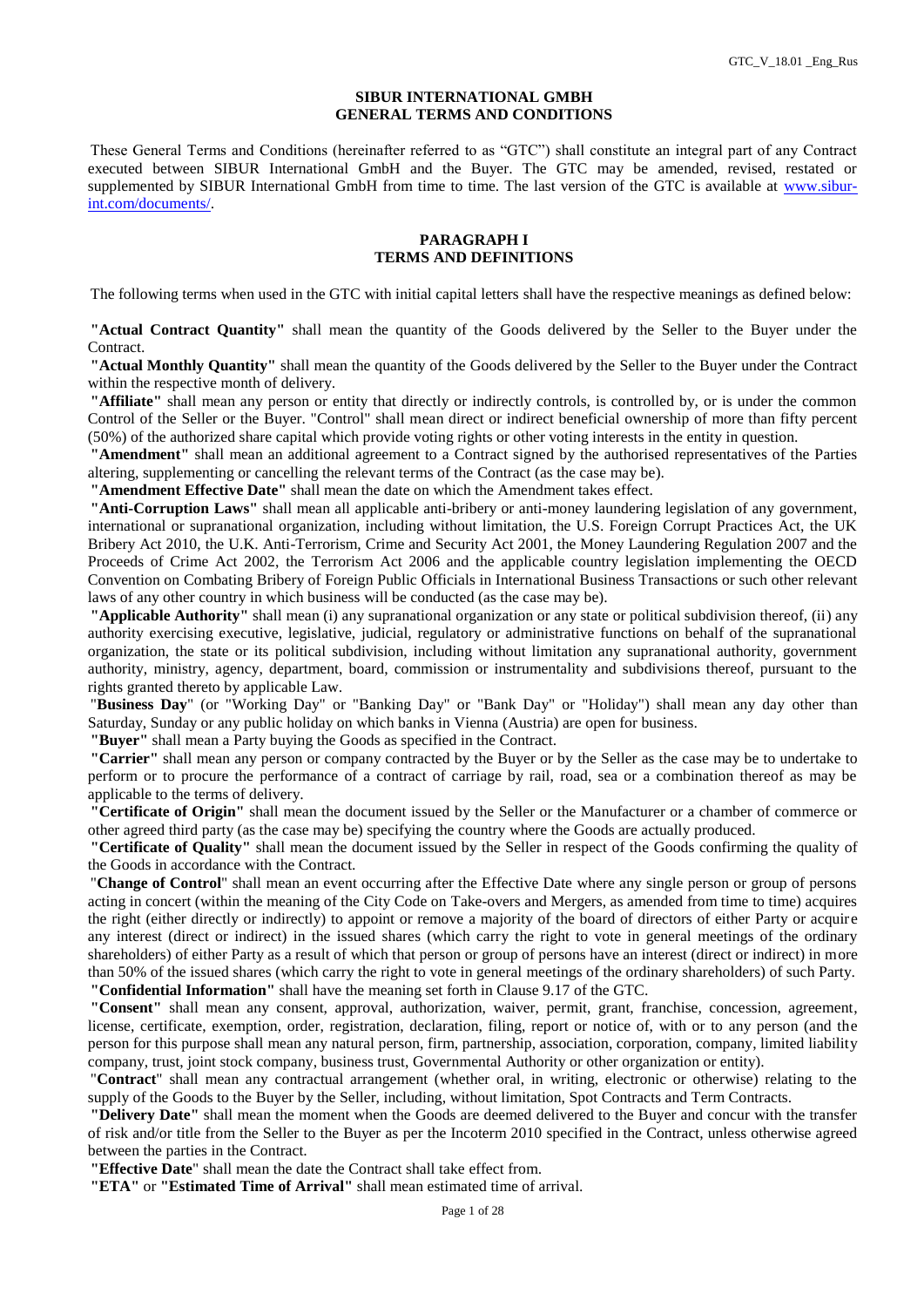"**EU**" shall mean the European Union and includes, where the context requires and/or when reference is made, to EU Regulations, the European Parliament, the Council of the European Union, the European Commission or other relevant regulatory body of the European Union.

**"Euro"** or **"EUR"** or **"€"** shall mean the official currency of the European Union.

**"Force Majeure Event"** shall have the meaning in Clause 8.8.4. of the GTC.

**"Goods"** shall mean the goods to be delivered by the Seller to the Buyer as specified in the Contract.

**"Governmental Approval"** shall mean any Consent of or from an Authorized Authority, including without limitation any certificates, licenses or permits issued by an Authorized Authority.

**"GTC"** shall mean the standard terms and conditions of purchase set out in this document.

**"Incoterms"** shall mean the international commercial terms, the official publication by the International Chamber of Commerce No. 715, 2010.

**"Inspector"** shall mean an independent inspector appointed pursuant to the GTC to perform quality and quantity inspection of the Goods.

**"Inspector's Report"** shall mean any report, conclusion, opinion, certificate or other written document (or combination thereof) issued by the Inspector and reflecting results of the Goods' quantity and quality inspection as described in greater detail in Clause 6.1.3.(c) of the GTC.

**"Law"** shall mean all applicable (i) provisions of all constitutions, treaties, statutes, laws, customs, codes, rules, regulations, ordinances or orders of any Applicable Authority, (ii) Governmental Approvals including without limitation any consent, approval, authorization, waiver, permit, grant, franchise, concession, agreement, license, certificate, exemption, order, permit, registration, declaration, filing, report or notice of or from an Applicable Authority and (iii) orders, decisions, injunctions, judgments, awards and decrees of any Applicable Authority.

**"Letter of Credit"** or **"Stand-by Letter of Credit"** shall have the meanings set forth in the Uniform Customs and Practice for Documentary Credits, 2007 Revision, ICC Publication No. 600 (UCP).

**"Longstop Date"** shall mean the date set forth in the introductory paragraph of the Contract/Amendment.

**"Manufacturer"** shall mean the plant by which the Goods are produced.

**"MT"** shall mean metric tonne (i.e. 1,000 kilograms).

**"Nomination"** shall mean the nomination of the Vessel which is to be loaded with the Goods, as would be described in greater detail in the Contract (when applicable).

**"NOR"** shall mean the notice of readiness tendered by the Vessel upon arrival of the Vessel at the Place of Destination (unloading port or customary anchorage or area or such other place as the Vessel may be ordered to await unload), if applicable.

**"Packaging"** shall mean all products made of any materials of any nature to be used for the containment, protection, handling, delivery and presentation of the Goods, including (but not limited to) paper, wooden, plastic and metal boxes, bags, pallets, and not fall within the definition of Transport as specified herein.

**"Party"** and **"Parties"** shall mean parties to the Contract referred to individually and collectively.

**"PDPR"** means per day pro rata.

**"Place of Destination"** shall mean the place the Goods are to be delivered to as specified in the Contract.

**"Place of Shipment"** shall mean the place where the Goods are to be loaded (dispatched), which shall be without limitations (i) the Manufacturer or warehouse or storehouse, (ii) the load port or terminal, or (iii) any other place, whichever is applicable and as may be specified in the Contract.

**"Planned Contract Quantity"** shall mean the quantity of the Goods set forth in the Contract agreed by the Parties to be delivered under the Contract during the terms of the Contract.

**"Planned Monthly Quantity"** shall mean the quantity of the Goods set forth in the Contract agreed by the Parties to be delivered under the Contract in a month.

**"Price"** shall mean the price per metric ton of the Goods at which the Seller sells the Goods to the Buyer as stipulated in the Contract.

"**Public Official**" shall mean:

(a) any officer or employee, appointed or elected, of a local, state, regional, federal, or multi-national government or any department, agency, or ministry of a government;

(b) any individual who, although temporarily or without payment, holds a public position, employment or function;

(c) any officer or employee of a public international organisation such as the United Nations or the World Bank;

(d) any individual acting in an official capacity for or on behalf of a government agency, department or ministry, or public international organisation;

(e) a political party, political party official, or any candidate for political office;

(f) any officer or employee of a state-owned or state-controlled entity, as well as entities that perform a government function (such as air or seaport, utility, energy, water, or power);

(g) any member of the judiciary; or

(h) any member of a royal family.

Family members of any of the individuals listed above may also qualify as Public Officials if interactions with them are intended or have the effect of conferring anything of value on a Public Official.

**"Purchase Order"** shall mean a document provided from the Buyer to the Seller indicating the quantity and type of Goods which the Buyer wishes to purchase under a Contract.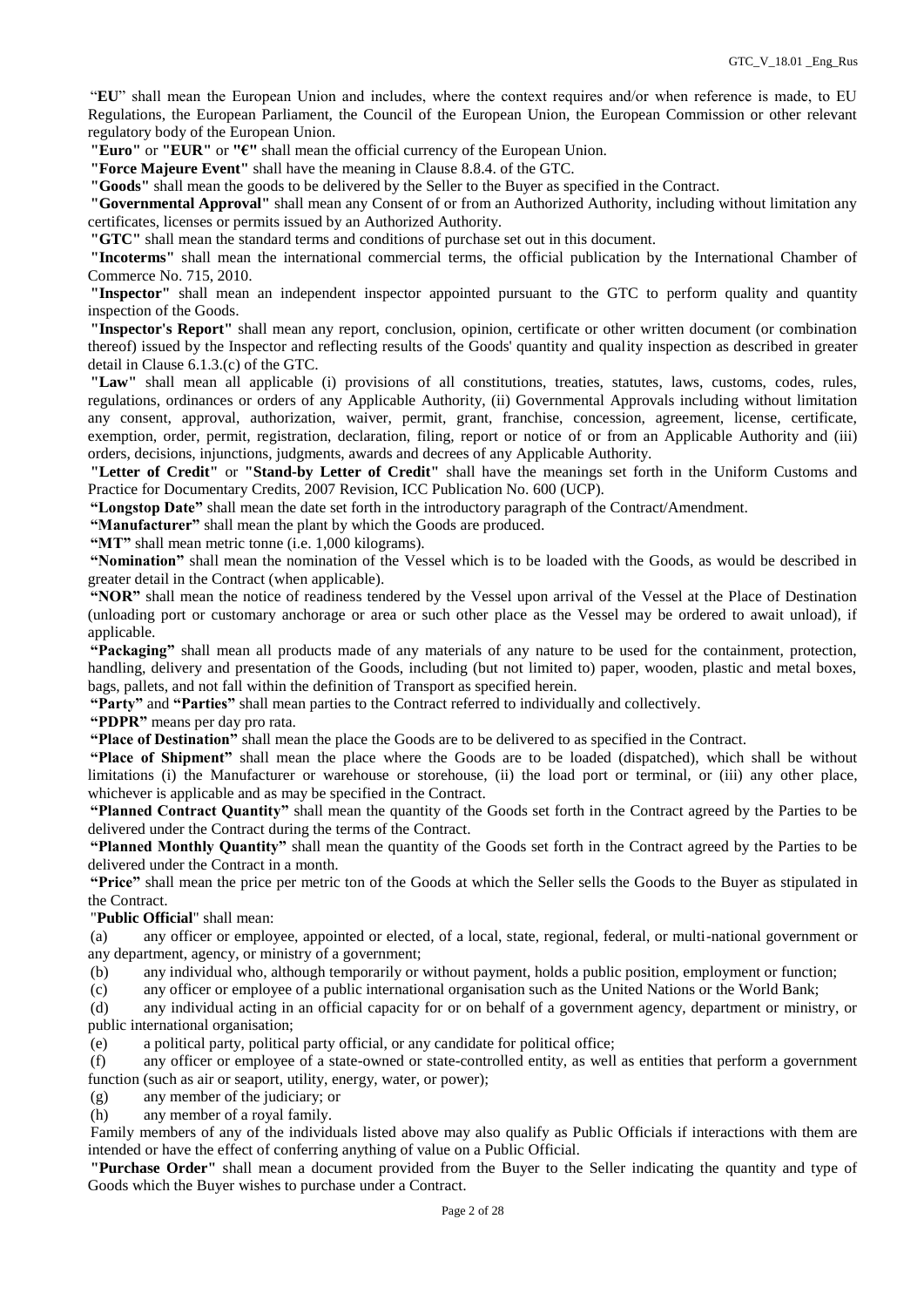**"Quarter"** shall mean the period of the three consecutive months commencing on 1st January ("Q I"), or 1st April ("Q II"), or 1st July ("Q III"), or 1st October ("Q IV").

"**RMB**" or "**Yuan**" or "**CNY**" or "**Renminbi**" shall mean the lawful official currency of the People's Republic of China.

**"RUBLE"** or **"RUB"** or **"RUR"** shall mean Russian Rubles, the lawful currency of the Russian Federation.

**"Sales Order Confirmation (SOC)"** shall mean the Seller's offer for delivery of the Goods to the Buyer on the certain terms and conditions specified therein. For the avoidance of doubt a SOC which is accepted by the Buyer shall be considered a Contract.

"**Sanctions**" shall mean restrictive and discriminatory measures in trade and economic fields adopted by the Applicable Authorities in respect of other countries, groups of countries, individuals or legal entities with intent to force them to change their policies or specific actions. Sanctions can be expressed in full or partial embargo on imports/exports, the prohibition of entry and visa restrictions, blocking and freezing of assets, prohibition of financial transactions with the countries and entities specified above, including cross-border payments and investments.

"**SCC Rules**" shall means an Arbitration Rules of the Arbitration Institute of the Stockholm Chamber of Commerce valid at the date of claim submission.

**"Seller"** shall mean SIBUR International GmbH that sells the Goods under the Contract.

**"Specification"** shall mean the specification describing the quality of the Goods agreed by the Parties set forth in the Contract.

**"Spot Contract"** shall mean the Contract for a single shipment.

**"Swiss franc"** or **"CHF"** shall mean the lawful official currency of the Swiss Confederation.

**"Transport"** shall mean containers used for the Goods delivery, transportation, storage, including tank cars, containers and cisterns, etc.

**"Transport Return Date"** shall mean the period within which the Buyer shall return the Transport (when applicable) and at the address specified in the Contract.

**"Tax"** or **"Taxes"** shall mean all (i) taxes, fees, duties, tariffs, levies, imposts, or other public charges of any kind, including, without limitation, taxes, required contributions or other charges on or with respect to income, franchise, gross receipts, property, sales, use, profits, capital stock, payroll, employment, social security, health insurance fund, pension fund and other social funds, workers compensation and unemployment or related compensation, (ii) taxes or charges in the nature of excise, withholding, ad valorem, stamp, transfer, value added or gains taxes, (iii) license registration or documentation fees, (iv) customs duties, tariffs and similar charges of any kind whatsoever and (v) any interest, penalties, additions to tax or additional amounts imposed by any taxing authority with respect to those items enumerated in clauses (i), (ii), (iii) and (iv) of this definition.

**"Term Contract"** shall mean a Contract with a mechanism which allows the Buyer to place repeat orders for the delivery of Goods over a defined period of time.

**"Third Party"** shall mean any person or entity other than a Party of the Contract.

**"Total Goods Value"** shall mean the amount, calculated by multiplying the Actual Contract Quantity by the Price.

**"Transport Document"** shall mean a document issued by a Carrier to a shipper, acknowledging that specified the Goods have been received on board as cargo for conveyance to a named Place of Destination as described in greater detail in Clause 3.2.2 of the GTC.

**"USD"** or **"US Dollar"** or **"Dollar"** or **"US\$"** or **"\$"** shall mean United States Dollars, the lawful official currency of the United States of America.

**"Verification Act"** shall mean verification act executed between the Buyer and the Seller and confirming the quantity of and amount paid for delivered the Goods for a particular period and as described in greater detail in Clause 5.1.10 hereof.

**"Vessel"** shall mean the ship contracted by the Buyer or the Seller, as the case may be, for the delivery of the Goods (if applicable).

# **PARAGRAPH II CONTRACT FORMATION PROCEDURE**

#### **SECTION A - GENERAL PROVISIONS**

**2.1.** If the Buyer wishes to buy any Goods from the Seller, the Parties shall negotiate in good faith either: (i) a Term Contract (in accordance with the provision of Section B of Paragraph II below); or (ii) a Spot Contract (in accordance with the provisions of Section C of Paragraph II below).

**2.2.** If notwithstanding clause 2.1., the Parties agree the terms of a Contract by some other method, these GTC for the Goods shall govern that Contract and no other terms, including for the avoidance of doubt any of the Buyer's standard purchasing terms, shall apply to any such Contract. For the avoidance of doubt, the Seller shall not be obliged to accept any Purchase Orders or requests for Goods to be delivered to Buyer where the Buyer does not place a Purchase Order in accordance with the procedures established in Section B and/or Section C below.

**2.3.** All Spot Contracts shall be validly concluded between the Parties at the time where either: (i) the Contract is executed and signed by both of the Parties; or (ii) subject to clause 2.5. and after the Seller has sent a draft of the Contract to the Buyer by email, the Seller receives an email confirmation from the Buyer that the Buyer accepts the Contract without any further modifications.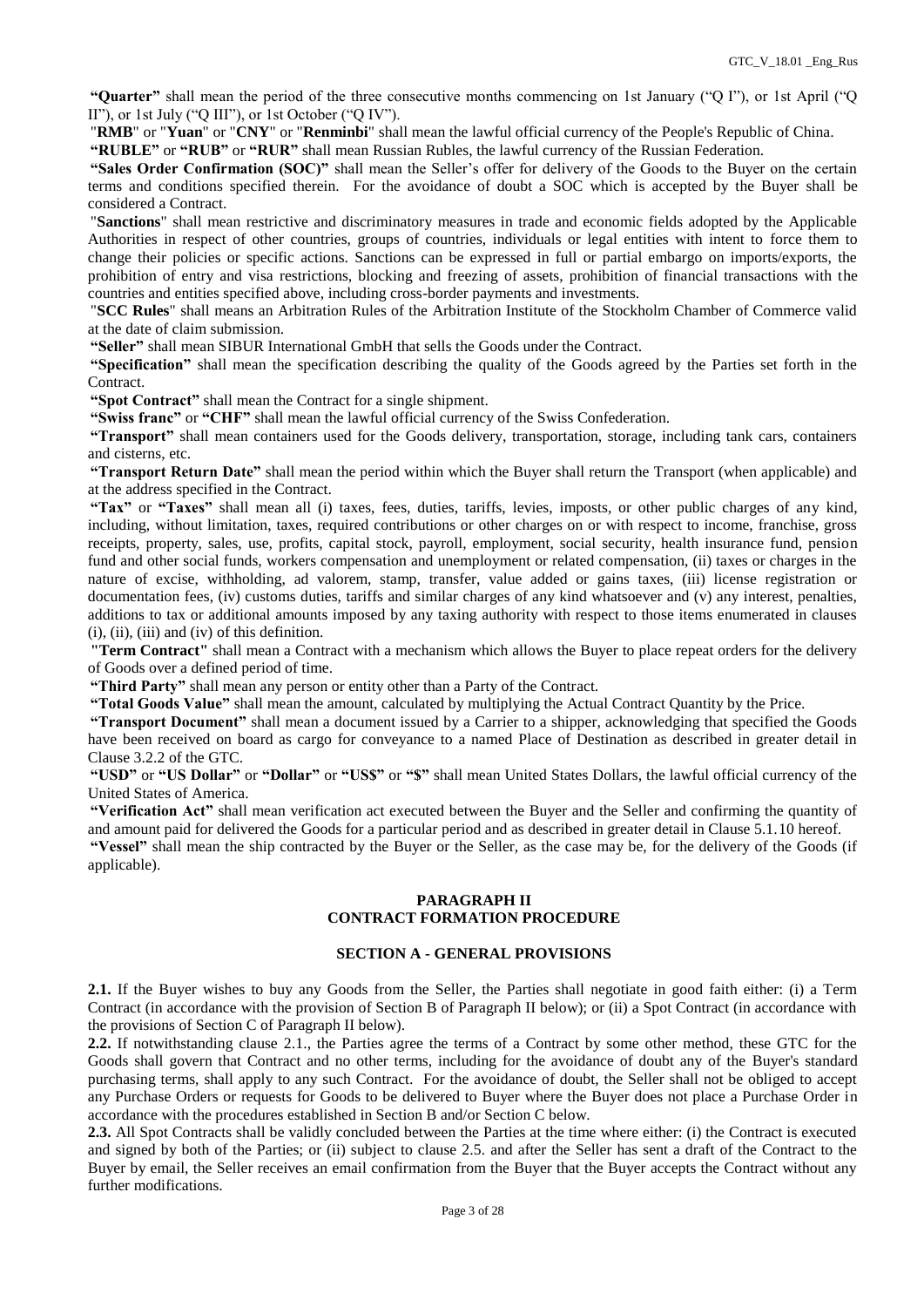**2.4** All Term Contracts shall be validly concluded between the Parties at the time where the Contract is executed and signed by both of the Parties.

<span id="page-3-0"></span>**2.5.** The Purchase Order, the Sales Order Confirmation and any other communication given or made by the Parties in connection with those documents must be in writing (the "Communications"). Communications may be delivered either: (i) in hard copy which, in the case of Purchase Orders, SOCs and notifications from the Buyer that it accepts an SOC, shall be signed by an authorized representative of the relevant Party; or (ii) through email correspondence from the e-mail addresses and contact persons of the Parties designated by the Parties in the Term Contract or in official confirmation letter from the Buyer. Any Communications given or made in accordance with this clause [0](#page-3-0) shall be deemed to have been duly authorised by the Party giving or making the Communication.

**2.6.** If the Seller receives any Communication from the Buyer which was sent from someone other than the contact person or email address specified in the Term Contract or in official confirmation letter from the Buyer, and the Buyer has not notified the Seller in advance of any change of contact person or email address, the Seller may in its sole discretion choose to treat the Communication as invalid and not received.

**2.7.** The date of receipt of the Communication shall be at the earlier of: the time the recipient acknowledges receipt; and twenty four (24) hours after transmission, unless the sender receives notification that the email has not been successfully delivered.

**2.8.** Seller's invoices or credit notes may be delivered either: (i) in hard copy; or (ii) in electronic form through email correspondence, where in case of (ii) an electronic form of an invoice/ credit note shall be treated as an original

## **SECTION B - FORMATION OF TERM CONTRACTS**

**2.9.** The Seller and the Buyer may execute a draft of a Term Contract which incorporates by reference these GTC. At any time when the Buyer wishes to purchase Goods in accordance with the terms of the Term Contract, it shall send to the Seller a Purchase Order. The Purchase Order shall specify: (i) the type of Goods which the Buyer wishes to purchase, (ii) quantity of the Goods, (iii) delivery location, (iv) price, (v) Buyer's order number and the Term Contract Number specified on the Term Contract; and (vi) other information concerning the Goods delivery.

**2.10.** The Seller shall notify the Buyer of its confirmation or proposed amendments to the Purchase Order by sending to the Buyer the Sales Order Confirmation. The Buyer shall consider and accept the Sales Order Confirmation in accordance with clause 2.5. within the period of time provided for in the Sales Order Confirmation. If a Sales Order Confirmation is not accepted by the Buyer within the timeframe specified in the Sales Order Confirmation, the Seller's offer to deliver the Goods to the Buyer in accordance with the terms of the Sales Order Confirmation shall be regarded as rescinded, and Buyer shall be required to place a new Purchase Order if it wishes to purchase these Goods. Upon the Buyer's acceptance of the Sales Order Confirmation as described in this clause, the Sales Order Confirmation shall constitute a binding Contract for the Seller to sell, and for Buyer to purchase, the Goods specified under the terms and conditions of the SOC.

### **SECTION C - FORMATION OF SPOT CONTRACTS**

**2.11.** If the Buyer wishes to purchase Goods under a Spot Contract, it shall send to the Seller a Purchase Order in accordance with clause 2.5. The Purchase Order shall specify: (i) the type of Goods which the Buyer wishes to purchase, (ii) quantity of the Goods, (iii) delivery location, (iv) price (v) Buyer's order number and (vi) other information concerning the Goods delivery.

**2.12.** The Seller shall notify the Buyer of its confirmation or proposed amendments to the Purchase Order by sending to the Buyer the Sales Order Confirmation in accordance with clause 2.5. The Buyer shall consider and accept the Sales Order Confirmation by email in accordance with clause 2.5. within the term provided in the Sales Order Confirmation. If a Sales Order Confirmation is not accepted by the Buyer within the timeframe specified in the Sales Order Confirmation, the Seller's offer to deliver the Goods to the Buyer in accordance with the terms of the Sales Order Confirmation shall be regarded as rescinded and Buyer shall be required to place a new Purchase Order if it wishes to purchase these Goods. Upon the Buyer's acceptance of the Sales Order Confirmation as described in clause 2.5., the Sales Order Confirmation shall constitute a binding Contract for the Seller to sell, and for Buyer to purchase, the Goods specified under the terms and conditions of the SOC.

## **PARAGRAPH III GENERAL CONDITIONS**

### **3.1. Application of the GTC**

**3.1.1.** The GTC shall govern and be incorporated into every Contract made between the Seller and the Buyer, including in circumstances where a Contract is made in any form without reference to any conditions of sale or purchase.

**3.1.2.** Execution of the Contract by the Buyer shall (without affecting any other manner in which acceptance of the GTC may otherwise be evidenced) be deemed to constitute unqualified acceptance of the GTC.

**3.1.3.** If there is any conflict between the terms of the Contract and the GTC, the Contract shall prevail.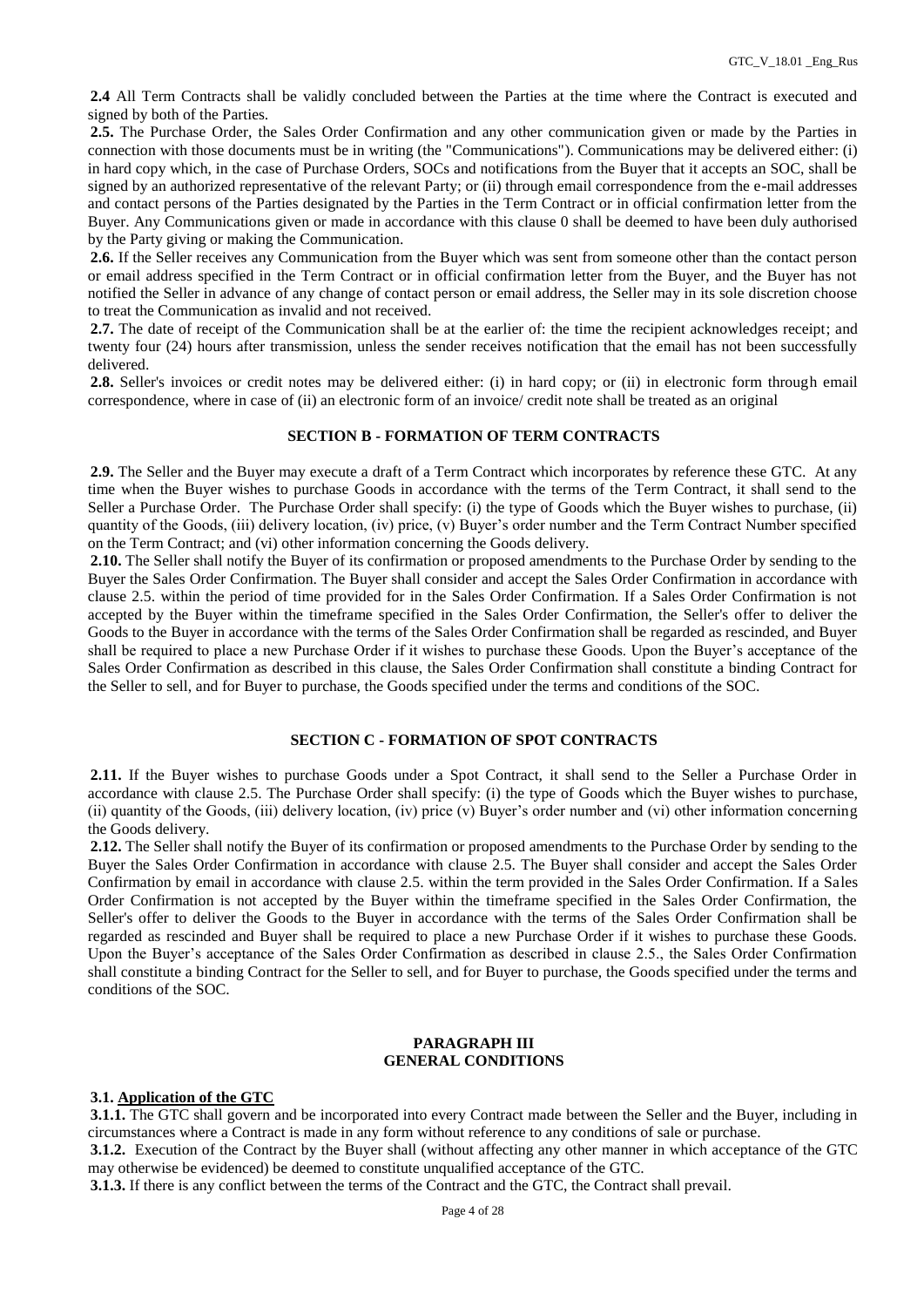**3.1.4.** The GTC shall apply to the exclusion of, and shall prevail over, any terms or conditions contained in or referred to in the Buyer's acceptance of the Contract, or in any other documentation submitted by the Buyer, or in any correspondence or elsewhere, or implied by trade custom, practice or course of dealing, unless specifically excluded or varied in writing by agreement between an authorized representative of the Parties.

# **3.2. Delivery**

## **3.2.1. General Delivery Terms**

a) The delivery shall be in accordance with relevant Incoterms 2010 subject to the provisions of the Contract and GTC.

b) If the means of transport is not specified in the Contract, the Seller may choose a means of transport suitable for delivery of the Goods at the Place of Destination at its own discretion; in such event the Buyer hereby unconditionally accepts the means of transport chosen by the Seller and waives any claims in this regard.

c) The Seller shall use its reasonable endeavours to deliver the Goods on the date or between the dates (as the case may be) as specified in the Contract, but the time of delivery shall not be of the essence.

d) Both Parties shall perform any and all acts and execute and deliver any and all documents as may be necessary and proper under applicable law or under the circumstances in order to fulfil the intents and purposes of the Contract and to carry out its provisions.

e) The Buyer shall indemnify, defend, and hold harmless the Seller against any liability, loss, damage, delay or expenses that the Seller may incur directly or indirectly due to application of any Sanctions effective at the Place of Destination or place of registration of end user of the Goods.

# **3.2.2. Transport Documents**

a) Transportation documents shall be:

- Bill of Lading (or "**B/L**" or "BL" or "**BOL**") for delivery by sea;
- Railway bill (or "**RWB**" or "Rail way bill" or "**CIM consignment note**") for delivery by railroad;
- CMR (or consignment note) for delivery by road.

b) Delivery of the Goods shall be immediately followed and witnessed by presentation by the Seller to the Buyer or Carrier, or the Buyer's representative of a valid transportation document. Such documents shall be signed and marked by the Seller and Carrier of the Goods or by authorized employee / representative of railway Carrier at the place of loading or by Master of the Vessel (as that term is commonly understood) respectively and shall be a non-disputed proof of delivery by the Seller.

c) The Buyer warrants that the Place of Destination is (i) reachable by the agreed means of transport and (ii) suitable and equipped, if necessary, for unloading of the Goods.

## **3.2.3. Customs formalities**

a) If Goods are exported from the customs territory of the Russian Federation, the Buyer shall ensure the departure of Goods from the territory of the Russian Federation within 180 (one hundred and eighty) calendar days from the date when the customs procedures for export are completed on the territory of the Russian Federation (date of the stamp "Clearance allowed" in CCD).

b) Unless otherwise provided in the Contract,

 for the delivery by sea, the Buyer shall provide the Seller by e-mail or fax with the certified copies of the following documents with legible notes not later than 14 (fourteen) Business Days from the date of issue of bill in port on the territory of the Russian Federation:

- loading order (for Goods) indicating the port of discharge (**POD**) with stamp "loading is allowed" in CCD made by Russian Federation frontier customs authority; and

- bill of lading indicating in column "POD" the place outside the customs territory of the Russian Federation; or

 for the delivery by road transport and/or for the delivery by railroad within 7 (seven) Business Days upon request of the Seller, the Buyer shall provide the copies of:.

- railway bills with legible notes made by the destination railway station; and/or

- CMR with legible notes of border crossing.

c) If the Buyer fails to fulfill the obligations under this Clause the Buyer shall pay the Seller liquidated damages amounting to 22,5% of Goods' value.

d) The Parties confirm that the above liquidated damages are the reasonable and proportionate to protect the Seller's legitimate interest in performance in the event the Transportation Documents are not provided to the Seller within specified

### period.<br> $3.2.4$ . **3.2.4. Shipping information**

a) If the Goods' transportation is arranged by the Seller, the Buyer shall submit to the Seller shipping information required for the Goods delivery via facsimile, or by other means agreed upon by the Parties, at least 5 (five) Business Days before the first day of laytime of each shipment.

b) The shipping information shall include:

• all instructions regarding customary documentation which may be required at the Place of Destination;

• the identity of the terminal(s) at the Place of Destination, with instructions to enable the Carrier to prepare and submit necessary information to the customs or border authorities; and

any other documents requested by the Seller.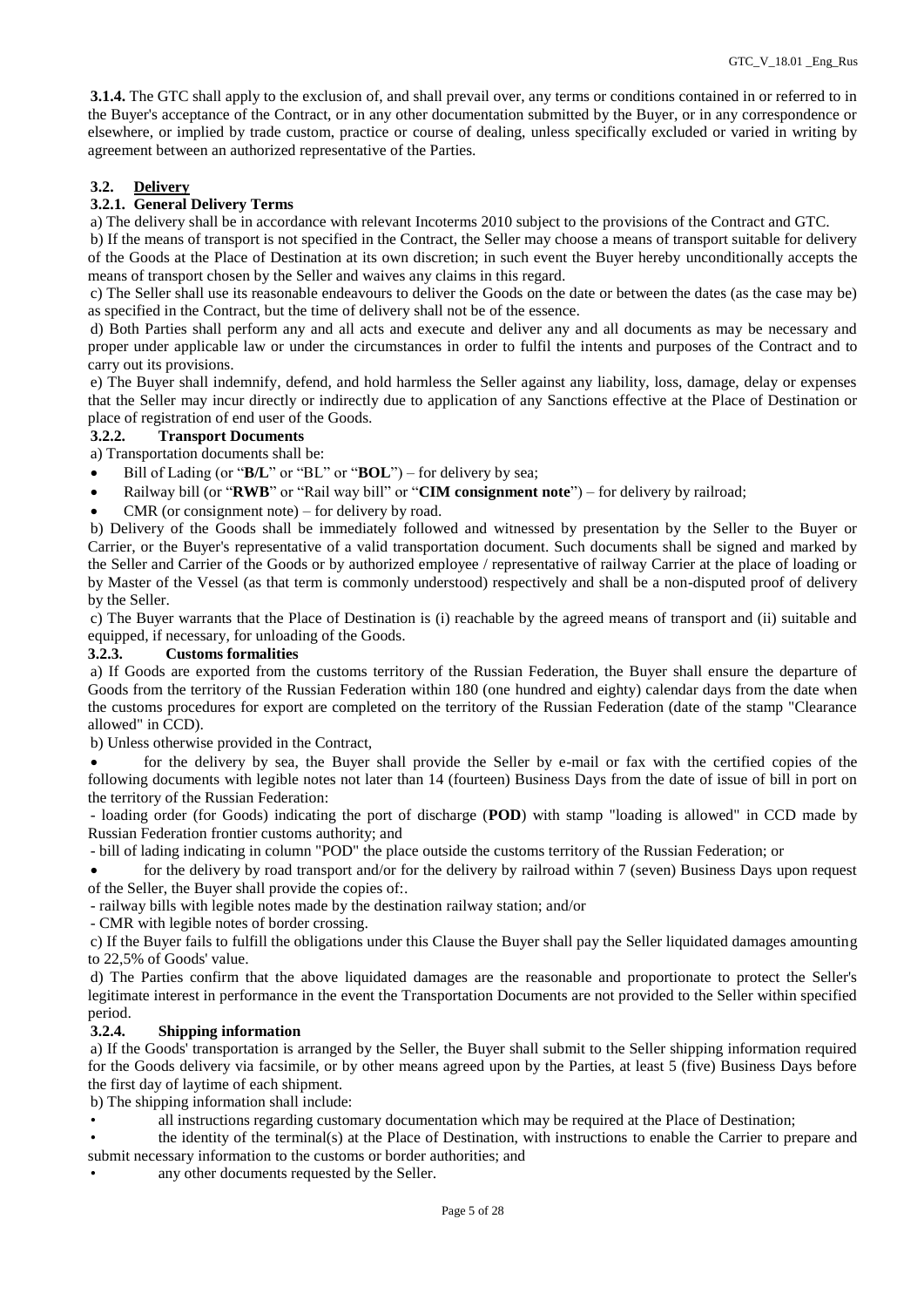c) Should the Buyer fail to timely submit shipping information, the Seller may, at their sole discretion, choose to extend the time for delivery of the Goods which, if so extended, will not constitute a waiver of the Buyer's breach of the Contract. The Seller shall send the shipping details to the Buyer via facsimile or by other means agreed upon by the Parties within 5 (five) Business Days after shipment of the Goods. The shipping details shall include: transport details/Vessel name, the Goods quantity and ETA at the Place of Shipment or the Place of Destination (whichever is applicable).

d) Date of shipment shall be the date stamped on the Shipping Document at the departure point.

e) Any delays in loading the Goods at the Place of Shipment (including circumstances where the Seller is entitled to delay shipment) or in unloading the Goods at the Place of Destination caused by the Buyer's failure to provide any necessary information, or as a result of omissions or inaccuracies in the information provided, will be for the Buyer's account. The Buyer shall indemnify the Seller for all costs, losses and damages, including, but not limited to, demurrage and/or detention incurred by the Seller as a result thereof.

# **3.2.5. The Seller's right to refuse**

The Seller is entitled to refuse at any time to undertake or complete the delivery if:

a) the delivery under an intended or customary route to the Place of Destination becomes unable whatsoever reason beyond the Seller's control;

b) the cost of the delivery to the Place of Destination (including Taxes) and/or insurance, if applicable, has been significantly increased (more than by 20 (twenty)% within 1 (one) month), which could not be expected by the Seller acting reasonably; and/or

c) at any time after the Good's loading but before the commencement of the Goods unloading:

i. importation of the Goods at the Place of Destination is prohibited under the laws of the country in which such the Goods were produced, or by regulations, rules, directives or guidelines applied by the government of that country or any relevant agency thereof; and/or

ii. the country, state, territory or region at which the Place of Destination becomes affected by the Sanctions,

d) Should the Seller agree to undertake or complete the delivery under an alternative route or at an alternative Place of Destination nominated by the Buyer, which is not subject to any such prohibition and is acceptable to the Seller (which acceptance shall not be unreasonably withheld), or under changed circumstances as the case may be, the Buyer shall reimburse the Seller for any additional costs and/or expenses incurred by the Seller on an indemnity basis.

## **3.2.6. Transfer of risk and title**

The risk and title to the Goods shall transfer from the Seller to the Buyer at the Delivery Date, unless otherwise provided in the Contract or the GTC. The Parties agree that the transfer of risk, and title to, the Goods is not conditional upon delivery of the Transport Document or any other documentation. Nothing shall limit the operation or effect of this sub-clause 3.2(f). **3.2.7. Laytime**

(i) The time allowed to the Buyer for the loading or unloading of the quantity of the Goods deliverable under the Contract shall be as set out in the Contract. If the amount of laytime permitted is not set out in the Contract laytime shall be 24 (twenty four) hours for the delivery by sea and railroad and 6 (six) hours for the delivery by road respectively or such a lesser period as may be specified in the relevant charterparty, unless otherwise expressly mutually agreed by the Parties in writing. Sundays and Holidays shall be included unless loading on the Sunday or Holiday in question is prohibited by Law or regulation or custom at the unloading terminal.

(ii) Laytime shall commence:

 6 (six) hours after NOR has been tendered (berth or no berth) for each voyage; or when the Vessel is all fast at the berth; whichever is the earlier; or

2 (two) hours after the relevant train or truck has arrived at the Place of Destination.

(iii) For delivery by railway, the train will be deemed to have arrived according to the schedule (the exact arrival time, when required, can be evidenced from the records of the relevant train station).

(iv) For delivery by road, the truck will be deemed to have arrived as of the moment a relevant notice is furnished by the Carrier at the Place of Destination.

(v) The Buyer may not refuse to certify the receipt of the notice and if it does so, the Carrier must immediately notify the Seller thereof and the time of arrival shall be according to the Carrier's records. The Carrier may, but not obliged to, to engage a third party to certify the carriage's arrival. The Buyer shall pay in full any Carrier's and Seller's expenses and costs related to the Buyer's refusal to certify the notification.

(vi) For the purpose of calculating laytime, loading and unloading of the Goods shall be deemed to have been completed upon disconnection of the discharging hoses or the loading or unloading of the last portion of the firm cargo.

### **3.2.8. Demurrage**

a) Without prejudice to the Contract, these demurrage terms apply to all supplies of the Goods, unless they are specified and/or extended in the provisions of a particular Incoterms term.

b) If the Goods are not loaded or unloaded (whichever is applicable) by the Party which shall load/unload the Goods (whichever is applicable) within the time allowed in accordance with the laytime provisions of the Contract, such Party shall pay to the other Party demurrage in respect of the excess time at the rate set out in the Contract. Unless otherwise is provided in the Contract or the GTC, a Force Majeure Event shall not interrupt the running of laytime or vary or excuse the obligation to pay demurrage. The Party which shall load/unload the Goods shall indemnify the other Party for all costs for demurrage or detention of RTC / railway wagon(s) or detention of auto truck(s). In order to be indemnified, such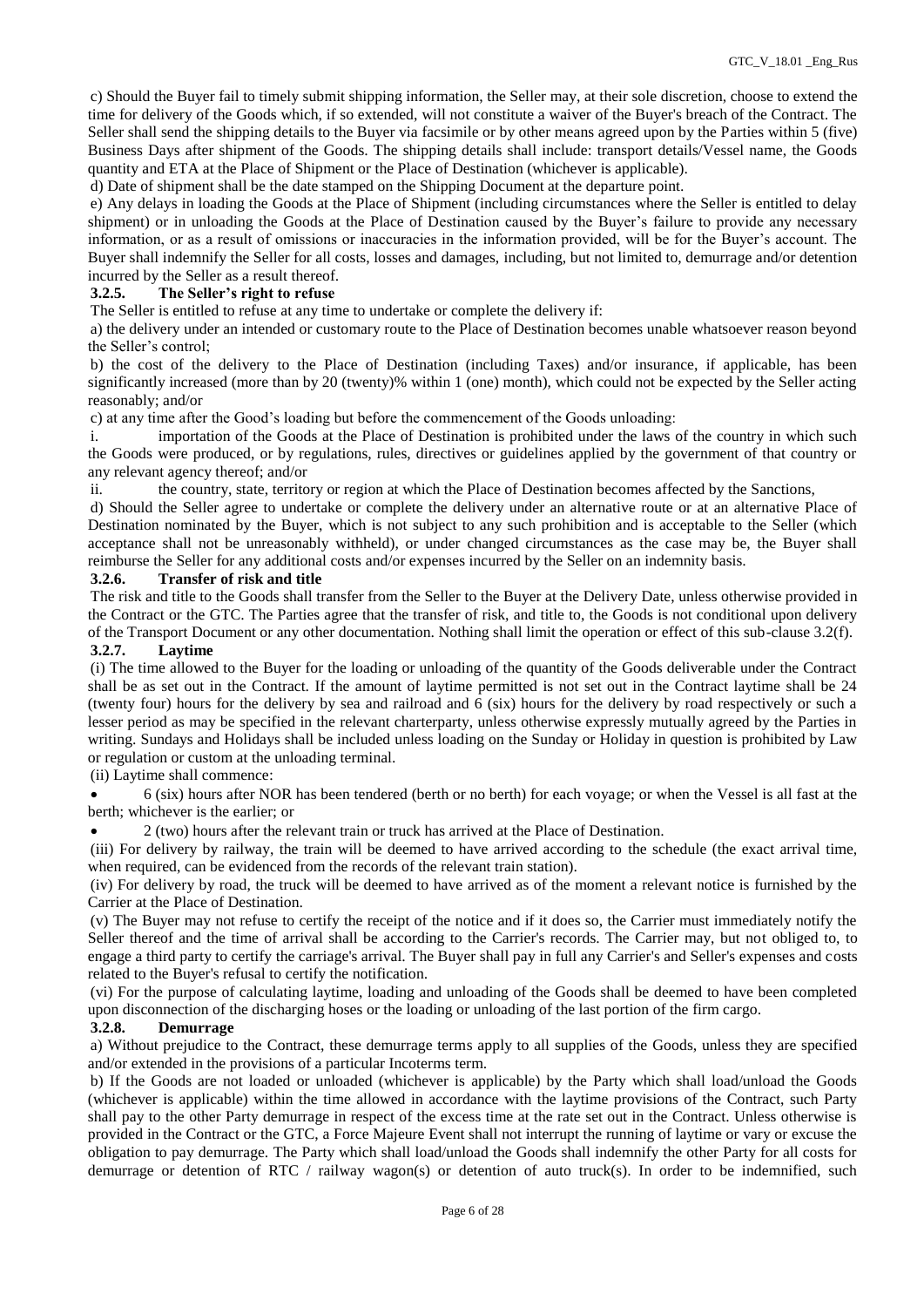demurrage and/or detention must result from delay in loading or unloading of the Goods by the Party which shall load/unload the Good or its action.

c) Where no demurrage rate has been provided in the Contract, the demurrage rate shall be as set out in the relevant agreement with the Carrier or, if the agreement does not specify a demurrage rate, as per the market rate for the relevant/applicable means and size of transport on the date of the completion of loading/unloading as shall be assessed by a mutually agreed independent broker. In the event that the Parties do not agree on a mutually acceptable broker, then each Party will appoint an independent broker and the two so appointed will appoint a third. The assessment that is the furthest away from the median will be discounted and the applicable demurrage rate will be the average of the two remaining assessments.

d) The Party that receives a demurrage claim (by way of invoice) shall have 45 Business Days during which to consider and/or dispute the claim (**Claim Period**). If the claim is not disputed by the relevant Party during that time period, the claim shall be deemed accepted and shall be paid by the relevant Party to the other Party no later than 5 (five) Business Days after the end of the Claim Period.

# **3.2.9. Transport and Packaging**

a) **Late Transport return**. In the event that the Buyer (or the Buyer's authorized representative, or the Buyer's Carrier, etc.) fails to return Transport by the Transport Return Date, the Buyer shall reimburse all and any Seller's costs and expenses arising out of or in connection with such late Transport return.

b) **Expense and risk of Transport return.** The Transport, unless otherwise provided in the Contract, shall be returned at the Buyer's expense and risk at the address specified by the Seller.

c) **Defective Transport.** In the event that the Buyer (or the Buyer's authorized representative, or the Buyer's Carrier, etc.) returns the Transport defective, unrepaired, or and/or affected, and or unclean, and/or not fully unloaded, and/or in other state unfit for purposes, which the Transport is usually used for (the "Defective Transport"), the Buyer shall reimburse all and any Seller's costs and expenses arising out of or in connection with such Defective Transport.

d) **Packaging**. Unless otherwise specified in the Contract or the GTC, the Packaging shall be appropriate and acceptable in line with standard industry and commercial practice, taking into account the type of the Goods, transportation, and storage used (if applicable). The Packaging could be returnable and non-returnable as provided in the Contract. If the Contract is silent, the Packaging must be returned to the Seller within 90 Business Days of the Delivery Date.

e) The Seller shall not be liable for not fulfilling partially fulfilling its obligations under the Contract if the Russian Railways or any other Carrier refuses to accept the Goods for the transportation.

## **PARAGRAPH IV SPECIAL CONDITIONS**

### **TRANSPORT**

### **4.1. Special Conditions of Delivery by Sea**

**41.1.** Where the Seller expressly or impliedly provides the Buyer with a range of dates within an agreed period of delivery or arrival of the Vessel at Place of Destination, delivery may be performed on any of the dates provided.

**4.1.2.** On the next day after dispatch of the Goods the Seller shall provide the Buyer with all information necessary for unloading of the Goods:

- a) The Contract reference number.
- b) The name of arriving Vessel, from which the Goods must be unloaded.
- c) Description of the Goods and their Bill of Lading quantity.
- d) Estimated Time of Arrival and date of Bill of Lading.
- e) Number of copies of Bill of Lading.
- f) Details of any other cargo on board of the Vessel, if it can have any influence on unloading of the Goods process.

**4.1.3.** Where the Buyer shall charter the Vessel, the Buyer shall ensure the Vessel's fitness and cleanliness satisfactory for delivery of the Goods in time and without affecting their quality. The cleanliness shall be evidenced by an appropriate certificate issued by Saybolt, SGS or other reliable body; however, it does not preclude the Seller to conduct an inspection of the Vessel and suspend the Goods' loading if there are reasonable doubts in the Vessel's condition. In this case the Parties shall promptly initiate an independent inspection, splitting relevant costs evenly. If the Vessel is found unsatisfactory, the Buyer may either: (i) clean the Vessel or (ii) substitute the Vessel with a satisfactory one or (iii) request to proceed with loading taking all risks related to adverse affect on the Goods. Option (iii) is allowed only upon the Seller's consent. Any related costs and expenses shall be born/compensated (paid in full) by the Buyer to the Seller, including, without limitations, the Seller's costs and expenses related to delay in the delivery of the Goods.

### **4.1.4. The Buyer warrants that:**

a) the unloading port and unloading terminal, indicated as the Place of Destination, shall comply and shall remain fully compliant with the requirements of the International Ship and Port Facility Security (**ISPS**) Code;

b) the Buyer shall provide a safe port and safe berth for the Vessel and the Vessel shall when fully laden be able to safely reach, lie at, unload the Goods at and depart from the unloading terminal, always safely afloat, free from air draft and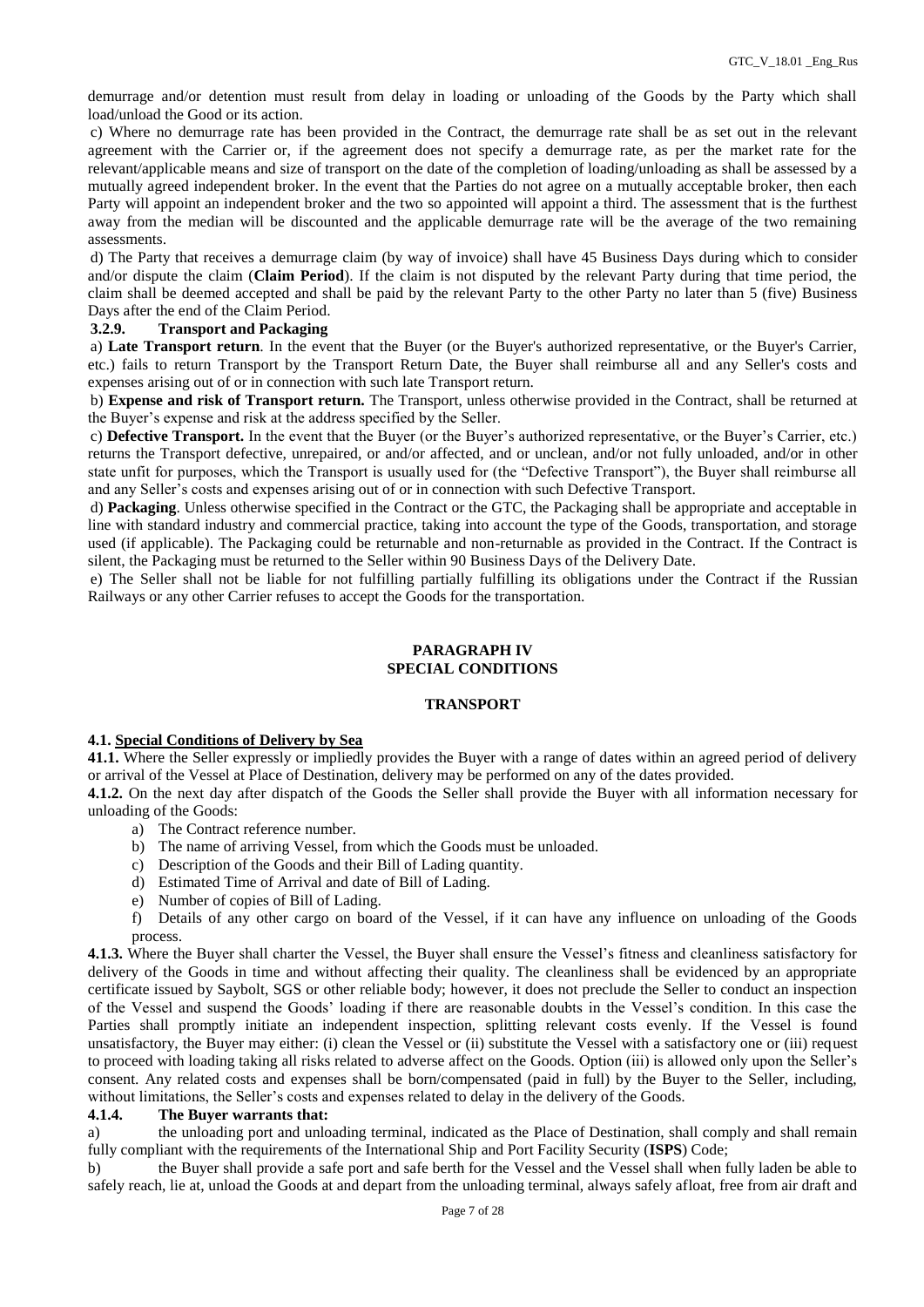other physical restrictions and without causing damage to the unloading terminal, rivers, canals, shores, berths, docks, jetties, surroundings, environment and people.

**4.1.5.** The Buyer shall be liable for and shall indemnify the Seller in respect of any loss or damage, including but not limited to any liability for damage to the Vessel, the berth, terminal, rivers, canals, shores, berths, docks, jetties, surroundings, environment and people, additional freight costs or any deviation costs or any demurrage or detention, or expenses arising out of and in relation to any failure of the Buyer to comply with Clause4.1.4. Any costs or expenses arising out of or related to security regulations or measures required at the Place of Destination by the unloading port or facility or any relevant authority in accordance with the ISPS Code, if applicable, including but not limited to, security guards, launch services, tug escorts, port security fees or Taxes and inspections; and any delays caused by any additional or special security measures, inspections or other action required at the Place of Destination by the unloading port or facility or any relevant authority as a result of the nominated Vessel's previous ports of call shall all be for the Buyer's account and such time shall count as laytime or time on demurrage.

# **4.1.6. Nomination**

a) Unless otherwise provided in the Contract, bulk cargo deliveries will require nomination of the Vessel and deliveries of other categories of the Goods will not require nomination.

b) If the nomination is required, a Party chartering the Vessel shall not later than 5 (five) Business Days prior to the first day of the laytime at loading port, nominate for the other Party's acceptance (and such acceptance not to be unreasonably withheld) the Vessel which is to be loaded with the Goods for each scheduled shipment (the "Nomination").

## c) The Nomination shall include:

- (i) the Contract reference number;
- (ii) the name of the Vessel on which the Goods will be loaded;
- (iii) a description of the Goods and approximate quantity or the Bill of Lading quantity (if available);
- (iv) ETA of the Vessel;
- (v) the Vessel(s) loading laytime;
- (vi) details of any other cargo on board or to be loaded on board if loading a part of cargo;

(vii) details of the last 3 (three) cargoes of the Vessel and such cargoes shall be of a nature, which are unlikely to have an adverse effect on the quality of the Goods;

(viii) Details of the agent at the Place of Destination (if available).

d) The acceptance or reasonable rejection of the Vessel shall be advised by the consenting Party as soon as possible, however not later than 12 (twelve) hours upon receipt of such nomination.

e) Unless otherwise specified herein, the nominating Party may substitute any Vessel named in the Nomination not later than 5 (five) Business Days prior to the first day of the ETA at the loading port. Such substitution shall always be subject to the requirements that a Vessel of a similar size be provided and that the quantity to be loaded shall not, without prior written consent of the other Party, differ by more than the acceptable deviation from the quantity of the Goods as provided in Clause 6.1(d) from the quantity specified in the Nomination. Where a Vessel is substituted, the nominating Party shall send to other Party a revised Nomination in the form set out above.

### **4.1.7. NOR**

Upon arrival of the Vessel at the Place of Destination (the unloading port or customary anchorage or area or such other place as the Vessel may be ordered to await unload) or other closest possible point to the Place of Destination, the Vessel shall tender its notice of readiness (NOR).The Buyer is obliged to ensure his timely presence at Place of Destination at the date of delivery for unloading of the Goods.

The Buyer's (or the Buyer's representative / agent's) absence at the Place of Destination shall not prejudice the fact that the Seller had successfully performed delivery of the Goods for the purpose of the Contract.

### **4.1.8. Charterparty Conditions**

The Seller may arrange shipment under Bills of Lading which incorporate charterparty conditions normally in use for Vessels. Without prejudice to the generality of the foregoing, such conditions shall be deemed to include the provision that where, at any time after loading but before the commencement of unload:

a) Importation of the Goods at the unloading port is prohibited under the laws of the country in which such Goods were produced, or by regulations, rules, directives or guidelines applied by the government of that country or any relevant agency thereof; and/or

b) The country, state, territory or region at which the Place of Destination becomes an embargoed country,

the shipment shall be unloaded at an alternative safe port nominated by the Buyer that is not subject to any such prohibition and that is acceptable to the Seller (which acceptance shall not be unreasonably withheld).

In such circumstances, such alternative port of unloading shall be deemed to be the Place of Destination stipulated under the Contract for the shipment in question and all extra expenses (if any) involved in the Vessel's reaching such alternative Place of Destination shall be for the Buyer's account.

### **4.1.9. The Buyer's Right to Require**

Where the Buyer, by written instruction to the Seller, requests that the Vessel:

- a) co-mingle different grades of the Goods belonging to the Buyer; and/or
- b) otherwise breach the Vessel's natural segregation; and/or
- c) dope the Goods by introducing additives after loading; and/or
- d) add dye to the Goods after loading; and/or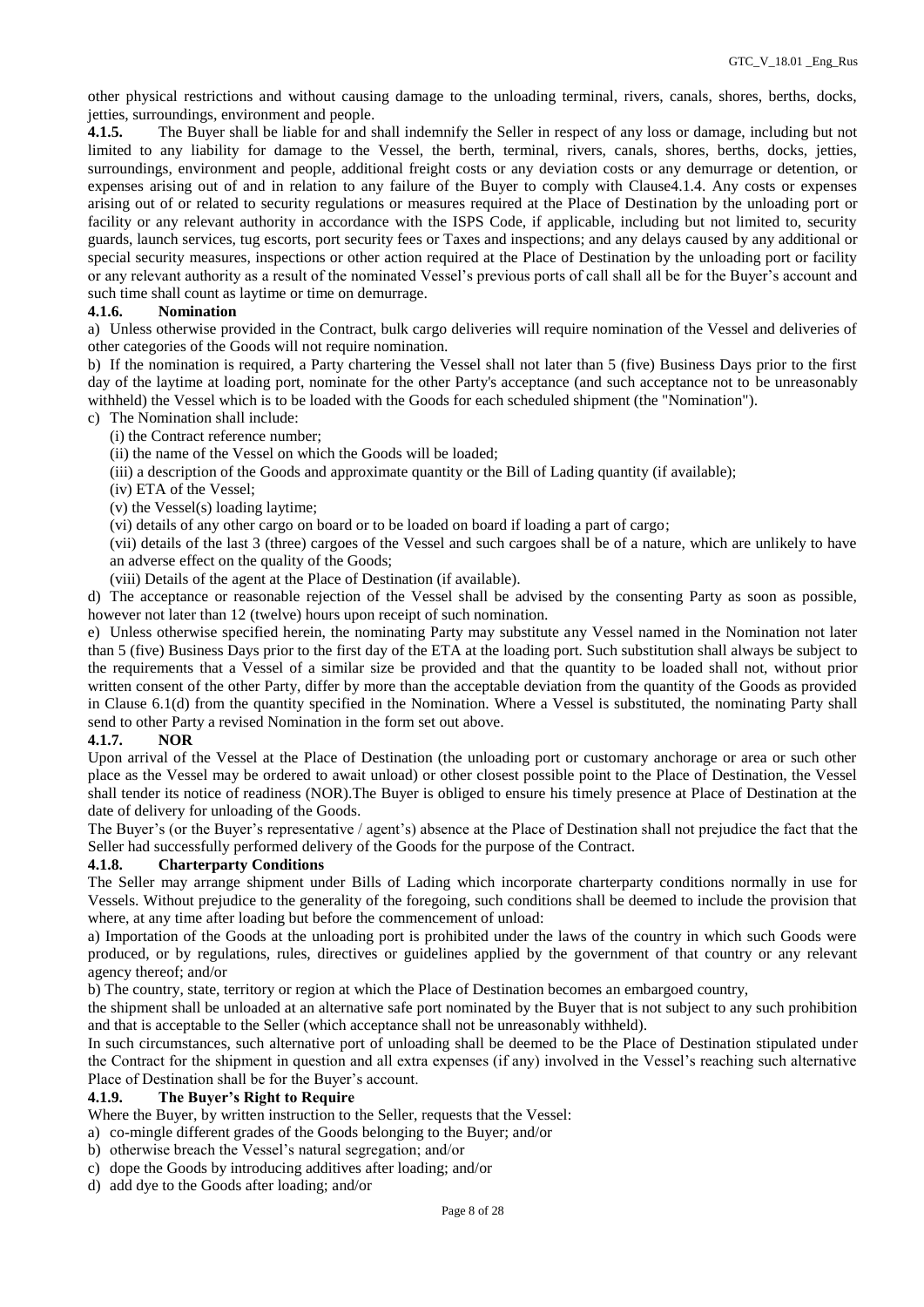e) perform on board blending of the Goods; and/or

f) carry additives/dye in drums on deck; and/or

g) carry out such other cargo operation as the Buyer may reasonably require and always providing that the Vessel is capable of performing such operations and that such operations are within the scope of the charterparty conditions or otherwise agreed by the Vessel's owners;

then the Buyer shall indemnify and hold the Seller harmless against any liability, loss, damage, delay or expense that the Seller may sustain by reason of complying with the Buyer's request. The indemnity given by the Buyer to the Seller shall be no less in scope than the indemnity required by the Vessel's owners to comply with the Buyer's request.

## **4.1.10. The Seller's Right to Refuse**

The Seller reserves the right to refuse at any time:

a) to direct any Vessel to undertake or to complete the voyage to the Place of Destination if such Vessel is required in the performance of the Contract, in the Seller's opinion, to risk its safety or to risk ice damage, or to transit or to proceed or to remain in waters where there is war (whether declared or not), terrorism, piracy or threat thereof; or

b) to direct the Vessel to undertake the voyage to the intended Place of Destination if such Vessel is required in the performance of the Contract to transit waters, which in the Seller's reasonable opinion, would involve abnormal delay; or

c) to undertake any activity in furtherance of the voyage which in the opinion of the Vessel's master could place the Vessel, its cargo or crew at risk.

If the Seller agrees to direct the Vessel to undertake or to complete a voyage as referred to in this Clause, the Buyer undertakes to reimburse the Seller, in addition to the Total Goods Value payable under the Contract, for all costs incurred by the Seller in respect of any additional, freight, demurrage, insurance premium and any other sums that the Seller may be required to pay to the Vessel's owner including but not limited to any sums in respect of any amounts deductible under such owners' insurance and any other costs and/or expenses incurred by the Seller.

### **4.1.11. Ice Clause**

a) In case of ice at the Place of Destination or on the voyage to the Place of Destination which directly prevents or hinders safe navigation, the Vessel may only follow a path cut by ice breakers, provided that the master considers such navigation safe. Under no circumstances will the Vessel be obliged to force a path through the ice. If required, the Buyer shall, at its own expense, place icebreakers at the Vessel's disposal.

b) The Buyer shall reimburse the Seller for:

i. Any additional insurance premium incurred;

ii. The cost of any ice damage incurred less any sum which is recovered under the applicable insurance policy or policies; and

iii. Any charter hire paid by the Seller for the period of repair necessitated by ice damage, including hire paid by the Seller for the Vessel's deviation to the repair yard.

c) In the event that the Place of Destination is inaccessible due to ice, or in the event that the master deems the Vessel to be at risk of being unable to leave the Place of Destination due to ice, the Vessel will proceed to the nearest ice-free position and request revised orders. Immediately upon receipt of such request, the Buyer shall nominate an alternate icefree and accessible port or facilities for receiving the Goods, provided that if the Place of Destination is a loading port then such an alternative ice-free and accessible port or facilities shall be agreed with the Seller. Any additional freight, expenses, demurrage and/or dues incurred as a result of such revised orders shall be for the account of the Buyer.

d) Nothing in this sub-Clause 4.1.11 shall impose liability upon the Seller in respect of its obligations under the GTC or Contract.

# **4.2. Special Conditions of Delivery by RTC/railway wagon(s)**

**4.2.1.** Where the Seller expressly or impliedly provides the Buyer with a range of dates within an agreed period of delivery or arrival of RTC / railway wagon(s) loaded with the Goods, delivery may be performed on any of the dates provided.

**4.2.2.** No later than 3 (three) Business Days after shipment of the Goods by RTC / railway wagon(s) the Seller shall provide by electronic post or facsimile to the Buyer all information necessary for unloading of the Goods:

(a) The Contract reference number.

(b) Railway Bill reference number(s).

(c) RTC / railway wagon(s) identification number(s).

(d) Description of the Goods and their Railway Bill quantity.

**4.2.3.** The Buyer at his own option can provide the Seller with written instructions regarding information necessary for efficient unloading of the Goods by the Carrier or the Buyer's representative. In case such information is provided, the Seller or his representatives / employees undertake to honestly follow the instructions where applicable, to partially assist in efficient unloading of the Goods by the Carrier or the Buyer's representative. Such assistance is not a duty, but an option of the Seller.

**4.2.4. The Buyer warrants** that the railway zone at Place of Destination shall be safe and well suited for delivery of the Goods. The Buyer shall be liable for and shall indemnify the Seller in respect of any loss or damage, including but not limited to any liability for damage to the RTC / railway wagon(s), surroundings, environment and people, additional costs or expenses arising out of and in relation to any failure of the Buyer to nominate a safe railway zone at Place of Destination.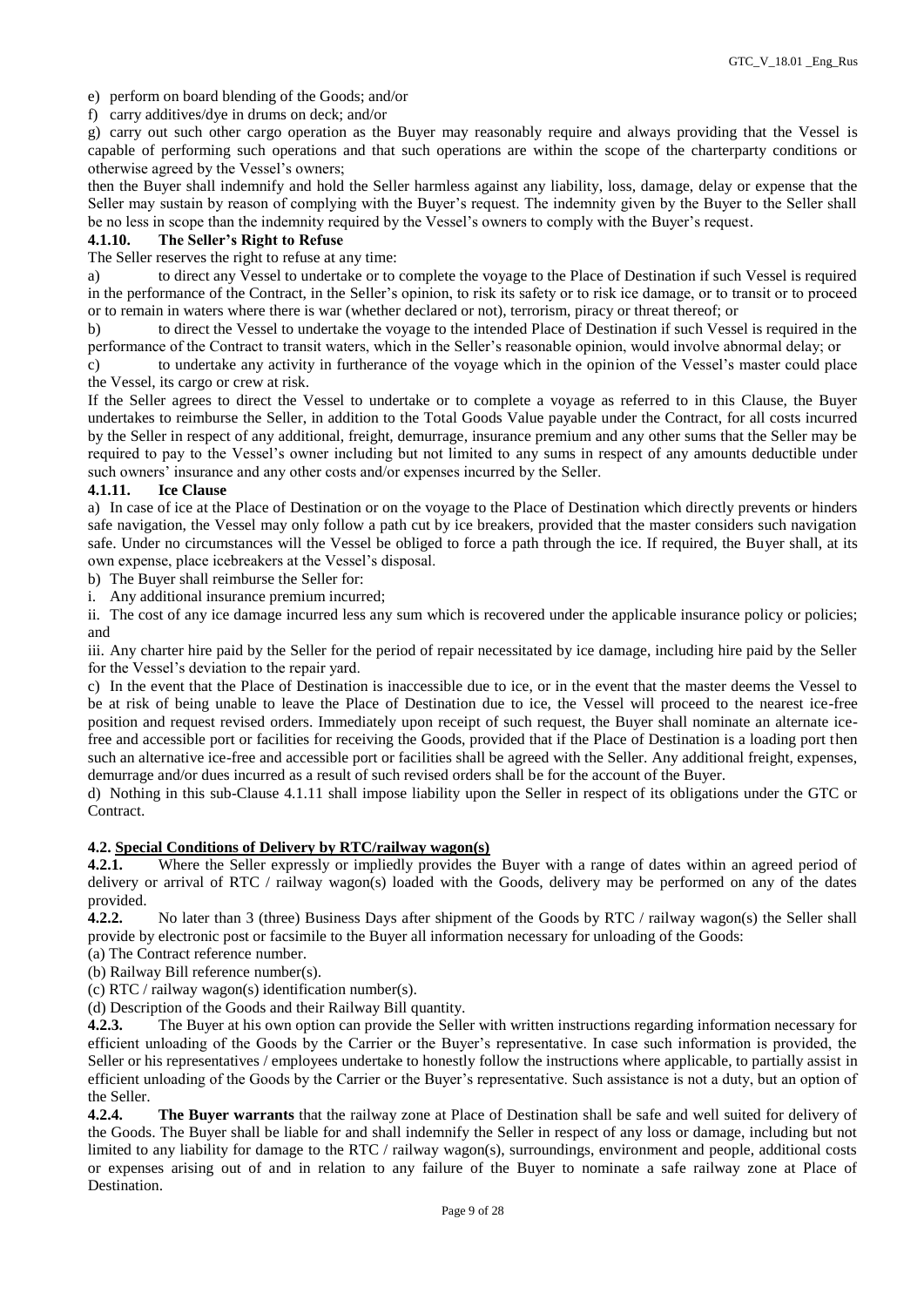# **42.5. Notice of Arrival**

- a) The railway station administration using available contact information of the Buyer presents the Notice of Arrival of the Goods to the Place of Destination station ("NOA") to the Buyer in accordance with customary rules at the railway station. Such NOA corresponds to performed delivery of the Goods by the Seller.
- b) The Buyer is obliged to ensure Carrier's timely presence at Place of Destination at the Date of delivery for unloading of the Goods.
- c) Carrier's absence at the Place of Destination shall not prejudice the fact that Seller had successfully performed delivery of the Goods for the purpose of the Contract.

## **4.2.6. Laytime**

- a) Laytime per each RTC / railway wagon(s) shall be as set out in the Contract. In the event the laytime is not set out in the Contract, then such laytime shall be 24 (twenty four) hours starting on and including the date of arrival to the station as stated on the Railway Bills and shall run until the completion of unloading. For every day of delay the Buyer shall cover the rate amounting to the railcar owner's tariff (as of the date of this version of the GTC – 40,00 (forty) USD per wagon per day, and as may be amended from time to time) in accordance with invoices provided by the Seller, or such other period as may be customary at the Place of Destination, unless otherwise expressly mutually agreed by the Parties in writing. Sundays and Holidays shall be included (SHINC) unless loading on the Sunday or Holiday in question is prohibited by law or regulation or custom at the unload railway zone.
- b) Laytime shall commence 2 (two) hours after NOA has been tendered; or when the RTC / railway wagon stands ready at the station / railway unloading zone; whichever is the earlier. For the purpose of calculating of unloading time, unloading shall be deemed to have been completed upon disconnection of the discharging hoses or loading/loading of the last potion of the Goods of the last railway wagon cargo.
- c) If the train has not released the railroad track within the laytime period or promptly thereafter through no fault of the Seller (e.g. if the Buyer is to unload the Goods and has failed to unload them when due) and this resulted in additional costs, expenses or losses of the Seller, then the Buyer shall pay in full the Seller for such costs, expenses or losses within 5 (five) Business Days after the relevant claim of the Seller.

# **4.2.7. Railway Transportation Contract Conditions**

- a) The Seller may arrange shipment with respect to a standard railway transportation contract. Without prejudice to the generality of the foregoing, such conditions shall be deemed to include the provision that where, at any time after loading but before the commencement of unloading;
- b) Importation of the Goods at the unloading railway zone is prohibited under the laws of the country in which such Goods were produced, or by regulations, rules, directives or guidelines applied by the government of that country or any relevant agency thereof; and/or
- c) The country, state, territory or region at which the Place of Destination is located becomes an restricted zone, the Goods shall be unloaded at an alternative railway zone nominated by the Buyer that is not subject to any such prohibition and that is acceptable to the Seller (which acceptance shall not be unreasonably withheld).
- d) In such circumstances, such alternative railway unloading zone shall be deemed to be the Place of Destination stipulated under the Contract for the shipment in question and all extra expenses (if any) involved in the RTC's / railway wagon(s) reaching such alternative Destination Place shall be for the Buyer's account.

### **4.2.8. Buyer's Right to Require Extra Services**

The Buyer has the right to require extra services in relation to the Goods at the Place of Destination which shall not be viewed as included in the Total Goods Value. The Parties shall decide on a possibility of provision of such services by mutual written agreement no later than 3 (three) days before Estimated Time of Arrival of the RTC / railway wagon(s). Where the Buyer, by written instruction to the Seller, requests that such services should be provided, then the Buyer shall indemnify and hold the Seller harmless against any liability, loss, damage, delay or expense that the Seller may sustain by reason of complying with the Buyer's request. The indemnity given by the Buyer to the Seller shall be no less in scope than the indemnity required by RTC / railway wagon(s) owners to comply with the Buyer's request.

# **4.2.9. Damage to RTC, Tank Containers and Wagons**

- a) It is presumed that RTC, Tank Containers and railway wagons arrive at the Place of Destination for unloading in good condition, unless the Buyer has promptly (but not later than 3 (three) hours after the RTC, Tank Containers and railway wagons arrival) informed of the defects. If the defects will be revealed after that the Buyer shall pay repair costs or expenses of the Carrier or the Seller within 5 (five) Business Days upon the Seller's or Carrier's respective invoice.
- b) Within 3 (three) Business Days prior to the beginning of dispatches, the Buyer shall provide the Seller with the instruction for filling in the shipping documents for the Goods dispatch, including the delivery period, reference to the number and date of the relevant Contract, quantity of the Goods, full name and address of the consignee, railway code of the consignee, name of the destination station's railway roads, railway station confirmation to accept the Goods.
- c) Under the Buyer's applications the Seller shall arrange for plans (the "Plans") for transportation of the Goods by railways. The procedure and dates for issuance of the Plans shall be regulated by the applicable local laws and regulation.
- d) Should, through the fault of either of the Parties, the Plans no be fulfilled, the Party at fault will be held liable for all damages or fines imposed by the railway(s).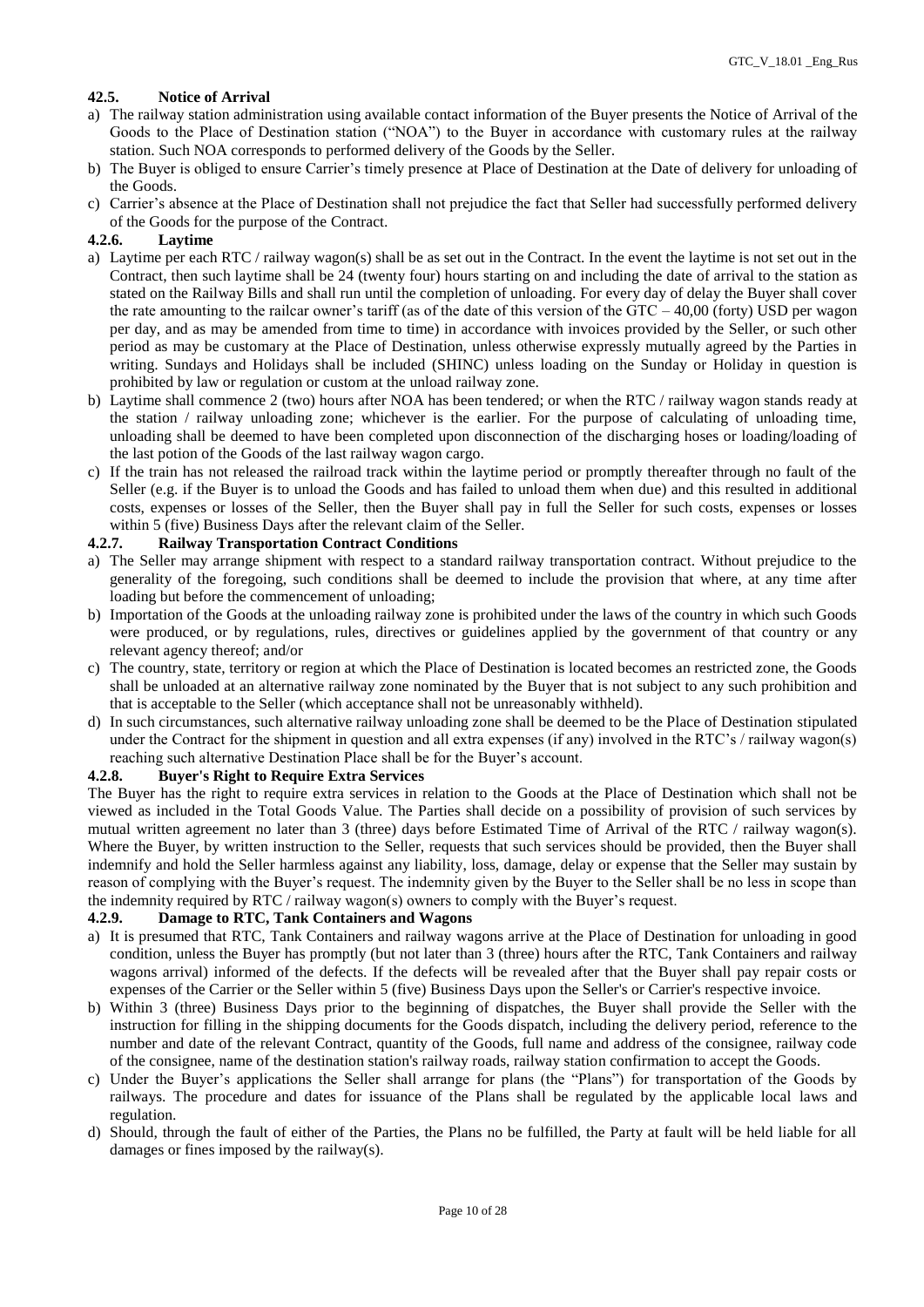- e) In case of impossibility to unload the Goods due to the technical reasons during periods indicated in the Clauses "Laytime" the Buyer shall notify the Seller on such effect (by telegram, fax, mail or email) within 24 (twenty-four) hours from the moment the rail tank-car arrival to the station of destination.
- f) In case of rail tank-car damage caused within the time period of its disposal of the Buyer or the Buyer's counterparties, the Buyer shall immediately inform the Seller about the occurrence of such event and recover losses incurred due to rail tank-car damage within 60 (sixty) days from the date of the Seller's demand. In case a rail tank-car is lost within the time period of its disposal by the Buyer or the Buyer's counterparties, the Buyer shall pay to the Seller the amount that covers market value of a rail tank-car of identical model and year of manufacture including costs incurred for putting it into operation. A rail tank-car is considered lost if it is not returned to Seller within 120 (one hundred and twenty) days from the date of the Goods dispatch.
- g) In case of readdressing the Goods by the Buyer or impossibility to accept the Goods, the Buyer shall notify the Seller of these changes in writing not later than 3 (three) Business Days before the planned date of dispatch. All the expenses of the Seller (including fines and penalties), caused by the Buyers' actions, shall be paid by the Buyer. The Parties shall undertake their best efforts to mitigate losses.
- h) Redirection of the rail tank-cars by the Buyer (or the Buyer's consignee) without Seller's permission is prohibited. The Seller is entitled to charge the Buyer (the Buyer's consignee) at the rate at least 35 (thirty five) USD (unless otherwise stated in the customary rules of the respective railroad station) for each day of usage of each rail tank-car for improper fulfilment of this provision. The Buyer ensures that the rail tank-cars are unloaded to a level of 0.7 (one tenth of seven per cent) bar. The Buyer and/or consignee shall return the empty rail tank cars in acceptable technical and commercial condition and complete cargo documents with seal to the shipper's initial loading station or any other station as per Seller's instructions.
- i) The Buyer is responsible for the transfer of empty RTCs in accordance with the Seller's instructions advised pursuant to the Agreement on International Goods Transport by Rail (SMGS). In case of wrong or incorrect usage of Seller's SMGS instructions, the Buyer is obliged to pay the liquidated damages at the rate of 500 (five hundred) USD per RTC. In addition to the foregoing the Buyer shall reimburse Seller for the documented costs and expenses caused by the incorrect filling of the shipping documents for the empty rail tank-car return, resulted in the rail tank-car arrival to improper railway stations. In case the documents for the rail-tank cars return are filled in accordance with the Seller's instruction, the Buyer shall not be responsible for their return emptied to improper railway stations..
- j) Instructions for empty rail tank-cars to be advised to the Buyer by the Seller in writing not later than the arrival of full rail tank-cars to the Place of Destination (the date of the Goods' delivery). Otherwise the Buyer shall not be held liable for possible costs which may arise due to absence of the instructions and/or incorrect filling-in the return railway bills for return of empty rail tank-cars.
- k) After a rail tank-car (a specialized rail tank-car for transportation of liquefied petroleum gases under excessive pressure) is unloaded, the Buyer shall install plugs at corner and control valves to seal the neck bonnet and to fix it by all bolts. The removal of the bonnet from the neck flange is not allowed. The Seller is entitled to charge the Buyer with incurred losses for the plugs at corner and control valves of the rail tank-car not installed at the place of unloading.
- l) Subject to the condition that the Place of Destination is within the Russian Federation territory the Buyer shall provide Seller by e-mail or fax with the certified copies of railway bills with legible notes made at the Place of Destination at the border crossing points within 30 (thirty) days from the date when the customs procedures for export are completed on the territory of the Russian Federation (date of the stamp "Clearance Allowed" in the cargo customs declaration (CCD)) failing which the Buyer shall pay the Seller liquidated damages amounting to 22,5% of Goods' value, export of which is documentary unsupported, at the latest the 180th (one hundred eightieth) day from the date of export customs clearance completion on the territory of the Russian Federation (date of the stamp "Clearance allowed" in the Cargo Customs Declaration (CCD)). The Parties agreed that the above liquidated damages are the genuine pre-estimate of the Seller's losses in the event the railway bills are not provided to the Seller within specified period.

# **4.3. Special Conditions of Delivery by Auto Truck(s)**

**4.3.1.** Where the Seller expressly or impliedly provides the Buyer with a range of dates within an agreed period of delivery of arrival of auto truck(s) loaded with the Goods, any of the provided dates can result in delivery.

**4.3.2.** No later than 1 Business Day after shipment of the Goods by auto truck(s) the Seller shall provide by electronic post or facsimile to the Buyer all information necessary for unloading of the Goods:

- (a) The Contract reference number.
- (b) CMR consignment note reference number(s).
- (c) Auto truck identification number(s).
- (d) Description of the Goods and their CMR consignment note quantity.
- (e) Estimated Time of Arrival of auto truck(s).
- (f) Number of issued CMR consignment notes.

**4.3.3.** The Seller has the right to substitute any of identified auto truck(s) and provide the Buyer with new information not later than 2 Business Days before Estimated Time of Arrival of auto truck(s). Such substitution shall always be subject to the requirements that auto truck(s) shall be of a similar size be provided and that the quantity to be loaded shall not, without prior written consent of the Buyer, differ by more than 5 (five) % from the quantity specified in the present Contact.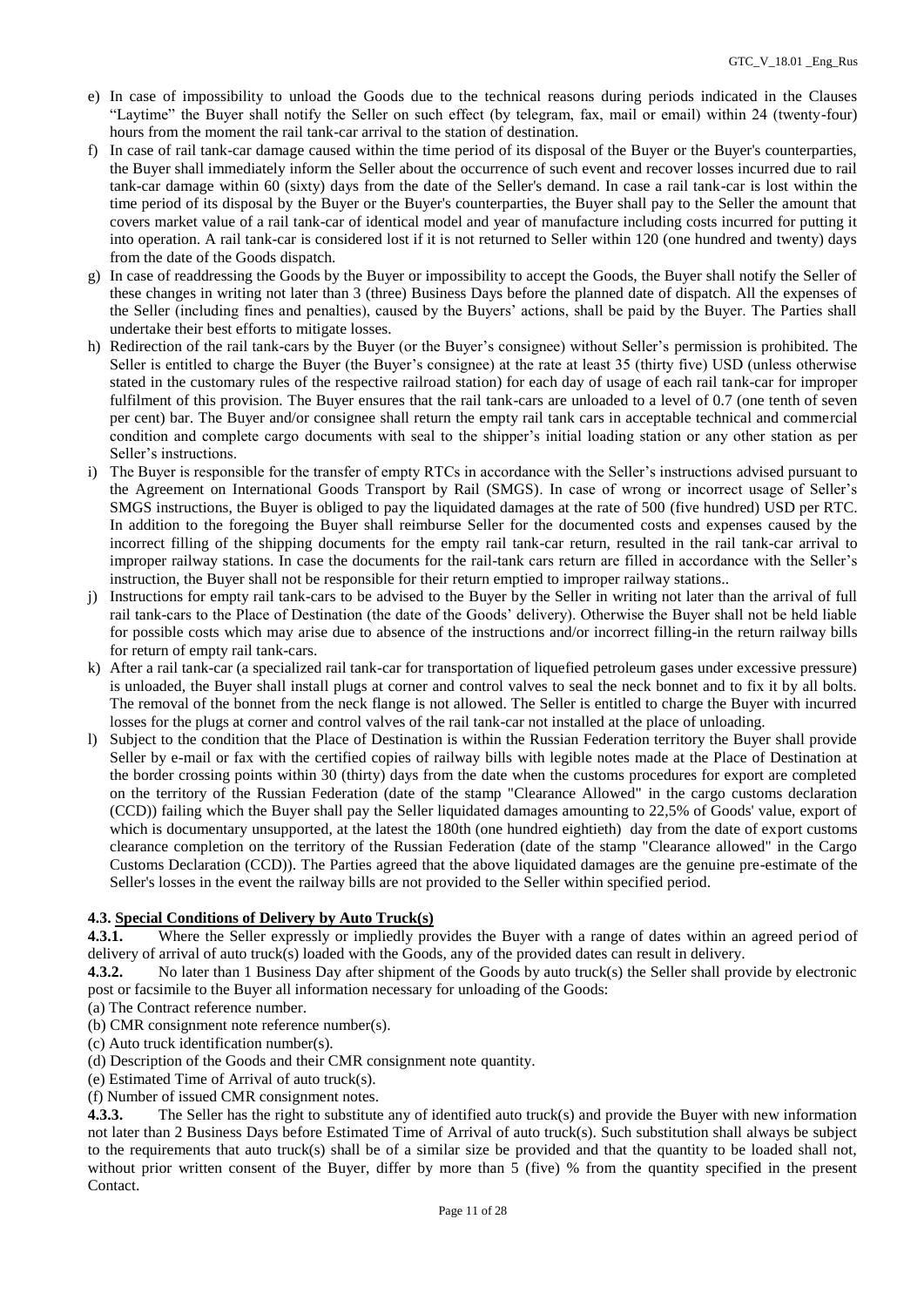**4.3.4.** The Buyer at his own option can provide the Seller with written instructions regarding information necessary for efficient unloading of the Goods by the Buyer. In case such information is provided, the Seller, his Carrier or his representatives / employees undertake to honestly follow the instructions where applicable, to partially assist in efficient unloading of the Goods by the Buyer. Such assistance is not a duty but an option of the Seller.

**4.3.5. The Buyer warrants** that the Place of Destination shall be safe and well suited for delivery of the Goods. The Buyer shall be liable for and shall indemnify the Seller in respect of any loss or damage, including but not limited to any liability for damage to auto truck(s), surroundings, environment and people, additional costs or expenses arising out of and in relation to any failure of the Buyer to nominate a safe Place of Destination.

**4.3.6. The Buyer is obliged** to ensure his timely presence at Place of Destination at the Delivery Date for unloading of the Goods. Buyer's absence at the Place of Destination shall not prejudice the fact that the Seller had successfully performed Delivery of the Goods for the purpose of the Contract.

## **4.3.7. Time for Unloading**

- a) The time allowed to the Buyer for the unloading of the quantity of the Goods delivery by each auto truck shall be as set out in the Contract.
- b) Unloading time shall commence 2 (two) hours after the arrival of each auto truck to the Place of Destination. For the purpose of calculating unloading time, unloading shall be deemed to have been completed upon removal of last item of the Goods from last auto truck's cargo space.

**4.3.8.** Carriage of the Goods by Road Contract Conditions

a) The Seller may arrange transportation with respect to a standard carriage of the Goods by road contract. Without prejudice to the generality of the foregoing, such contract shall be deemed to include the provision that where, at any time after loading but before the commencement of unloading;

(i) Importation of the Goods at the Place of Destination is prohibited under the laws of the country in which such Goods were produced, or by regulations, rules, directives or guidelines applied by the government of that country or any relevant agency thereof; and/or

(ii) The country, state, territory or region at which the Place of Destination is located becomes a restricted zone,

the Goods shall be unloaded at an alternative location nominated by the Buyer that is not subject to any such prohibition and that is acceptable to the Seller (which acceptance shall not be unreasonably withheld).

b) In such circumstances, such alternative Place of Destination shall be deemed to be the Place of Destination stipulated under this GTC for the shipment in question and all extra expenses (if any) involved in the auto truck's reaching such alternative Place of Destination shall be for the Buyer's account.

## **4.3.9. Buyer's right to require**

The Buyer has the right to require extra services in relation to the Goods at Place of Destination which shall not be viewed as included in the Total Goods Value. The Parties shall decide on a possibility of provision of such services by mutual written agreement no later than 3 Business Days before Estimated Time of Arrival of the auto truck(s). Where the Buyer, by written instruction to the Seller, requests that such services should be provided, then the Buyer shall indemnify and hold the Seller harmless against any liability, loss, damage, delay or expense that the Seller may sustain by reason of complying with the Buyer's request. The indemnity given by the Buyer to the Seller shall be no less in scope than the indemnity required by auto trucks' owner to comply with the Buyer's request.

# **4.3.10. Damage to or loss of Tank-Container used in delivery by Auto trucks.**

In case of Tank-Container damage caused within the time period of its disposal of the Buyer or the Buyer's counterparties, the Buyer shall immediately inform the Seller about the occurrence of such event and recover losses incurred due to Tank-Container damage within 60 (sixty) days from the date of the Seller's demand. In case a Tank-Container is lost within the time period of its disposal by the Buyer or the Buyer's counterparties, the Buyer shall pay to the Seller the amount that covers market value of a Tank-Container of identical model and year of manufacture. A Tank-Container is considered lost if it is not returned to Seller within 120 (one hundred and twenty) days from the date of the Goods dispatch.

## **4.4 Special Conditions of Delivery in Shipping Containers**

**4.4.1.** The period of free use and payment for excess use of containers in port of unloading shall be according to the applicable rules of the forwarder's agent/container owner or customary at the Place of Destination.

**4.4.2.** In the event a container is damaged while it is in possession of the Buyer or the Buyer's counterparties, the Buyer shall promptly inform the Seller thereof and within 30 (thirty) days after the Seller's request pay to the Seller the documented repair full costs, including, without limitations, expenses on transportation of the container to the place of repair and surveyor's services. If the owner of the container (or the forwarder agent, if authorized) decides that the repair of the container is impossible or not reasonable as a result of the incurred damage, the container is considered to be lost. In that case the Buyer shall pay the Seller the amount that covers value of the corresponding size and type of container, but in any case not less than the cost of the container set by the owner.

**4.4.3.** The assessment of damage to the container during its possession by the Buyer shall be done by the Seller or an expert engaged by the Seller or by the owner or by the expert engaged by the owner. The expert costs are born by the Seller or the owner. Upon the results of the assessment the expert shall prepare an act based on which the owner of the container shall resolve on the feasibility of the container's repair. The expert costs shall be paid in full by the Buyer to the Seller.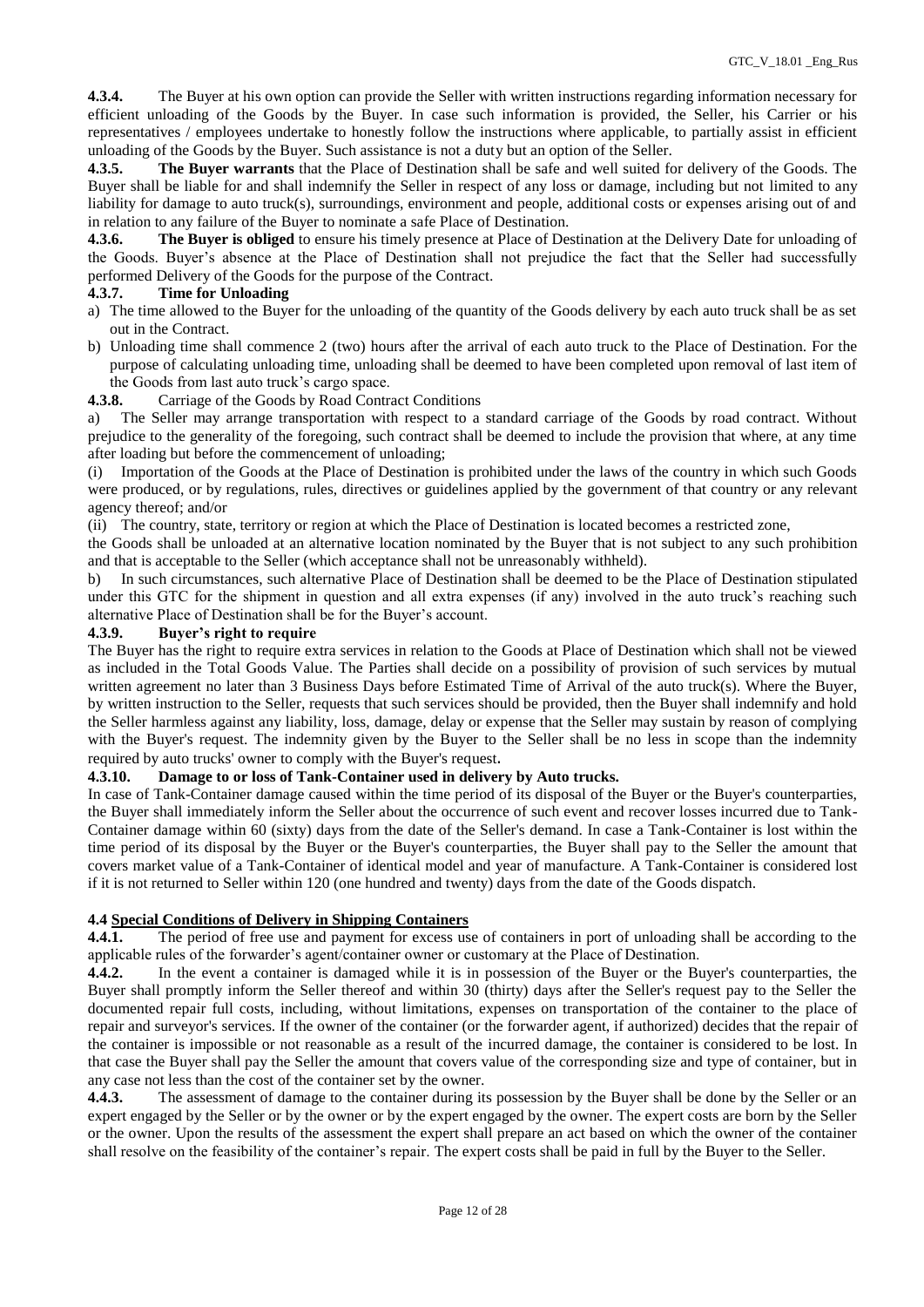**4.4.4.** The Buyer shall return the container in accordance with the Seller written instructions as soon as possible following the completion of the shipment and in any event within the free use period stated in the customary rules at the Place of Destination. The container is to be freed from all particles of the cargo and material used for the Goods separation. **4.4.5.** Should the Buyer fail to return the empty and clean container to the forwarder (or the forwarding agent) within the free use period, such container is considered to be lost. In that case the Buyer shall pay the Seller the amount that covers value of the corresponding size and type of container, but in any case not less than the cost of the container set by the

owner. **4.4.6.** Should the Buyer fail to return the container within the free use period, the Seller is entitled at its own discretion: (i) to claim the cost of the lost container; or (ii) extend the return period and charge 35 (thirty five) USD per each day of use beyond the free use period or such a bigger rate as may applicable to the forwarder's agent/container owner or customary at the Place of Destination. In the event the container is lost or deemed to be lost (as described in this Clause 4.4(f)), the charge for the use beyond the free use period shall be calculated until the payment of the cost of the lost container.

**4.4.7.** The Buyer shall provide the Seller with full written instructions regarding the particulars for the Bills of Lading including consignee, contact details and address of the authorized person of the consignee, other information necessary for the delivery and reasonably required by the Seller, number of the copies, addresses, etc. and such other information which may be required by the Place of Shipment, Place of Destination and/or the Seller. The Seller shall have the right to issue its own instructions if the Buyer fails to provide such instructions and/or information required by this Clause.

## **PARAGRAPH V PAYMENT**

## **5.1. Payment Conditions**

**5.1.1. Price.** The Price for the Goods shall be paid by the Buyer according to the Contract.

**5.1.2. Time of payment**. Time for payment shall be of the essence.

**5.1.3. Bank details**. Bank details of the Seller shall be indicated in the invoice. The Buyer shall effect the payment in accordance within the term specified in the Contract by telegraphic transfer and, unless otherwise follows from the context or specifically provided in the Contract or the GTC, with indicating the number and the date of the Contract/Amendment and the number and the date of the invoice issued by the Seller in the payment reference (the purpose of payment). Funds must be received in the nominated bank account no later than the due date on Seller's invoice document or no later than the last banking day before the due date if that

due date on Seller's invoice document falls on a non-banking day.

**5.1.4. SWIFT confirmation**. The Buyer shall provide the Seller with a copy of SWIFT confirmation within 1 (one) Business Day after the payment has been effected.

**5.1.5. VAT**. Unless otherwise expressly defined in the Contract the Price is exclusive of any VAT and the Seller shall have the right to invoice the Buyer for any such VAT in so far as such taxes are not for the account of the Seller according to the Contract.

**5.1.6. The date of payment**. The date of payment is considered the date of crediting of the Seller's bank account for 100% (one hundred per cent) of the amount specified in the Seller's invoice.

**5.1.7. Withholdings**. Unless otherwise expressly agreed to the contrary in the Contract, all payments due or payable to the Seller under the Contract shall be paid in full, regardless of whether the Buyer is required to withhold or to apply any Taxes on payments made under the Contract. If the Buyer is required to withhold or to apply any Taxes on payments made under the Contract, then Buyer shall gross up such payments so that the Seller receives after the deduction of Tax, the full sum due and payable under the Contract as if no such Taxes had been deducted, regardless of any withholdings or application of any Taxes on payments made under the Contract. The Total Goods Value and all other amounts payable by the Buyer to the Seller under the Contract shall be payable without the right to any discount, deduction, set-off, lien, claim or counter-claim.

**5.1.8. Interest**. If the Total Goods Value or any other amounts due by the Buyer to the Seller under the Contract are not paid when due, interest shall be accrued and shall be paid on all amounts outstanding until payment in full is received into the Seller's bank account as described in Clause 5.10.2.

**5.1.9. Banking expenses.** All expenses at the Seller's bank and at the Seller's correspondent bank shall be for the account of the Seller. All expenses outside the Seller's bank and at the Seller's correspondent bank shall be for the account of the Buyer.

**5.1.10. Verification Act**. On a quarterly basis the Verification Act should be fully executed by both Parties. The Seller shall send by fax or by email to the Buyer the Verification Act signed by the Seller once in a quarter. Within 2 (two) days from the date of receipt of the Verification Act signed by the Seller the Buyer shall check the Goods delivered quantity, amount paid for the Goods, and provide the Seller with its motivated objections (if any). The Seller shall consider such motivated objections within 7 (seven) days and put the corrections into the Verification Act or negotiate with the Buyer on the amicable basis the content of the Verification Act which should be executed by both Parties. Without prejudice to the above, the Verification Act shall be executed upon any Party request if any.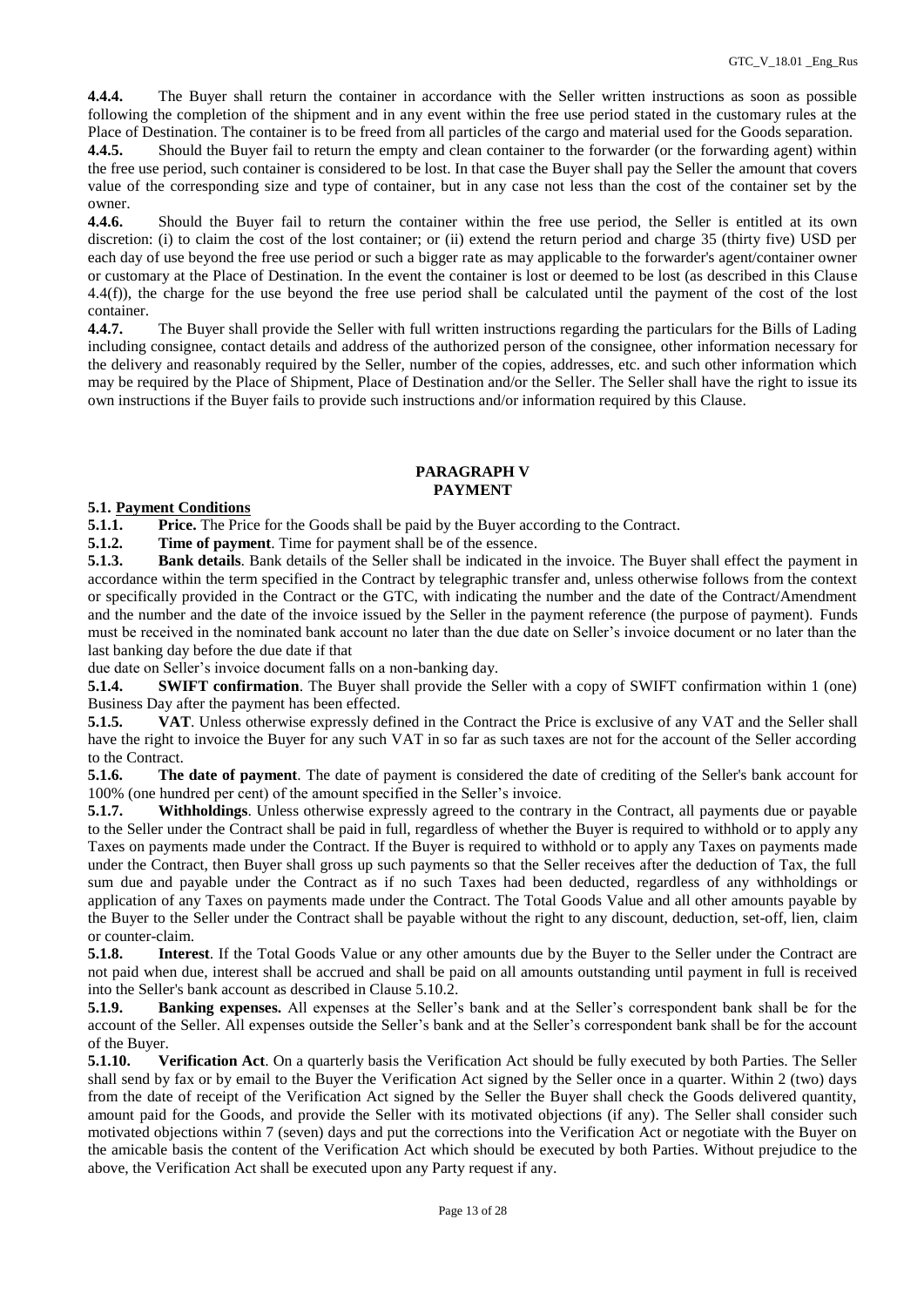**5.1.11. Multicurrency.** The Parties hereby agree that notwithstanding the currency specified in price determination of the Goods in the Contract the currency of the payment may be any of the following currencies: USD, EUR, RMB, RUB or Swiss francs (CHF). The Buyer shall make all payments under the Contract strictly in the currency specified in the respective invoice issued by the Seller and according to the bank details (hereinafter the "Bank Details") specified in the respective invoice. The conditions of this clause 5.1.11 are of the essence and breach of this clause shall be deemed a material breach for the purposes of the Contract. The payment shall be effected at the exchange rate of the European Central Bank ("ECB"). The invoice amount shall be converted into another currency by using the foreign exchange rate of the European Central Bank ("ECB"), rounded to four decimal places, quoted at 16:00 hours Central European Time as reported on the ECB web site [\(www.ecb.int\)](https://urldefense.proofpoint.com/v2/url?u=http-3A__www.ecb.int&d=DwMGaQ&c=ptMoEJ5oTofwe4L9tBtGCQ&r=NKFf0xBnqjEI9x7Jy2O4LnREaIU2RCSKwLPa1twtm2k&m=nutHxWE4p16GbrnDEzTBAmAcABmevyKWvts0KDzcvg0&s=p_bgQn342ZRvhTogEJc9-lkNZ6vFQb8aUDkEkUx6vN4&e=), one banking day before the Payment Date.

## For the purposes of this Clause:

"Payment Date" means the value date indicated in a SWIFT message (or other accepted means of written interbank payment instructions) with payment instructions (or in the other respective payment document if applicable) for the respective payment.

## **5.2. Payment terms**

## **5.2.1. Letter of Credit**

## a) **Issuance of the Letter of Credit**

The Buyer shall issue Letter of Credit within 5 (five) Business Days from the Longstop date in strict accordance with the terms and conditions set out in this Clause.

## b) **Validity period of the Letter of Credit**

The validity period for the Letter of Credit shall cover the payment period envisaged in the Contract plus 30 (thirty) days, provided, however, that the minimal validity period could not be less than 90 (ninety) days. The foregoing is saved that the Buyer shall extend respectively the validity of the Letter of Credit in case of Force Majeure Event.

## c) **Documents**

The documents to be provided by the Seller pursuant to the requirements of a Letter of Credit shall be the following:

- i. Seller's invoice (fax or email copy);
- ii. Transport Document (fax or email copy).

Documents prepared in Russian language are acceptable.

Minor mistakes and misprints in the documents are acceptable.

## d) **Letter of Credit Conditions**

The payment for the Goods shall be effected by the Buyer as follows:

i. The Buyer shall issue in favor of the Seller an irrevocable and divisible Letter of Credit payable at sight in strict accordance with the terms and from a bank and in a form confirmed in writing by the Seller but in any case prior to the Goods dispatch.

ii. The Buyer shall provide the Seller with the draft of such irrevocable Letter of Credit for the preliminary Seller's written approval.

iii. Expenses in connection with the opening, amendment and utilization of the Letter of Credit shall be paid by the Buyer.

iv. The Letter of Credit shall be issued in the amount of 110% (one hundred and ten per cent) of the Price multiplied by the shipment quantity of the Goods to be delivered.

# **5.2.2. Prepayment (advance payment)**

The payment for the Goods shall be effected by the Buyer as follows:

a) The Buyer shall pay 100% (one hundred per cent) of the amount specified in the Seller's proforma invoice in advance within 5 (five) Business Days after the date of the Seller's proforma invoice but in any case at least 3 (three) Business Days prior to the Goods dispatch by the Manufacturer.

b) The Buyer shall effect the payment in accordance with the Contract by telegraphic transfer and without deduction into the Seller's bank account and the Buyer shall indicate the number and the date of the Contract/Amendment and proforma invoice number in the payment reference (the purpose of payment).

c) In case of the amount paid by the Buyer as the Prepayment for the Goods is less than the amount due to be paid for the Actual Contract Quantity or the Actual Monthly Quantity (as the case may be) the Buyer shall effect the payment of such outstanding balance within 5 (Five) days of an appropriate Seller's invoice.

d) In case of the amount paid by the Buyer as the Prepayment for the Goods exceeds the amount due to be paid for the Actual Contract Quantity or the Actual Monthly Quantity (as the case may be) the Parties shall mutually agree if (i) such difference between the amounts will be applied to the further deliveries if applicable or (ii) the Seller shall return such difference between the amounts within 5 (Five) days of an appropriate Verification Act is executed by the Parties.

e) Should the Buyer pays less than 100 % of the amount specified in the Seller's invoice according to clause 5.6.3 above the Seller may, but shall not be obliged to, deliver the quantity of the Goods corresponding the actual amount of Prepayment received from the Buyer.

# **5.2.3. Post payment**

a) The Buyer shall pay 100% (one hundred per cent) of the amount specified in the Seller's invoice not later than date specified in the Contract.

b) Partial payments shall be allowed.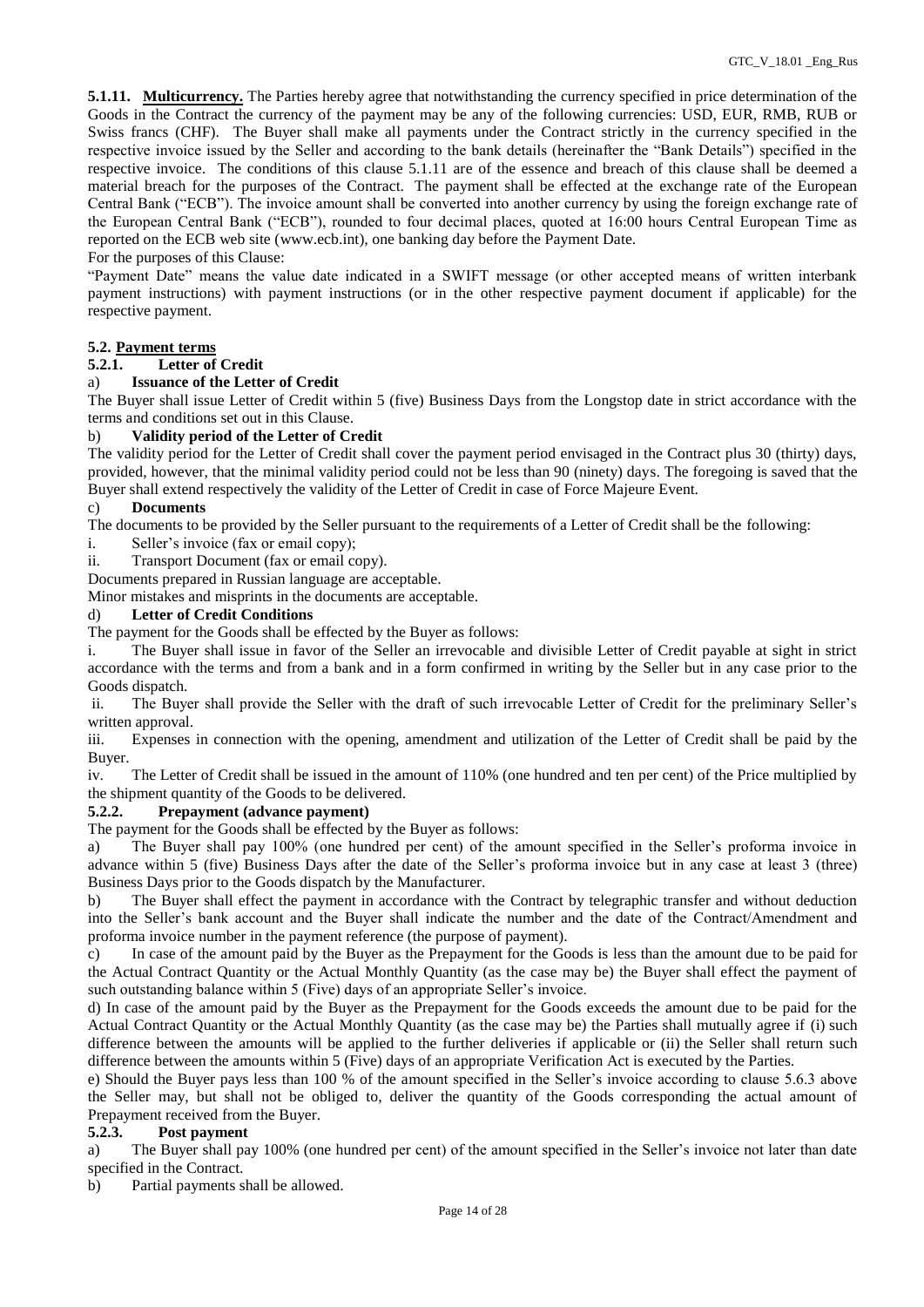# **5.2.4. DaP (Documents against Payment)**

The present payment terms are governed in accordance with the ICC Uniform Rules for Bank-to-Bank Reimbursements Under Documentary Credits (URR 525).

The payment for the Goods shall be effected by the Buyer as follows:

The Buyer shall pay the Goods via Documents against payment at sight (hereinafter referred to as "D/P at sight" or "DaP at sight" or "DP at sight") in accordance with the conditions specified below.

The payment for the Goods shall be effected by the Buyer as follows:

a) Within ten (10) Business days after the date when the documents stating the right of disposal of the Goods were issued the Seller shall

(i) transfer the originals of such documents to the Seller's Bank and

(ii) send the copy of such documents to the Buyer.

The Parties expressly have acknowledged and agreed that the following documents are considered as the documents stating the right of disposal of the Goods:

i. Commercial invoice;

ii. Delivery order;

iii. Packing list issued by the Seller.

The Parties may mutually agree in writing in the Contract other documents stating the right of disposal of the Goods depend on the reasonable requirement of the respective authority.

b) Upon receipt of the documents stating the right of disposal of the Goods the Seller's Bank shall transfer the originals of such documents to to the Buyer's Bank; provided that such Buyer's Bank was expressly preliminary approved by the Seller in writing.

c) The Buyer shall confirm the Buyer's Bank his consent for payment for the original documents stating the right of disposal of the Goods and shall pay 100% (one hundred per cent) amount specified in the copy of the commercial invoice provided by the Seller via e-mail or mail or fax or any other type of transfer within 5 (five) Business days from the date of receipt of such documents by the Buyer's Bank.

d) The Buyer shall (i) ensure the availability of the total amount to be paid pursuant to Sub clause "c" of this Clause on the date of confirmation to the Buyer's Bank of his consent for payment for the documents stating the right of disposal of the Goods and (ii) effect this payment by telegraphic transfer and without deduction into the Seller's bank account, and the Buyer shall indicate the number and the date of the Contract and invoice number in the payment reference (the purpose of payments).

e) In case the Buyer doesn't pay for the Goods within 5 (five) Business days from the date of receipt of the documents stating the right of disposal of the Goods by the Buyer's Bank, the Delivery order provided by the Seller shall become invalid and the Seller shall have the disposal rights for the Goods in accordance with the Clause 5.10.5. of the GTC.

f) From the date of receipt of the Buyer's consent for payment for the documents stating the right of disposal of the Goods the Buyer`s Bank shall transfer the originals of the documents stating the right of disposal of the Goods to the Buyer.

# **5.2.5. CAD ("Cash against documents")**

The present payment terms are governed in accordance with the ICC Uniform Rules for Bank-to-Bank Reimbursements Under Documentary Credits (URR 525).

The Buyer shall pay the Goods via Cash against documents at sight (hereinafter referred to as "CAD at sight") in accordance with the conditions specified below.

Pursuant to payment terms via CAD at sight the Buyer shall pay for the Goods in advance in the amount specified in the Contract.

The payment for the Goods shall be effected by the Buyer as follows:

a) Within ten (10) Business days after the date when the documents stating the right of disposal of the Goods were issued the Seller shall (i) transfer the originals of such documents to the Seller's Bank and (ii) send the copy of such documents to the Buyer.

The Parties expressly have acknowledged and agreed that the following documents are considered as the documents stating the right of disposal of the Goods:

i. Commercial invoice;

ii. Bill of lading – for delivery by sea, or

Railway bill – for delivery by railroad, or

CMR – for delivery by road;

iii. Packing list issued by the Seller.

The Parties may mutually agree in writing in the Contract other documents stating the right of disposal of the Goods depends on the reasonable requirement of the respective authority.

b) Upon receipt of the documents stating the right of disposal of the Goods the Seller's Bank shall transfer the originals of such documents to to the Buyer's Bank; provided that such Buyer's Bank was expressly preliminary approved by the Seller in writing.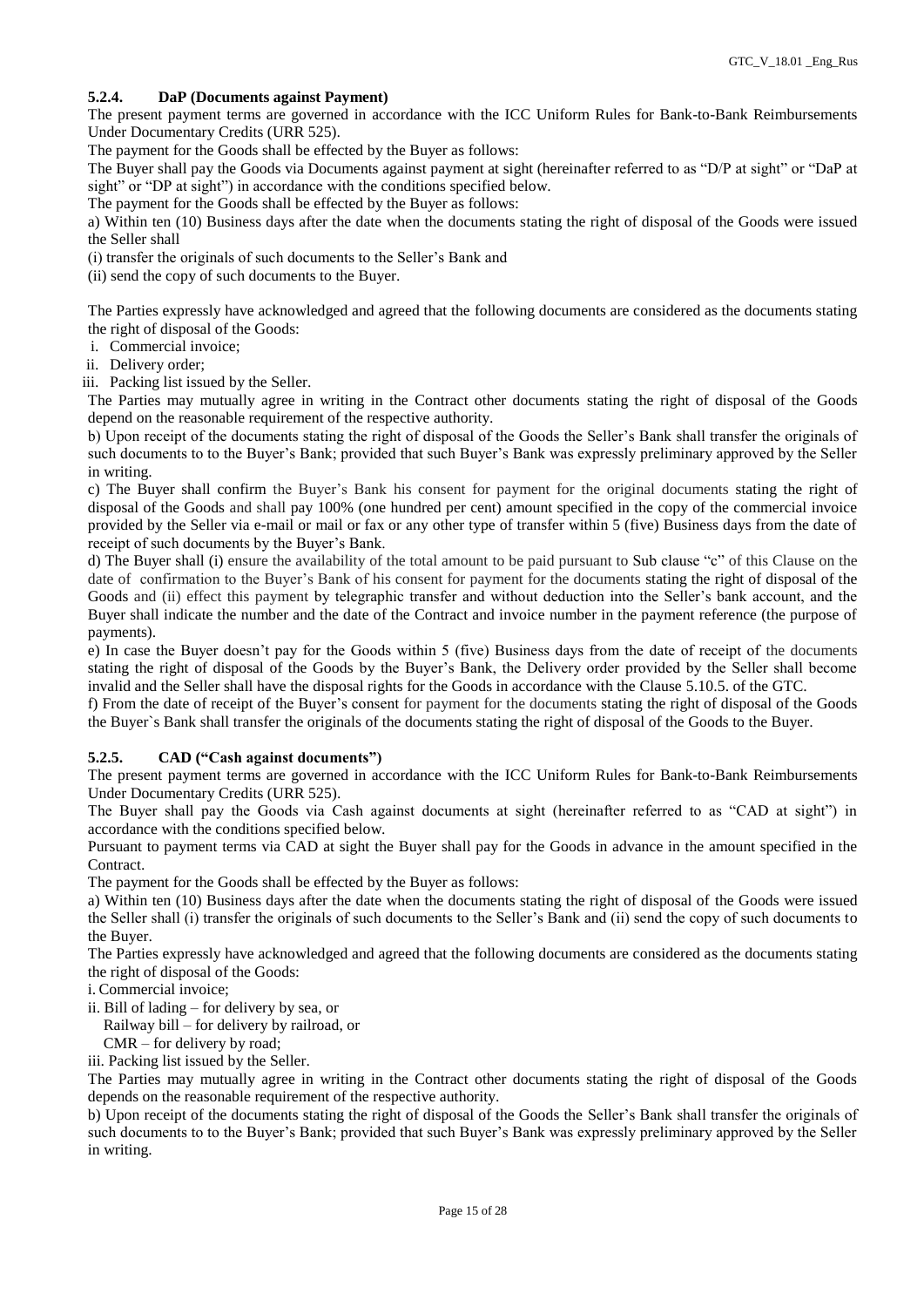c) The Buyer shall pay 5-15% (five-fifteen per cent) (as it is stipulated in the Contract) of the amount specified in the Seller's commercial invoice in advance within 5 (five) Business Days after the date of the Seller's commercial invoice.

d) The Buyer shall confirm the Buyer's Bank his consent for payment for the original documents stating the right of disposal of the Goods and shall pay the remaining amount specified in the Seller's commercial invoice at the rate of 85- 95% (eighty five – ninety five per cent) (depending on the amount of advance payment) within 14 (fourteen) days from the moment of arrival of the Goods to the Place of Destination.

Without prejudice to other provisions of the GTC the advance payment for the Goods paid by the Buyer in accordance with this Clause is considered as the Seller's compensation for storage of the Goods before its actual transfer to the Buyer. In case the Buyer doesn't pay the remaining amount for the Goods within 14 (fourteen) days from the moment of arrival of the Goods to the Place of Destination, the Seller shall be entitled to retain the advance payment for the Goods paid by the Buyer in accordance with this clause for compensation of the Seller's expenses for storage of the Goods.

e) The Buyer shall (i) effect the payments specified in Sub clauses "c" and "d" of this Clause and (ii) ensure the availability of the total amount to be paid pursuant to Sub clause "d" of this Clause on the date of confirmation to the Buyer's Bank of his consent for payment for the documents and effect this payment in accordance with the Contract by telegraphic transfer and without deduction into the Seller's bank account and the Buyer shall indicate the number and the date of the Contract/Amendment and commercial invoice number in the payment reference (the purpose of payments).

f) From the date of receipt of the Buyer's consent for payment for the documents stating the right of disposal of the Goods the Buyer`s Bank shall transfer the originals of such documents to the Buyer.

g) The Parties expressly have acknowledged and agreed that in case of payment for the Goods via CAD at sight the risk and title to the Goods shall transfer from the Seller to the Buyer at the date of receipt by the Buyer of the originals of the documents stating the right of disposal of the Goods.

# **5.3. Security of the Buyer's Payment Obligations**

## **5.3.1. Parent company guarantee**

The Buyer shall provide the Seller with the Buyer's parent company guarantee securing the performance of all the Buyer's obligations under the Contract. The guarantee shall be provided within 10 (ten) Business Days after a relevant Seller's request and shall be in writing, in the form satisfactory for the Seller and issued for the term of the Contract plus 6 (six) months. In the absence of the Buyer's parent company, the guarantee may be issued by an Affiliate(s) or other third party(ies) as agreed with the Seller.

The Seller is not obliged to supply the Goods until the requested guarantee is duly furnished and the Buyer shall pay to the Seller any and all related costs in connection with such delay. If the Buyer delays the provision of the guarantee for more than 10 (ten) Business Days, the Seller is entitled to terminate the Contract.

## **5.3.2. Defective Performance of Obligations**

In the event the Buyer fails to perform or delays the performance of any obligations hereunder at least 2 (two) times during any consecutive 6 (six) months or delays any of the obligations at least once for more than for 1 (one) month, then the Seller shall be entitled by written notice to the Buyer: (i) change the payment terms of the Goods to Prepayment (Clause 5.2.2) and/or (ii) request from the Buyer additional reasonable means of security of obligations, which the Buyer must provide within 15 (fifteen) Business Days following the relevant request. The change shall come into force with the next dispatch of the Goods after the notification. The Seller is entitled to suspend delivery of the Goods until the Goods are paid (as provided in Clause 5.2.2) and/or additional security of obligations is provided. In addition to the foregoing should the Buyer fails to perform any of its payment obligations (including interest payment) for more than for three (3) days the Seller shall be entitled to suspend the shipment of the Goods till the moment when all obligations are fulfilled by the Buyer in full. Such suspension shall not constitute a delay for the purposes of liquidated damages.

# **5.3.3. Stand-by Letter of Credit**

# a) **Issuance of the Stand-by Letter of Credit**

The Buyer shall issue the Stand-by Letter of Credit within 5 (five) Business Days from the Longstop date in strict accordance with the terms and conditions set out in Article I of the Contract.

# b) **The validity period for the Stand-by Letter of Credit**

The validity period for the Stand-by Letter of Credit is 90 (ninety) days.

# c) **Documents**

The documents to be provided by the Seller pursuant to the requirements of a Stand-by Letter of Credit shall be the following:

(i) Seller`s invoice (fax or email copy);

(ii) Transport Document (fax or email copy).

### d) **Stand-By Letter of Credit procedure**

The Buyer shall effect the payment 100% (one hundred per cent) of the amount specified in the Seller's invoice within the term specified in the Contract.

In case of the Buyer's failure to effect the payment on the due date in accordance with the Contract the payment should be done by the aforesaid Stand-By Letter of Credit against the presentation by the Seller to the Seller's bank specified in the Seller's invoice of the following documents:

(i) the Seller's (Beneficiary) letter with the following statements (telex, fax or email acceptable):

the Seller has delivered the Goods in conformity with the Contract and that the invoice has been sent to the Buyer; and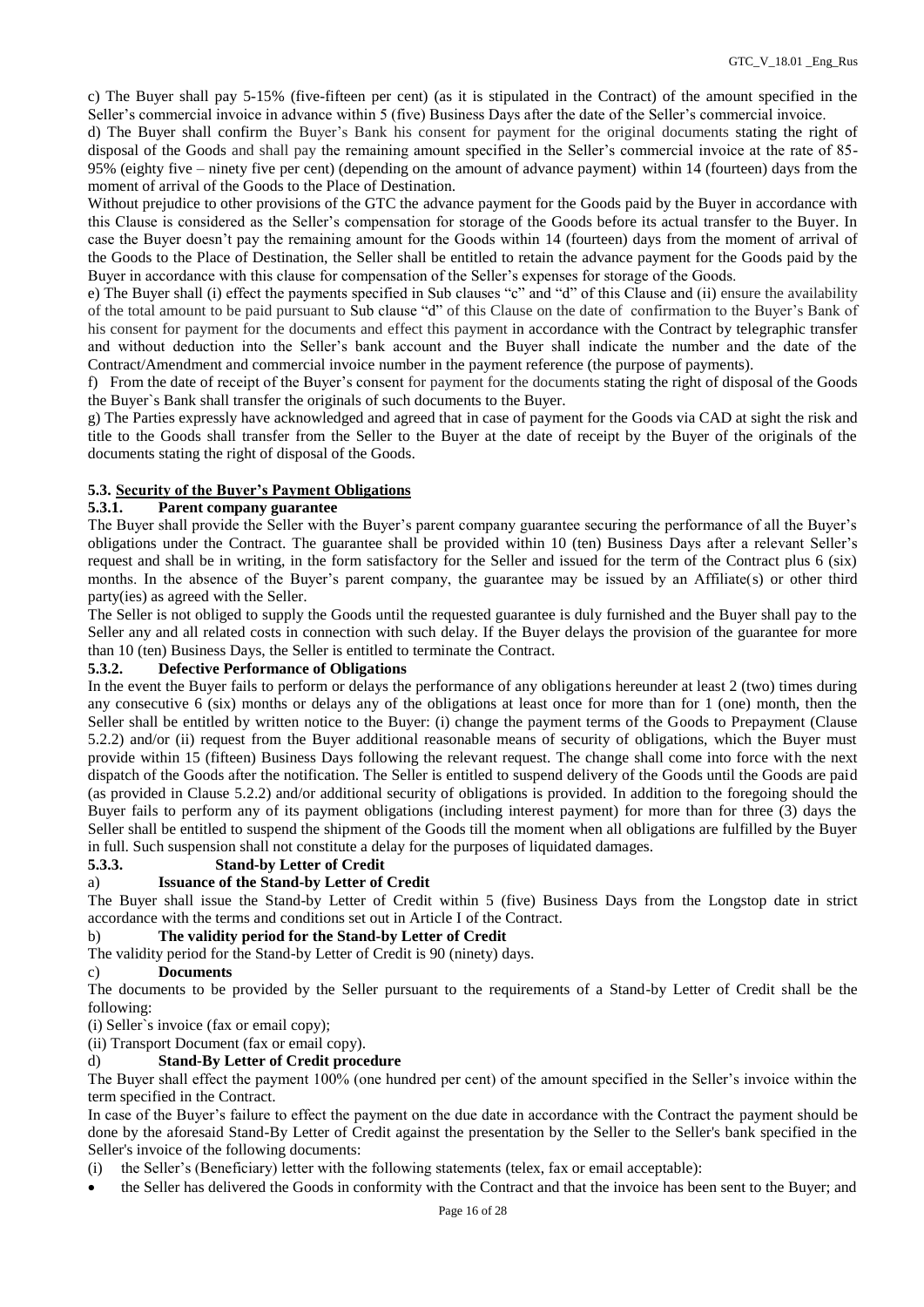the payment in accordance with the Seller's invoice for delivery of the Goods is properly due to the Seller, and such payment has not been made to the Seller by the Buyer within the terms of the Contract;

(ii) copy of the Seller's invoice (telex, fax or email acceptable);

(iii) Transport Documents (telex, fax or email acceptable).

### e) **Stand-by Letter of Credit Conditions**

The payment for the Goods shall be effected by the Buyer as follows:

i. The Buyer shall issue in favor of the Seller an irrevocable Stand-By Letter of Credit payable in strict accordance with the terms and from a bank and in a form confirmed in writing by the Sellers but in any case prior to the Goods dispatch.

ii. The Stand-By Letter of Credit shall be issued in the amount of 110 % (one hundred and ten per cent) of the Planned Contract Quantity or the Planned Monthly Quantity as the case may be and shall be valid for a period specified in Article I of the Contract, save that the Buyer shall extend respectively the validity of the Stand-by Letter of Credit in case of Force Majeure Event.

iii. The Buyer shall provide the Seller with the draft of such a Stand-By Letter of Credit for the preliminary Seller's written approval.

iv. Expenses in connection with the opening, amendment and utilization of the Stand-By Letter of Credit shall be paid by the Buyer.

v. Any and all costs, loss or damage incurred by the Seller as a result of the Buyer's failure to comply with this Clause 5.6 shall be for the Buyer's account.

## **5.3.4. Reissue of the Guarantee**

 If the guarantee, including but not limited to bank guarantee, of a parent company or of any other third party(ies) specified in the Clause 5.3.1. hereof and/or the Letter of Credit, and/or the Stand-by Letter of Credit, which were provided by the Buyer to the Seller in accordance herewith, (hereinafter referred to as the "Guarantee", collectively - the "Guarantees") ceases or threatens to cease to be effective and/or valid due to US sanctions and/or EU sanctions, bankruptcy, insolvency, reorganization, liquidation, revocation of a licence or similar proceedings in respect of bank, parent company or any other third party(ies) specified in the Clause 5.3.1. hereof, and/or for any other reason, not related to the Seller, prior to the term herein stipulated, the Buyer shall reissue such Guarantee on the terms and conditions and in accordance with proceedings hereof, promptly but not later than 10 (ten) days from the occurrence of any event indicated in this Clause. Where the Buyer fails to reissue the Guarantee within the specified term, the Seller is entitled upon written notification of the Buyer to suspend performance of all and any obligations hereunder until the new Guarantee is provided, and/or cancel and/or resell or otherwise dispose of the Goods to any third party. The Seller shall be not liable for such suspense of the obligation's(s') performance, and/or cancellation, and/or resale and any other disposal of the Goods. The Buyer shall not be entitled for any claims in connection with such acts of the Seller notwithstanding anything to the contrary herein and in the applicable law.

In any case the Buyer shall reimburse to the Seller within 7 (seven) days from receipt of the written demand all and any costs, charges, expenses and losses, including related to storage, transport, resale and disposal of the Goods, demurrage, incurred by the Seller in connection with non-performance or improper performance of obligation for the Guarantee's/Guarantees' reissue by the Buyer.

# **PARAGRAPH VI QUALITY AND QUANTITY**

#### **6.1. Quality and Quantity of the Goods**

#### **6.1.1. Quality**

Save where the Buyer requires a quality inspection pursuant to Clause 6.1.3, the quality of the Goods shall be confirmed by a Certificate of Quality issued by the Seller or by the Manufacturer of the Goods as the case may be.

## **6.1.2. Quantity**

a) The Planned Contract Quantity and/or the Planned Monthly Quantity specified (as the case may be) in the Contract, unless otherwise agreed by the Parties in the Contract, shall be subject to a tolerance of +/-10% (plus/minus ten per cent) in the Seller's option.

b) The Actual Contract Quantity and/or the Actual Monthly Quantity delivered under the Contract shall be equal to the quantity stated in respective Transport Document.

c) The Actual Contract Quantity shall be the basis for determining the Total Goods Value.

d) Subject to the Contract terms and conditions the tolerance for Actual Contract Quantity or the Actual Monthly Quantity (as the case may be) may be 10% (ten per cent) of the Planned Contract Quantity or the Planned Monthly Quantity respectively without any right for the Buyer to claim that the Seller will have to meet the Planned Contract Quantity or the Planned Monthly Quantity specified in the Contract, and/or take back any surplus quantities to the Planned Contract Quantity or the Planned Monthly Quantity specified in the Contract as the case may be.

e) In the event that the Seller is not able to supply the Planned Monthly Quantity or the Planned Contract Quantity of the Goods within specified period because of the reduction of the Manufacture production capacity, provided that the Seller informed the Buyer of this reasonably in advance, the Parties shall mutually agree delivery terms for the outstanding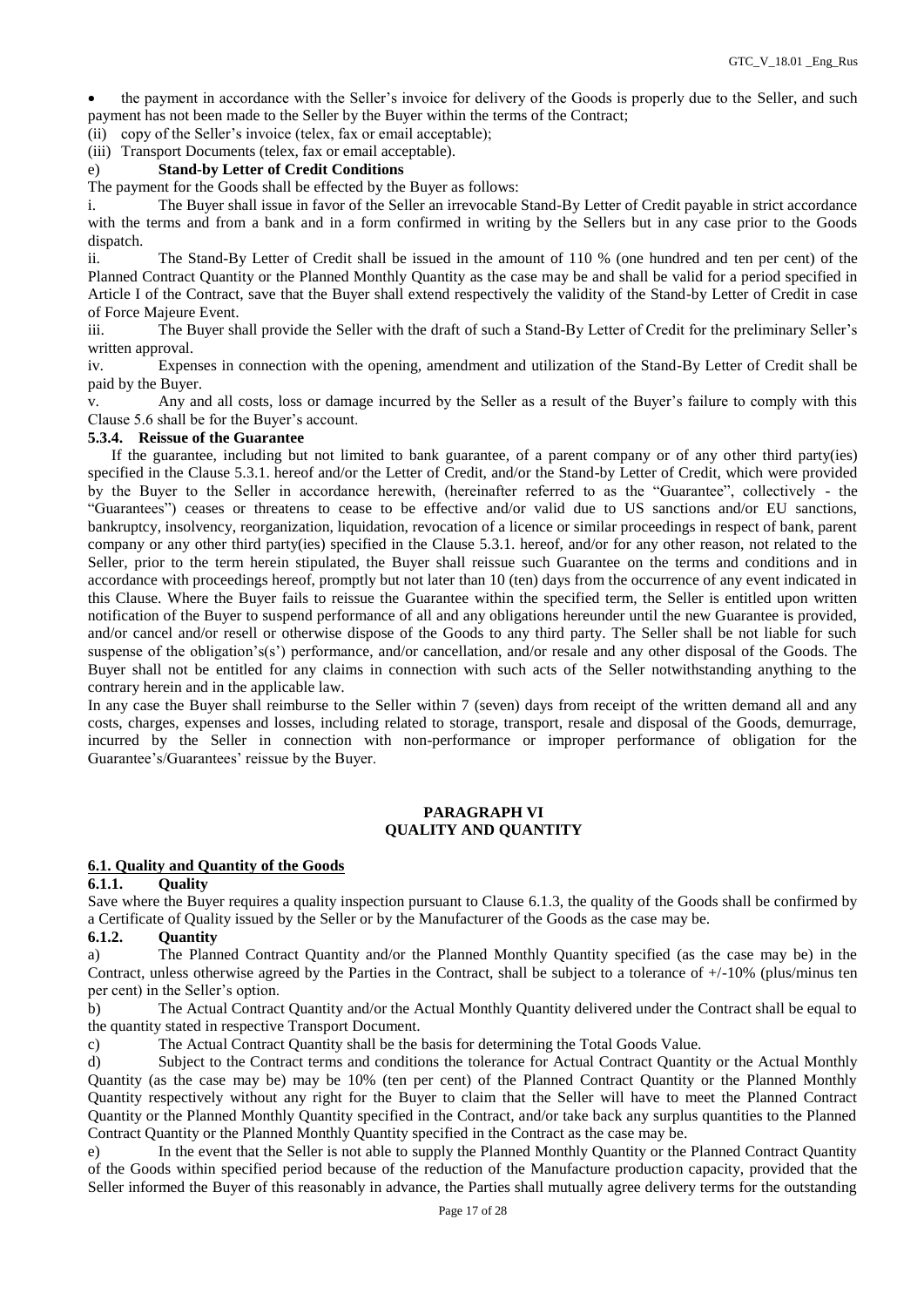quantity of the Goods, and the Seller's suggestions shall be taken into account; provided, however, that it is agreed and acknowledged by the Parties that the Seller will not be obliged and is not expected and may not be required to supply in excess of the production capacity of the Manufacture. The Parties acknowledge that the remedy provided in this Clause will be the sole remedy that the Buyer will have in the event the Seller is not able to supply the Planned Monthly Quantity or the Planned Contract Quantity of Goods during the relevant period.

f) In the event that the Buyer orders less Goods than the Planned Monthly Quantity or the Planned Contract Quantity for a relevant period, the Seller at its own discretion may either: (i) agree to supply the outstanding quantity of the Goods in the next period (the supply schedule shall be decided by the Seller, however, the Buyer's suggestions may be taken into account); or (ii) request the payment of 10% (ten per cent) of the Price of the outstanding quantity of the Goods as liquidated damages of the Seller (the Parties agree that the above amount is genuine pre-estimate of liquidated damages the Seller will suffer if the Seller supplies the Goods less than the Planned Monthly Quantity or the Planned Contract Quantity. Without prejudice to the above, however, if the amount of actual damages exceeds the above amount, the right of the Seller to claim the actual amount of damages shall not be limited). The Seller shall notify the Buyer the option it chooses to proceed in writing, however, the failure to notify will not evidence the waiver of the Seller's rights described above.

### **6.1.3. Quality and Quantity Inspection**

a) Unless otherwise agreed by the Parties in the Contract, quality and quantity inspection is to be determined at the Place of Shipment (applicable for EXW, FCA, CPT, CIF, FOB, CFR) or the Place of Destination (applicable for DAP, DDP) (as may be applicable in accordance with the Contract or the GTC) by an Inspector such as SGS or similar internationally recognized inspection company mutually agreed between the Parties and in accordance with the standard practice (i) at the place of the inspection or (ii) of the Inspector if there is no standard practice at the place of inspection, unless the Contract or the GTC provides otherwise.

b) The quantity Inspection of the liquid Goods shall be as per the quantity in vacuum (unless the Contract explicitly applies measurement in air or the other method of measurements). The Bill of Loading quantity of the Goods shall be stated based on the Inspection.

 Inspection of the other categories of the Goods is to be made upon the Buyer's request, the Seller shall be notified of the inspection at least 7 (seven) days in advance and the Buyer shall provide the Seller's representative opportunity to present in order to observe the Inspection.

c) In the event of determination by the quantity Inspection that the quantity of the Goods does not conform with the quantity stated in the Transport Document for more than 0.5 % (zero point five per cent) (**the "Permitted Deviation"**) the Goods shall be accepted by the value defined by the quantity Inspection with issuance of the respective off-loading acts signed by an Inspector.

 The Parties acknowledge and agree that in no event shall the Seller be considered to be in breach of its obligations in respect of delivery the Goods in the quantity provided by the Contract and the Buyer shall not be entitled to claim any losses, or liquidated damages, or any other claims concerning any quantity deviation below the Permitted Deviation.

All claims concerning quantity deviation in excess of 0.5 % (zero point five per cent) shall be submitted by the Buyer according to Clause 6.2. For the avoidance of any doubt, where it is determined that the quantity deviation is in excess of the Permitted Deviation, the Seller shall be responsible only in respect of undelivered quantity above 0.5 % (zero point five per cent).

d) The inspection results shall be documented in the Inspector's Report and shall be conclusive and binding on the Parties for invoicing purposes, for quality purposes and/or for quantity purposes and shall be final and binding for both Parties, except in case of fraud or manifest error.

e) In the event that (i) the quality of the Goods does not conform with the contractual Specification or (ii) the quantity of the Goods does not conform the conditions of the Contract, the Parties shall discuss the Buyer's remedies for such non-conforming the Goods. The remedies may include, for example, a price adjustment for the Goods. The outcome of the Parties' discussion shall be documented in a written Amendment, which shall take effect from the Amendment Effective Date agreed between the Parties.

f) The costs of the inspection (as per terms of Clauses a) and b)) shall be equally shared between the Seller and the Buyer (and the terminal, if the terminal participates in the inspection). Any other inspections and related services, if required by the Buyer, shall be paid solely by the Buyer; provided, however, that only results of the inspections as provided in Clauses a) and b) will have the final and binding effect on the Parties.

g) The Inspector shall issue his report to the Seller and the Buyer as soon as practicable. The Inspector shall retain samples taken for at least 90 (ninety) days from the date of inspection.

# **6.1.4. Deviation from the Planned Amount of the Goods**

a) In case the Actual Contract Quantity or the Actual Monthly Quantity (as the case may be) is in excess of 100% (one hundred per cent) but less than or equal to 110% (one hundred and ten per cent) of the Planned Contract Quantity or the Planned Monthly Quantity respectively the Buyer shall effect the payment of such outstanding balance within 3 (Three) Banking Days of an appropriate Seller's invoice.

In case the Actual Contract Quantity or the Actual Monthly Quantity (as the case may be) is less than 100% (one hundred per cent) but in excess of or equal to 90% (ninety per cent) of the Planned Contract Quantity or the Planned Monthly Quantity respectively, the Seller at its own decision has the option to either: (i) meet the Planned Contract Quantity or the Planned Monthly Quantity (as the case may be) in further deliveries, or (ii) repay to the Buyer (pay back,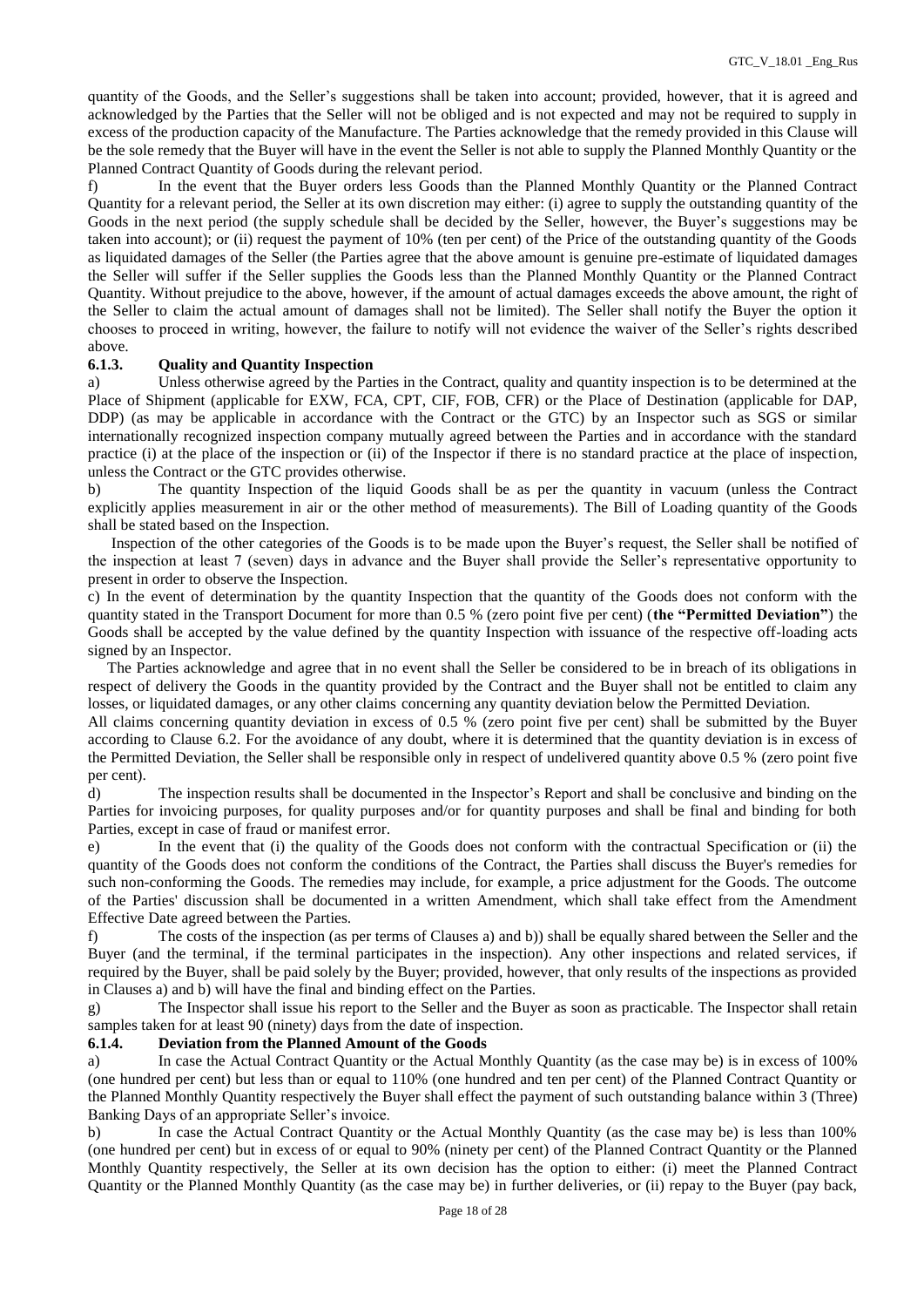return) the Prepayment paid by the Buyer for the Goods not delivered within 3 (three) Banking Days after the execution of the respective Verification Act (option (ii) is not applicable to post payment of the Goods); or (iii) apply such amount of the Prepayment paid by the Buyer for the Goods not delivered to the further deliveries of the Goods (if applicable). In either event the conditions set forth in this Сlause shall be the Buyer's sole and exclusive remedy for such short delivery, howsoever caused, always excepting fraud, and the Seller shall have no other liability to the Buyer whatsoever.

c) In the event that the Actual Contract Quantity or the Actual Monthly Quantity (as the case may be) is in excess of 110% (one hundred and ten per cent) of the Planned Contract Quantity or the Planned Monthly Quantity respectively, the Buyer at its own option shall have the right to either: (i) return any quantity in excess of 110% (one hundred and ten per cent) of the Planned Contract Quantity or the Planned Monthly Quantity respectively to the Seller at the Seller's expense, or (ii) to retain any Goods quantity in excess of 110% (one hundred and ten per cent) of the Planned Contract Quantity or the Planned Monthly Quantity respectively upon its agreement to pay the Price for the entire quantity taken provided that any of such Buyer's decisions shall be made within 1 (one) day after Delivery Date of the respective Goods. The payment for such Goods shall be made by the Buyer within 3 (Three) Banking Days after the Seller's invoice date.

d) In the event that the Actual Contract Quantity or the Actual Monthly Quantity (as the case may be) is less than 90% (ninety per cent) of the Planned Contract Quantity or the Planned Monthly Quantity respectively, the Buyer has the right to require the Seller to pay to the Buyer direct losses incurred by the Buyer in connection with the event where Actual Contract Quantity or the Actual Monthly Quantity (as the case may be) is less than 90% (ninety per cent) of the Planned Contract Quantity or the Planned Monthly Quantity respectively, provided that such direct losses are evidenced by the sufficient documents; such payment shall be made within 7 (seven) days after the execution of the respective Verification Act by the Parties. It is expressly mutually agreed and acknowledged by the Parties that in any case maximum amount of the direct losses may not exceed 10% (ten per cent) of the price of the Goods which were not delivered. Subject to all other conditions of the GTC, where the Seller is exempt from any liability (responsibility), in either event the Buyer's rights set forth in this clause shall be the Buyer's sole and exclusive remedy for such short delivery, howsoever caused, always excepting fraud, and the Seller shall have no other liability to the Buyer whatsoever.

e) In the event that the Actual Contract Quantity or the Actual Monthly Quantity (as the case may be) is in excess of 110% (one hundred and ten per cent) of the Planned Contract Quantity or the Planned Monthly Quantity respectively and the Buyer fails to state its intention to return excess the Goods within the period specified above, the Buyer will be deemed irrevocably to have retained the excess the Goods and will accordingly pay for the excess the Goods retained within 3 (Three) Banking Days after the Seller's invoice.

f) In the event that the Actual Contract Quantity or the Actual Monthly Quantity (as the case may be) is less than 90% (ninety per cent) of the Planned Contract Quantity or the Planned Monthly Quantity respectively and the Buyer fails to state request to compensate within 10 (ten) days after the Delivery Date, the Buyer will be deemed irrevocably agreed with the Seller's obligation to meet the Planned Contract Quantity or the Planned Monthly Quantity respectively (as the case may be) in further deliveries.

## **6.2. Claims**

**6.2.1.** Claims if any on quality and/or quantity of the Goods to be provided by the Buyer to the Seller within 45 (fortyfive) Business Days after the Delivery Date, unless other terms are not specified by the Parties in the relevant clauses of the GTC. If the Buyer falls to make a claim within the agreed period of 45 (forty-five) Business Days after the Delivery Date such claim will automatically be considered as time barred, null and void, and such delivered the Goods shall be deemed accepted by the Buyer and in accordance with all terms and conditions of the GTC and further claims in respect of the quality and/or quantity of the Goods are not permitted and may not be enforced.

6.2.2. The Buyer shall not be entitled to use a claim in relation to a particular shipment of Goods as a basis for the refusal to accept other shipments of the Goods delivered under the Contract, or the Goods delivered pursuant to any other Contract agreed between the Parties.

6.2.3. Unless otherwise specified in the Contract and/or the GTC any cause of action and/or claim that Buyer may have against Seller under the Contract shall be brought within two(2) years after the cause of action and/or claim accrues, failing which the Buyer shall be deemed to have waived its rights relating thereto.

## **PARAGRAPH VII LIABILITY**

#### **7.1. Responsibilities of the Parties**

**7.1.1. Delivery liquidated damages**. For each full Week that the Seller delivers the Goods late commencing 30 (thirty) days after the latest date of delivery/shipment (whichever provided by the Contract) the Buyer shall be entitled to demand liquidated damages from the Seller for such delivery delay in the amount equal to 0.1% (one tenth of one per cent) of the price for the late delivered Goods per day, up to a maximum of 10% (ten per cent) of the price for the late delivered Goods per day.

The Parties acknowledge and agree that in no event shall the Seller be considered to be in breach under the Contract due to any late delivery and the Buyer shall not be entitled to liquidated damages until the Seller is at least more than 30 (thirty) days late under the terms and conditions specified in the Contract. The Seller shall not be liable to the Buyer in liquidated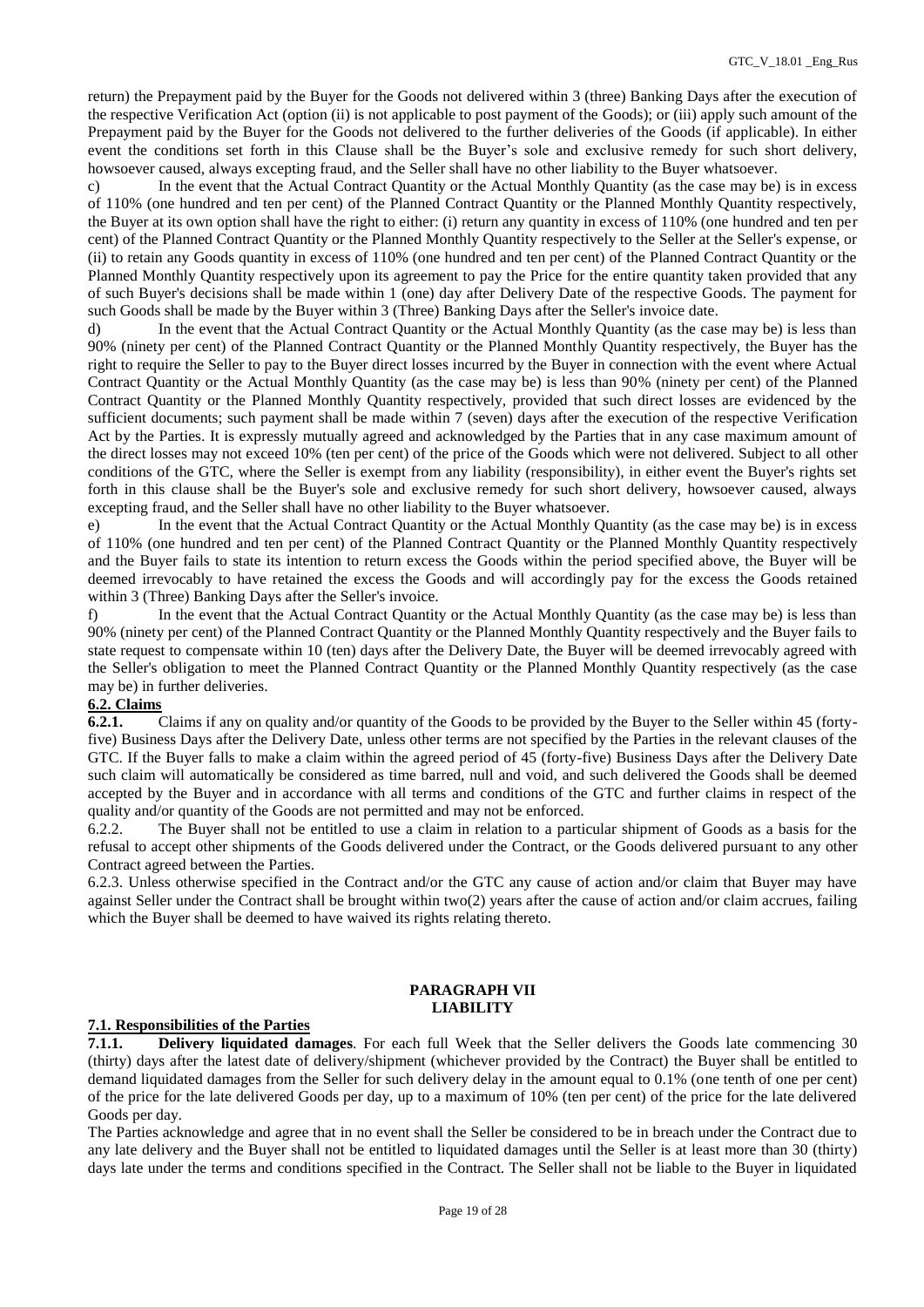damages for delay caused by a Force Majeure Event, failure or default on the part of the Buyer, or where the Seller is entitled to delay delivery pursuant to the terms of the Contract.

The Parties acknowledge and agree that in no event shall the Seller be considered to be in breach under the Contract due to any late delivery or non-delivery of the Goods and the Buyer shall not be entitled to claim any losses, or liquidated damages, or any other claims in case of the planned Manufacture production capacity repair. Provided that the Seller shall notify the Buyer of such repair not later than one week prior to the month when the repair is planned. The Parties acknowledge and agree that Seller's notification of the repair is enough and sufficient evidence and confirmation of the planned repair.

THE LIQUIDATED DAMAGES OUTLINED IN THIS SUB-CLAUSE 6.3 TOGETHER WITH THE TERMINATION RIGHTS SET OUT AT CLAUSE 6.18(C) SHALL BE THE BUYER'S SOLE AND EXCLUSIVE REMEDIES FOR ANY LATE DELIVERY OF ANY GOODS OR PART THEREOF AND THE SELLER SHALL HAVE NO FURTHER LIABILITY WHATSOEVER, WHETHER IN CONTRACT, TORT (INCLUDING NEGLIGENCE OR STRICT LIABILITY, OR INCLUDING DELIBERATE REPUDIATORY BREACH OF THE CONTRACT).

**7.1.2. Interest for late payment**. In case the Buyer fails to comply with the terms of the payment set out in the Contract the Buyer shall pay to the Seller interest at the lesser of (i) one month LIBOR plus 4% (four per cent) per annum of the outstanding amount, or (ii) the maximum allowed by applicable Law.

**7.1.3. Suspension.** If the conditions or terms of payment are breached by the Buyer the Seller may, at the Seller's option, either suspend delivery of the Goods to the Buyer or unilaterally terminate the Contract. Such suspension shall not constitute a delay for the purposes of liquidated damages.

**7.1.4. Late acceptance**. In the event that the Buyer fails or refuses to accept delivery of the Goods or any part thereof pending laytime (i.e. have not commenced the accepting and unloading/loading of the Goods as the case may be; or furnished the Seller with explanation of delay and further instructions as regards the Goods satisfactory for the Seller); provided that such Goods have been delivered in accordance with the terms of the Contract, without prejudice to the Seller's other rights under the Contract or the applicable Law, the Seller is entitled to pass the Goods to an appropriate local logistics and/or storage company at the Buyers risk and expense of which the Buyer shall be notified within a reasonable time. The Seller is entitled to exercise its right hereunder irrespective of whether the title to the Goods has passed to the Buyer under the Contract or not. The quantities of the Goods confirmed by such a logistics or storage company upon receipt of the Goods shall be deemed as due confirmation of the quantities of the Goods delivered by the Seller; the term for quality claims for the Goods specified in Clause 6.2 shall commence as of the expiration of the laytime. The Seller shall be entitled to claim without limitation all and any transport and/or insurance cancellation costs, storage costs, additional transport costs, customs duties, demurrage and other similar or related costs and all expenses arising out of or in connection with such late acceptance from the Buyer till the moment when the Goods are taken by the Buyer.

**7.1.5. The Seller's disposal rights.** In the event that the Buyer (or the Buyer's authorized representative, or the Buyer's Carrier, etc.) fails or refuses to accept delivery of the Goods or any part thereof within 5 (five) days after the Delivery Date unless otherwise mutually agreed by the Parties, entirely without prejudice to the Seller's other rights under the Contract or the applicable Law, the Seller shall at its sole discretion be entitled to sell the quantity of the Goods which were not taken by the Buyer. The Seller is entitled to exercise its right hereunder irrespective of whether the title to the Goods has passed to the Buyer under the Contract or not. The Selleris also entitled either to:

(i) to demand the Buyer to reimburse all Seller's costs of sale including, without limitation, storage costs, additional transport costs, customs duties, and other similar or related reasonable costs and expenses together with any difference in the price obtained for the Goods when compared to the Price of the Goods set out in the Contract; or

(ii) to deduct the amount of the received advance payment (applicable to the prepayment or CAD) for the damages incurred by the Seller as a result of such refusal; after calculating the damages the remaining part of the advance payment shall be either returned to the Buyer or offset against further deliveries. The Seller is entitled to exercise its right hereunder irrespective if the title to the Goods has passed to the Buyer under the Contract or not.

# **7.2. Limitations of Liability**

**7.2.1.** Nothing in this Agreement shall limit or exclude either party's liability for

(i) death or personal injury resulting from the negligence of that Party or its directors, officers, employees, contractors or agents;

(ii) any breach of undertaking as to title, quiet possession, and freedom from encumbrance implied by law, including any breach of the obligations implied by section 12 of the Sale of Goods Act 1979 or section 2 of the Supply of Goods and Services Act 1982;

(iii) any losses to the extent caused by fraud, fraudulent misrepresentation, deceit or dishonesty; or

(iv) any other liability which cannot be excluded or limited by law.

**7.2.2.** Subject to clauses 7.1.4, 7.2.1. and 7.2.2., under no circumstances shall either Party be liable whether based on a claim in contract, tort (including negligence), under any indemnity, breach of statutory duty, or otherwise arising out of, or in relation to, the Contract for:

(i) any loss of profit or revenue;

(ii) loss of goodwill;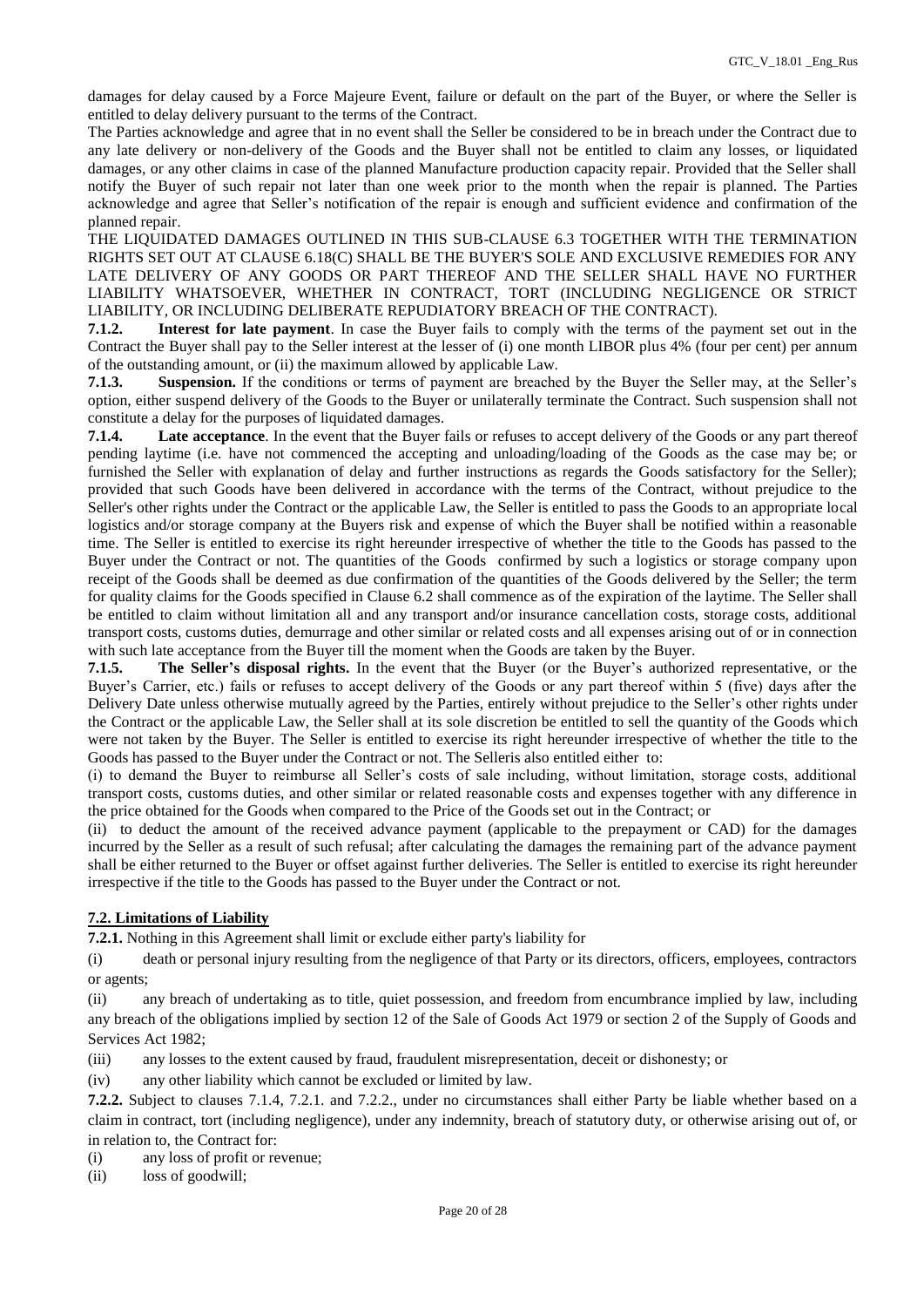- (iii) any cost of labour;
- (iv) loss of further business
- (v) repudiatory breach; or

(vi) any indirect or consequential loss (including where such loss or damage is of the type specified in clause 7.2.1. (i) to  $(iii)$ )

even if the Parties have been advised of the possibility of such damages.

**7.2.3.** Subject to Clauses 7.2.1 and 7.2.2, in no event shall the Seller's liability to the Buyer whether based on an action or claim in contract, tort (including negligence), under an indemnity, breach of statutory duty or otherwise arising out of, or in relation to, the Goods or the Contract, exceed the Total Goods Value (including, but not limited to transportation costs, storage costs, etc.) paid to the Seller by the Buyer for the Goods under the Contract in the 12 (twelve) month period prior to the occurrence of the default by the Seller .

**7.2.4. Adverse Weather.** The Parties shall not be liable for delay caused by adverse weather. Notwithstanding the customary rules at the Place of Destination the Parties agree to evenly split losses caused by the adverse weather conditions and beyond the insurance coverage or other compensation from third parties.

# **PARAGRAPH VIII MISCELLANEOUS**

# **8.1. Health, Safety and Environment**

**8.1.1.** The Goods supplied by the Seller are in a condition which the Seller reasonable considers to not constitute a hazard to health or safety, provided that the Goods are handled, used and stored in accordance with industry best practice safety practices applicable to the Goods. The Buyer shall, for its own protection, consult the Manufacturer's Material Safety Data Sheet (**MSDS**) (if any), relevant codes of practice and factory inspectorates with regard to adequate hygiene, safety and environmental standards and enforcement thereof, with respect to handling, processing and storing of the Goods, their by-products and wastes of any sort.

**8.1.2.** The Buyer warrants to the Seller that it is aware of and understands the information in the MSDS for the Goods and it will adopt appropriate procedures to ensure that all persons or agents authorised by the Buyer to carry out any of the rights, duties or obligations of the Buyer under the Contract and all of the Buyer's other officers, employees, contractors and agents who are involved in the loading, transportation, delivery, handling or use of the Goods sold and delivered to the Buyer under the Contract are aware of, and comply with the information provided in the relevant MSDS.

**8.1.3.** The Buyer accepts the inherent risks associated with the Goods as set out in this Clause 8.1.3 and shall accordingly have no claim of any kind against the Seller directly or indirectly arising from damage to any property or person as a result of direct or indirect exposure to the Goods.

**8.1.4.** The Seller shall not be liable for any cost, loss or damage resulting from the receipt of the Goods in noncompliant storage facilities. The Buyer shall indemnify the Seller against any claim which any third party might have or bring against the Seller in this respect.

**8.1.5.** Any advice given by the Seller concerning storage, transport, use or application of the Goods delivered shall be on a without prejudice basis and the Seller shall not be liable for any loss, damage or expense resulting from observance of such advice.

# **8.2. REACH**

**8.2.1.** Notwithstanding any other provision to the contrary in the Contract or the GTC, in providing the Buyer with a Chemical Abstract Service Index Number and/or Existing Commercial Chemical Substances Number and/or any other health, safety and environmental information relating to the Goods pursuant to this Clause 8.2.1., regardless of their source, the Seller provides no warranty or representation as to the accuracy or completeness of such identification number(s) or information relating to it and needed by the Buyerand/or reasonably requested by the Buyer to comply with the requirements of REACH, hence the Seller accepts no liability for loss, damage, delay or expense incurred by the Buyer for whatever reason arising from its reliance on the accuracy of the identification numbers or other information hereunder provided and /or the existence of a valid (pre-) registration of the Goods to be imported into the EU/EEA.

# **8.3. Sanctions**

Notwithstanding anything to the contrary elsewhere in the Contract or the GTC:

**8.3.1.** Neither Party shall be obliged to perform any obligation otherwise required by the Contract (including without limitation an obligation to (a) perform, deliver, accept, sell, purchase, pay or receive monies to, from, or through a person or entity, or (b) engage in any other acts) if this would be in violation of, inconsistent with, or expose such Party to any Sanctions binding on that Party. by virtue of Law or the Contract.

**8.3.2.** Where any performance by a Party would be in violation of, inconsistent with, or expose such party to the Sanctions, such Party (the "Affected Party") shall, as soon as reasonably practicable give written notice to the other Party of its inability to perform. Once such notice has been given the Affected Party shall be entitled: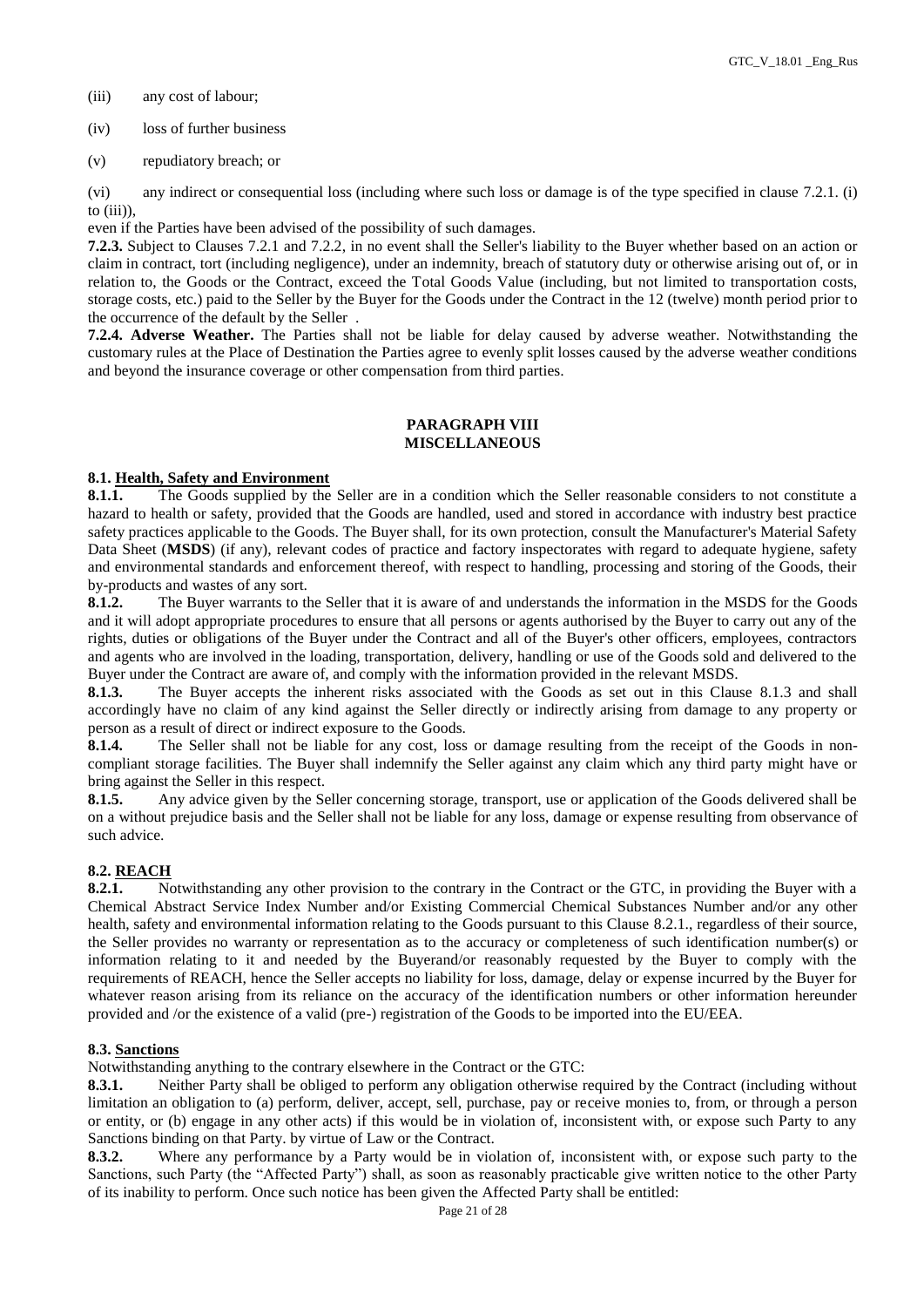- i. to immediately suspend the affected obligation (whether payment or performance) until such time as the Affected Party may lawfully discharge such obligation; and/or
- ii. where the inability to discharge the obligation continues (or is reasonably expected to continue) until the end of the contractual time for discharge thereof, to a full release from the affected obligation, provided that notwithstanding the foregoing, where the relevant obligation relates to payment for the Goods which have already been delivered under the Contract, the affected payment obligation shall either (i) remain suspended until such time as the Affected Party may lawfully resume payment, or (ii) be cancelled by the Seller, provided that the Parties will have the opportunity to carry into execution the return of such Goods to the Seller, unless otherwise agreed by the Parties in writing; and/or
- iii. where the obligation affected is acceptance of the Vessel, to require the nominating Party to nominate an alternative Vessel;

in each case without any liability whatsoever (including but not limited to any damages for breach of Contract, penalties, costs, fees and expenses).

**8.3.3.** Nothing in this Clause shall be taken to limit or prevent the operation, where available under the governing law of the Contract, of any doctrine analogous to the English Common Law doctrine of frustration.

### **8.3.4. Additional conditions in case of Goods delivery to Ukraine and/or Baltic region.**

a) Notwithstanding any provisions of the GTC and/or the Contract to the contrary, in the event that any respective authority of Russia, Ukraine or any Baltic region (namely, Lithuania, Latvia, Finland or Estonia for the purposes of this Agreement) imposes any Sanctions which prevent the Seller from performing its obligations under the Contract, the Seller shall be entitled to unilaterally terminate the Contract without incurring any liability to the Buyer for non-performance of obligations under the Contract or on any other basis (other than any liabilities that have accrued prior to such termination of the Contract).

b) In the event that the Buyer has already paid for the Goods under the Contract being terminated by the Seller according to sub clause 8.3.4. (a) above on the terms of prepayment, the Seller shall return to the Buyer the received amount of prepayment within 10 (ten) Business Days from the date of termination of the Contract (in accordance with sub-clause 8.3.4. (a)) to the extent such return is not prohibited or restricted by imposed Sanctions, trade restrictions or embargoes.

c) Seller shall not be liable for not fulfilling/partial fulfilling of its obligations under the Contract if JSC Russian Railways or any other Carrier refuses to accept the Goods for the transportation.

# **8.4. Anti-Corruption**

**8.4.1.** Each Party hereby represents and warrants to the other that:

a) it has knowledge of the Anti-Corruption Laws and shall maintain at all times an adequate system of internal controls, procedures, and policies that monitor, prohibit, and protect against any act, conduct, or omission that would constitute a violation of the Anti-Corruption Laws;

b) no Public Official or close relative (i.e., spouse, child, parent, or sibling) of a Public Official is associated with it whether as an investor, officer, employee or shadow director;

c) neither Party nor its officers, directors, employees and/or affiliates has been the subject of an investigation, settlement or conviction for bribery or other form of corruption, nor has any such person been included on any list maintained by the U.S. Government or the UK or any other applicable jurisdiction as debarred, suspended, proposed for suspension or debarment, or otherwise ineligible for government procurement programmes;

d) it has not taken and will not take (and agrees that its officers, directors, employees and/or affiliates have not taken and will not take) directly or indirectly in connection with its obligations under this Agreement, any action that would constitute a violation of the Anti-Corruption Laws, including but not limited to making any offer, payment, promise to pay, or authorisation of the giving of any monies or financial or other advantage to any person:

i. for the purpose of inducing or rewarding that person or any other person to perform their role or function improperly;

ii. where receipt of that advantage would result in that person or any other person performing their role or function improperly;

iii. for the purpose of influencing a Public Official in relation to any decision, act or other performance of their official role or function, including a decision to fail to perform that role or function, so as to obtain or retain business or a business advantage of any kind; or

vi. or any other person, individual or entity at the suggestion, request or direction or for the benefit of any of the abovedescribed persons and entities, or

e) its officers, directors, employees and/or affiliates will not, directly or indirectly, in connection with its obligations under this Agreement, request, agree to receive, or accept any monies or financial or other advantage in return or as a reward for performing their role or function improperly; and

f) it will ensure that all its officers, directors, employees, and/or affiliates conducting activities under this Agreement available for compliance training.

## **8.5. Enforcement**

a) Each Party shall promptly (and in any event within five Business Days of becoming aware) report to the other Party:

i. any actual or potential breach of clause 8.5; or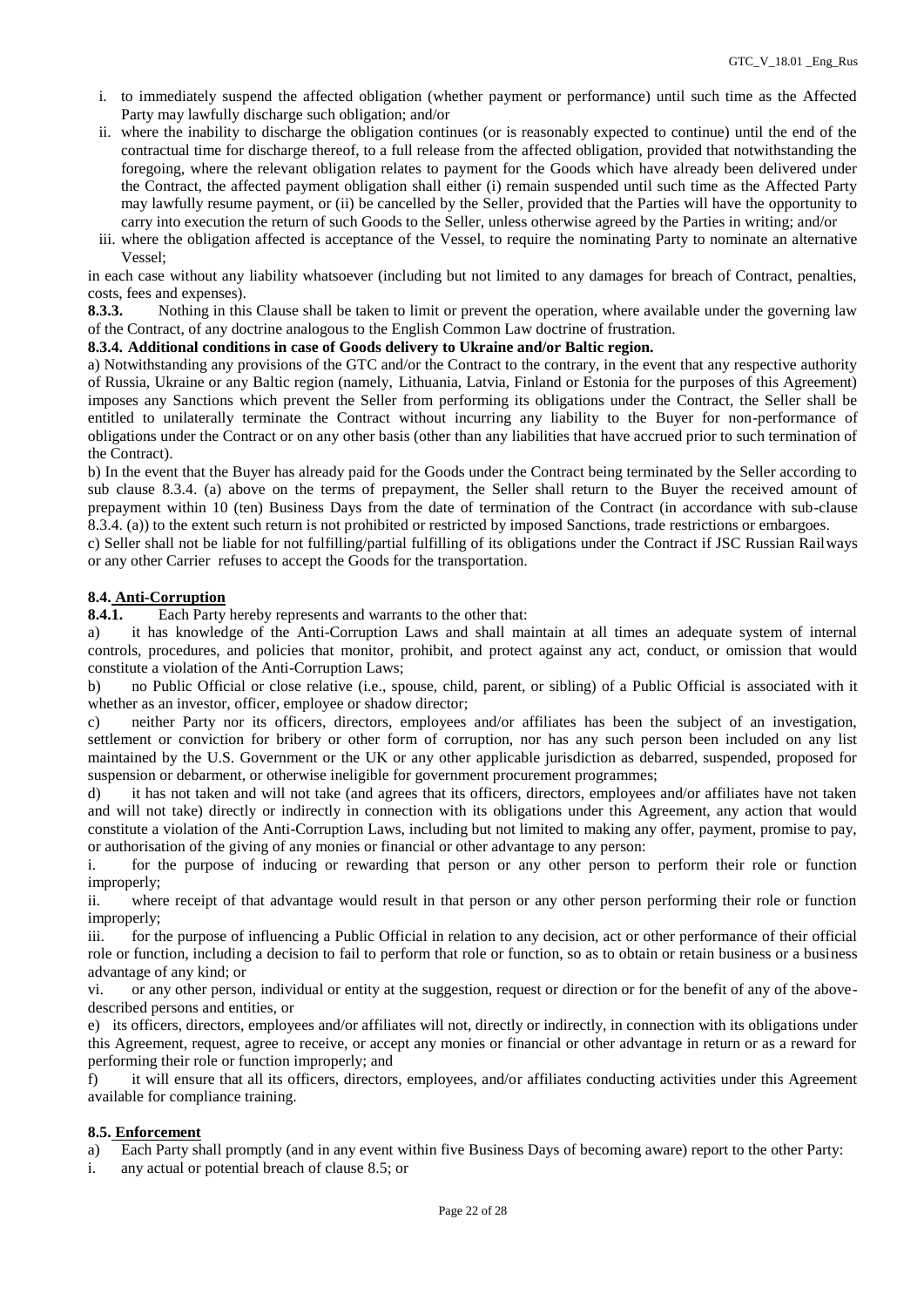ii. any request or demand received for any bribe or equivalent undue financial advantage made in connection with the performance of the Contract.

b) Each Party shall promptly (and in any event within five Business Days of becoming aware) report to the other Party:

i. i.the Second Party is in breach of any of Anti-Corruption Laws without prejudice to the other rights of the respective Party under the Contract or the applicable Law; or

ii. there is evidence of repeated inadequacies in the Second Party's anti-bribery and corruption compliance.

c) Each party shall indemnify and hold the other party harmless from any claims, suits, investigations, penalties, fines and/or costs of any kind arising from, or relating to, any breach of Clause 8.3 and 8. 4. This Clause 8.5(c) shall survive any termination of the Contract.

d) Each party agrees that full disclosure of information relating to a possible violation by the other party (or its shareholders, directors, officers, employees or Affiliates) of Clause 8.4 may be made at any time and for any reason to any government or regulatory agency, entity or party.

# **8.6. Compliance with applicable Laws**

Each Party hereby warrants to the other Party that as of the date of the Contract and on each subsequent occasion it performs obligations under the Contract, it conducts such activity in compliance with all applicable Laws of the relevant territory (or territories).

## **8.7. Arbitration and Governing Law**

**8.7.1.** Both the Contract and the GTC shall be governed by, interpreted and construed in accordance with the laws of England notwithstanding the choice of law rules of any jurisdiction and determined without reference to the principles of conflicts of laws.

**8.7.2.** Save for the case specified in clause 8.7.3 hereof, any dispute arising out of or in connection with this Contract, including any question regarding its existence, validity or termination, shall be referred to and finally resolved by arbitration under the SCC Rules, which Rules are deemed to be incorporated by reference into this clause. The legal seat of arbitration shall be London, UK, and venue of the arbitration shall be Stockholm, Sweden.

The rules for expedited arbitrations shall apply where the amount in dispute does not exceed EUR 100,000. Where the amount in dispute exceeds EUR 100,000 the arbitration rules shall apply. The arbitral tribunal shall be composed of a sole arbitrator where the amount in dispute exceeds EUR 100,000 but not EUR 1,000,000. Where the amount in dispute exceeds EUR 1,000,000, the arbitral tribunal shall be composed of three arbitrators. Any nonmaterial dispute shall be settled by the arbitral tribunal of three arbitrators.

In case the size of the claim is changed, so that the dispute shall be considered in a different order (for example, if the original dispute was declared on 50, 000 EUR at an expedited arbitration and then the claim was increased to 1, 500,000 EUR, the dispute shall be considered in the normal way by three arbitrators) arbitration proceedings should be terminated and started from the beginning in accordance with this arbitration clause. The amount in dispute includes the claims made in the request for arbitration and any counterclaims made in the answer to the request for arbitration.

**8.7.3.** Notwithstanding clause 8.7.2 above, any dispute, controversy, claim or difference relating to or arising out of demurrage in Delivery by Sea due or alleged to be due under the Contract shall be referred to arbitration in London in accordance with the London Maritime Arbitrators Association (**LMAA**) Terms current at the time when the arbitration proceedings are intended to be commenced, which Terms are incorporated by reference into this Clause.

The LMAA arbitral tribunal shall be composed of 3 (three) arbitrators. A party wishing to refer a dispute to arbitration shall appoint its arbitrator and send notice of such appointment in writing to the other party requiring the other party to appoint its own arbitrator within 14 (fourteen) calendar days of that notice and stating that it will appoint its arbitrator as sole arbitrator unless the other party appoints its own arbitrator and gives notice that it has done so within 14 (fourteen) calendar days specified. If the other party does not appoint its own arbitrator and give notice that it has done so within the 14 (fourteen) calendar days specified, the party referring a dispute to arbitration may, without the requirement of any further prior notice to the other party, appoint its arbitrator as sole arbitrator and shall advise the other party accordingly. The award of a sole arbitrator shall be binding on both parties as if he had been appointed by agreement.

Nothing herein shall prevent the parties agreeing in writing to vary these provisions to provide for the appointment of a sole arbitrator.

In cases where neither the demurrage claim nor any counterclaim exceeds the sum of USD 10,000 (or such other sum as the parties may agree) the arbitration shall be conducted in accordance with the LMAA Small Claims Procedure current at the time when the arbitration proceedings are commenced.

**8.7.4.** Each Party shall submit the documents in English. Documents submitted in a language other than English shall be translated into English at the expense of the Party submitting the documents. Each Party shall have the right, at its sole cost and expense, to have an interpreter attend the arbitration hearings if it so chooses.

**8.7.5.** Subject expressly to clause 8.7.3 above, the seat of the arbitration shall be Stockholm, Sweden, where all hearings shall take place. The arbitration proceedings shall be conducted in the English language, and the award shall be in English. **8.7.6.** The decision of the arbitrators shall be final and binding on the Parties. The arbitrators' awards shall be consistent with the limitations of liability and other terms and conditions set out in the Contract, to the extent permitted by English law.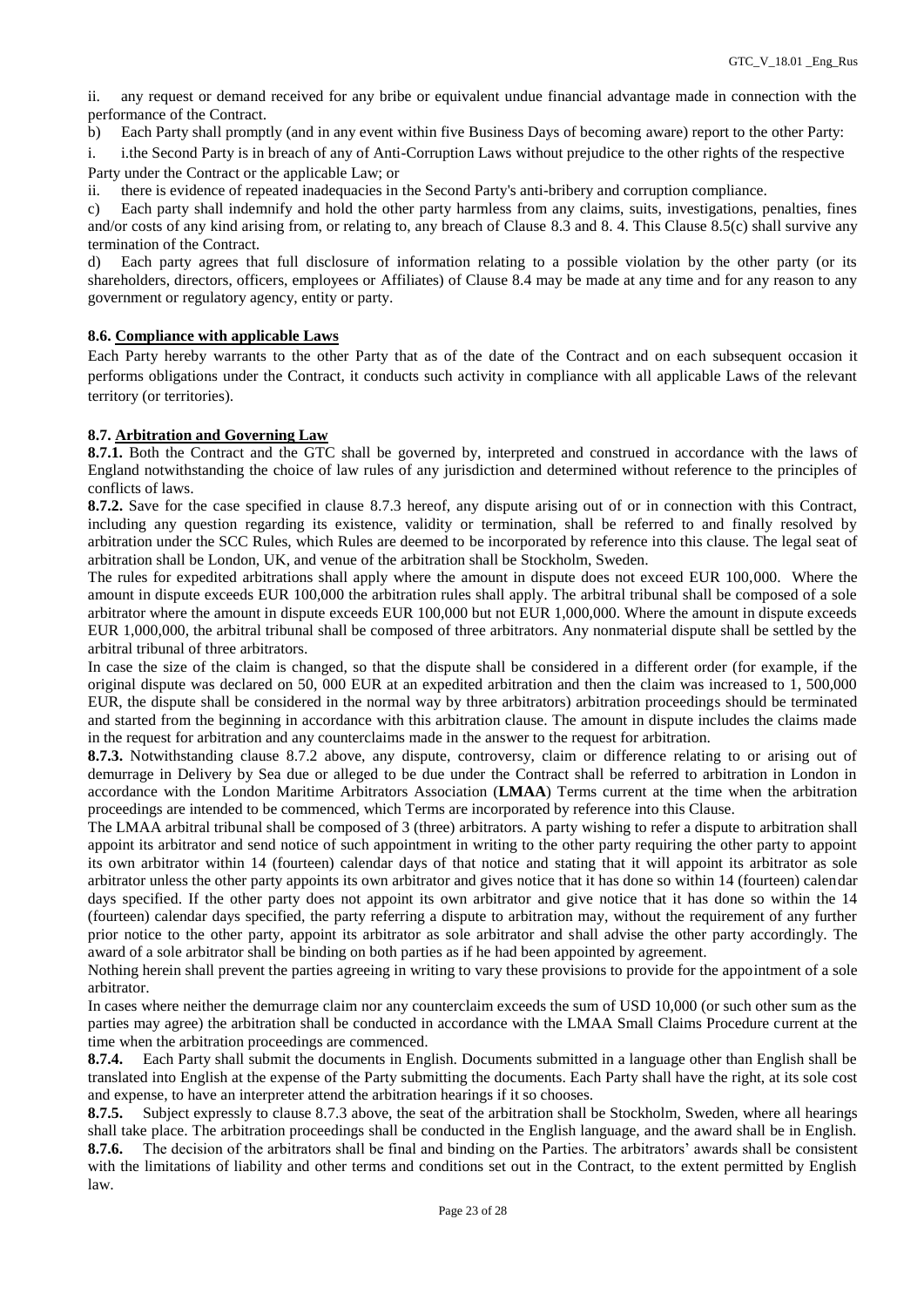**8.7.7.** The United Nations Convention on Contracts for the International Sale of Goods shall not apply to the Contract.

# **8.8 Duration and Termination**

**8.8.1.** The Contract shall come into effect on the Effective Date shall continue in force until all obligations have been fulfilled (unless earlier terminated hereunder or the Parties agree otherwise in writing) and/or until such time as all payments are made by the Buyer in full.

## **8.8.2. Buyer's default**

a) The Seller may, at its sole discretion and in addition to any other legal remedies it may have, upon giving five (5) Business Days' written notice to the Buyer, suspend all deliveries under the Contract and/or unilaterally terminate the Contract where:

i. the Buyer is in breach of any condition of the Contract;

ii. delivery or unloading of the Goods is delayed due to any cause(s) attributable to the Buyer and such delay is not excused by any other provision of the Contract;

iii. loading or unloading of the Goods is delayed by more than 10 (ten) hours after the NOR has been tendered or a train or truck has been arrived at the Place of Destination due to reasons attributable to the Buyer;

iv. there is a major change in the direct or indirect ownership of the Buyer or its parent company;

v. the Buyer or its parent company commences, or becomes the subject of, any bankruptcy, insolvency, reorganization, administration, liquidation or similar proceeding or is in the Seller's reasonable opinion expected to be unable or unwilling to pay its debts as the same become due;

vi. the Buyer or its parent company ceases or threatens to cease to function as a going concern or conduct its operations in the normal course of business;

vii. a creditor attaches or takes possession of all or a substantial part of the assets of the Buyer or its parent company; or

viii. if applicable, the Buyer delays the provision of the parent company guarantee or other security of its obligations as provided in the Contract for more than 10 (ten) Business Days. applicable, the Buyer delays the provision of the parent company guarantee or other security of its obligations as provided in the Contract for more than 10 (ten) Business Days.

b) Where the Seller suspends delivery of the Goods due to any of the events referred to under the sub clause 8.8.2 a) the Seller may, so long as such event is continuing, at any time unilaterally terminate the entire Contract.

c) Where, pursuant to Clause  $8.8.2$  (a)(ii) above, the Seller, under a Contract providing for multiple deliveries, temporarily suspends the delivery of the Goods and then decides to resume deliveries under the Contract, the Seller may cancel the suspended delivery and shall be under no obligation to make up for any quantity of the Goods that would have been delivered to the Buyer but for such suspension.

d) Where the Contract provides for multiple deliveries, then the rights given to the Seller in this clause 8.8.2 apply to all deliveries such that where the Seller is allowed to terminate in respect of one delivery, then it is entitled to terminate all the remaining deliveries.

e) Any termination of the Contract by the Seller shall be without prejudice to the rights and obligations of each Party as accrued on the date of termination.

### **8.8.3. Seller's default**

a) The Buyer may at its sole discretion, and in addition to any other legal remedies it may have, upon giving 5 Business Days prior written notice to the Seller, terminate the Contract, where the Seller, for any reason whatsoever, is in a material breach of any conditions of the Contract.

b) In relation to multiple deliveries under the Contract, the Buyer's right to terminate under this Clause 8.8.3 or otherwise, only applies to the delivery in respect of which the Seller is in breach and not to future deliveries.

c) Any termination of the Contract by the Buyer shall be without prejudice to the rights and obligations of each Party as accrued at the date of termination.

d) In the event of termination of the Contract by either Party pursuant to the provisions of Clause 8.8.2 (Buyer's Default) or Clause 8.8.3 (Seller's Default) then, save where the Buyer has terminated only part of a multiple delivery Contract, and in addition to any direct losses arising from the default or breach, the Party so terminating shall be entitled to claim damages from the Party in default as if the Party in default had failed to deliver or failed to accept, as the case may be, such quantity of the Goods as remained to be delivered under the Contract at the date of termination.

### **8.8.4**. **Force Majeure**

a) Except in relation to any failure or inability to make a payment due under the Contract, and the Buyer's liability for demurrage due hereunder, (which shall not be excused), neither Party shall be liable to the other Party (non-availability of funds is not meant here) for any delay or non-performance of any obligations under the Contract (other than the payment of money) if such delay or non-performance is, except in the cases specified in clause 8.3,

(i) due to circumstances reasonably beyond such Party's control, including but not limited to any fires, strikes, lockouts, labour disputes of any kind, partial or general stoppage of labour, breakdown of or accident to the Manufacturer or warehouse or storehouse, machinery facilities, delays of carriers due to break down or adverse weather, explosions, floods, drought, war, sabotage, any local or national health emergency, appropriations of property, civil disorders, government requirements, rules, orders or any other acts issued or requested by any governmental or other public authorities or any person purporting to act on behalf of such authorities, civil or military authorities, acts of aggression, terrorism (or the threat thereof), acts of God or of the public enemy or any other causes beyond Party's reasonable control, except for the causes specified in clause 8.3, (hereinafter "Force Majeure Event"), and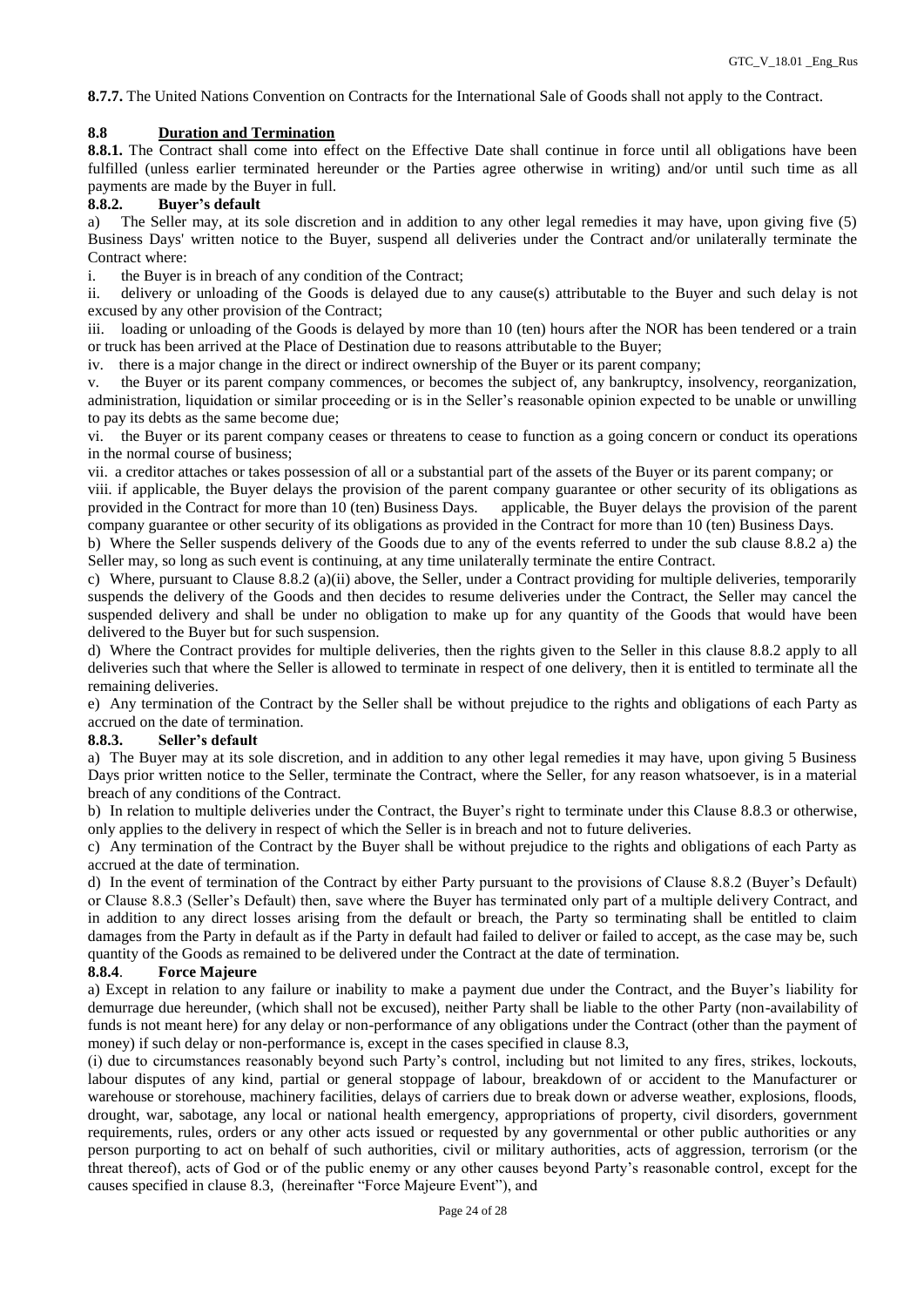(ii) could not have reasonably been prevented by such Party taking commercially reasonable precautions or customary steps to circumvent or mitigate such circumstances (if and to the extent such events were reasonably foreseeable).

b) The Party whose performance is affected by a Force Majeure Event shall provide written notice to the other Party of such Force Majeure Event, specifying the nature and the expected duration of the Force Majeure Event, within 10 (ten) Business Days after the Force Majeure Event begins, and shall take prompt action using its commercially reasonable efforts to remedy the effects of the Force Majeure Event. If requested by the Party not affected by a Force Majeure Event, the Parties shall discuss the Force Majeure Event and further steps in order to fulfil the Contract obligations.

c) The Seller when affected by a Force Majeure Event which prevents or hinders the supply of the Goods to the Buyer or any other customer shall apportion any quantity of the Goods remaining available to it pro rata between itself, the Buyer and third parties (including the Seller's Affiliates) with whom the Seller then has contractual commitments to deliver the Goods, provided that those arrangements were entered into prior to the occurrences of the Force Majeure Event.

d) In case of a Force Majeure Event declaration, the party affected by it shall have no obligation to acquire by purchase or otherwise any shortfall of the Goods which by reason of Force Majeure Event such party is unable to deliver to the other party under the Contract.

e) If the affected party's inability to perform lasts more than 60 (sixty) days, any Goods, the delivery of which has been prevented by the Force Majeure Event, may be cancelled by either of the Parties by giving of notice to the other. In such cases neither of the Parties will be entitled to claim from the other Party any compensation for possible losses.

f) A certificate or other document describing the occurrence of the Force Majeure Event issued by the respective Chambers of Commerce of the Seller's or the Buyer's country or of a transit country or any Applicable Authority shall be a sufficient proof of Force Majeure Event and its duration.

g) In the event that the affected party's inability to perform exceeds three (3) months, the Party not affected by a Force Majeure Event shall, on giving of 30 (thirty) days written notice, have the right to terminate the Contract. Where the Contract is so terminated, neither Party will be entitled to compensation or damages arising from or in connection with this Clause, save in respect of shipments delivered prior to the Force Majeure Event.

### **PARAGRAPH IX FINAL PROVISIONS**

**9.1.1. Entire Contract.** This Contract (including the GTC and any addenda, attachments or amendments) constitutes the entire agreement between the Parties and supersedes and extinguishes all previous agreements, promises, assurances, warranties, representations and understandings between them, whether written or oral, relating to its subject matter.

Each party agrees that it shall have no remedies in respect of any statement, representation, assurance or warranty (whether made innocently or negligently) that is not set out in this agreement. Each party agrees that it shall have no claim for innocent or negligent misrepresentation based on any statement in this agreement.

**9.1.2. Amendments.** no amendment or variation of the Contract shall be effective unless in writing and signed by a duly authorized representative of each of the Parties to it, (except for a Sales Order Confirmation concluded by electronic means pursuant to Paragraph II above). Without limiting the above, the Seller is entitled to unilaterally change the GTC from time to time by uploading the new version of the GTC to the Seller's website at www.sibur-int.com. The new version of the GTC shall come into force within 10 (ten) Business Days after such upload.

**9.1.3. Assignment**. Neither Party may assign the Contract or any of its rights under the Contract or transfer any obligations under the Contract, without the other Party's prior written consent, which consent shall not be unreasonably withheld or delayed. Notwithstanding the foregoing, the Seller may, without consent, assign or transfer its rights and/or obligations under the Contract in whole or in part to any Seller Group Company or to any bank. For the purposes of this clause 9.1.3 "Seller Group Company" shall mean any legal entity fallingunder the same group of companies as the Seller. Any attempt at assignment in violation of this Clause shall be null and void.

**9.1.4. Binding effect**. The terms and conditions of the Contract shall be binding upon, and shall inure to the benefit of, the Parties hereto and their respective permitted successors and assigns.

**9.1.5. No Third Party beneficiaries.** Nothing in the Contract will give rights to any third parties and the provisions of the Contract (Rights of Third Parties) Act 1999 as amended from time to time are specifically excluded.

**9.1.6. The Parties' relationship.** The relationship hereby established between the Seller and the Buyer is solely that of the Seller and the Buyer. Each is an independent contractor engaged in the operation of its own respective business, and nothing in the Contract shall be construed to create a partnership, agency, joint venture, pooling, and franchise or employeremployee relationship between the Parties. Neither Party has the power or the authority to act for, represent, or bind the other Party (or any of the other Party's Affiliates) in any manner.

**9.1.7. Execution**. Either Party may sign the Contract and any related amendments attachments, or other documents by its duly authorised representative, provided that the Seller may also execute any of the said documents by facsimile signature of its authorised representative having the same force as his handwritten signature, and send a copy to the other Party by fax or email. Where original documents are required these shall be provided within 30 (thirty) days after the receipt of the copy document(s).

**9.1.8. The Seller's warranties, guarantees and representations**. The Seller warrants that it has full legal title to the Goods and that it has full right and power to convey such title to the Buyer. FOR THE AVOIDANCE OF DOUBT THE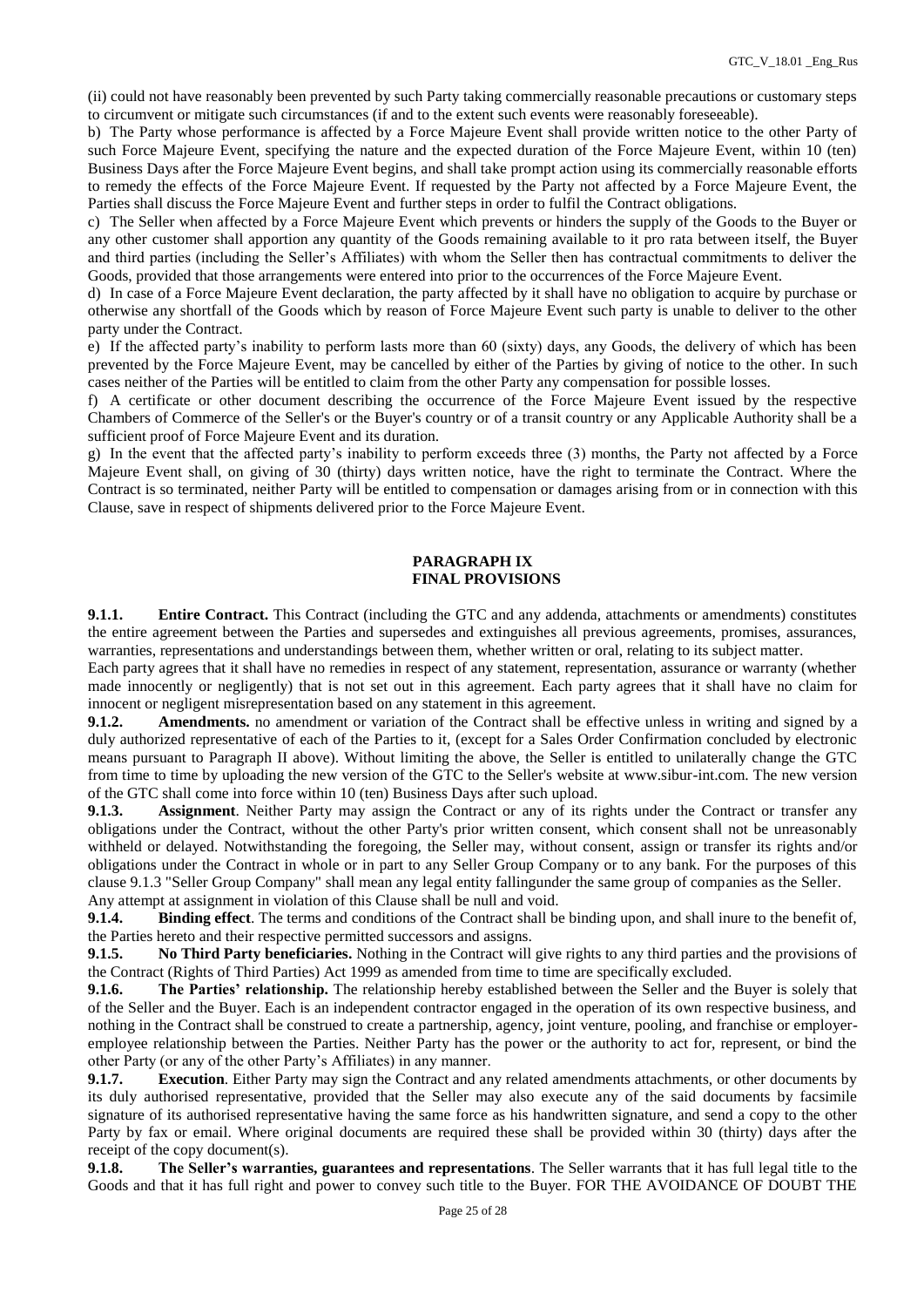SELLER MAKES NO GUARANTEES, WARRANTIES, REPRESENTATIONS, EXPRESS OR IMPLIED, WRITTEN OR ORAL, INCLUDING ANY WARRANTY OF MERCHANTABILITY OR FITNESS OR SUITABILITY OF THE GOODS FOR A PARTICULAR PURPOSE, CONCERNING THE GOODS. ANY WARRANTIES, CONDITIONS OR OTHER TERMS IMPLIED BY LAW, CUSTOM, CONTRACT, STATUTE OR OTHER LEGAL THEORY OR OTHERWISE, WHETHER AS TO MERCHANTABILITY, QUALITY, FITNESS FOR PURPOSE OF THE GOODS OR OTHERWISE ARE SPECIFICALLY EXCLUDED TO THE FULLEST EXTENT PERMITTED BY THE APPLICABLE LAW.

**9.1.9. Notices.** Subject to clause **Error! Reference source not found.** (to the extent of an inconsistency with this clause **Error! Reference source not found.**), any consent, agreement, approval or notice required or permitted to be given or made under the Contract by one of the Parties hereto to the other Party shall be in writing and in English (unless otherwise agreed by the Parties) and shall be delivered in person or by Federal Express, DHL (or other recognized international courier service requiring signature upon receipt) or by facsimile or email (as evidenced by a paper copy of such email).

In proving the giving of a communication, it shall be sufficient to prove that delivery was made to the appropriate address, or the communication was properly addressed and posted by an appropriate courier, or the fax was properly addressed and transmitted or the email was sent to the appropriate email address and dispatch of transmission from the sender's external gateway was confirmed as specified in the Contract.

**9.1.10. The date of receipt.** The date of receipt of the notice, demand or other communication will be (i) if delivered by hand, at the time of delivery, (ii) if delivered by courier – on the  $14<sup>th</sup>$  (fourteenth) day after the same is so mailed, except in the event of disruption of the postal service in which event the notice, demand or other communication will be deemed to be received only when actually received; (iii) if sent by fax, at the time of transmission; and (iv) if sent by email, at the earlier of: the time a return receipt is generated automatically by the recipient's email server; the time the recipient acknowledges receipt; and 24 (twenty four) hours after transmission, unless the sender receives notification that the email has not been successfully delivered.

**9.1.11. Change of notice details**. Either Party hereto shall promptly notify the other Party in writing as to the change of notice details of the Party and the new details to which notice shall be given to it thereafter. Either Party shall promptly notify the other Party in writing in case of any changes in VAT-IDs, changes of their validity or other related details of the other Party.

**9.1.12. The originals provision**. Where original documents are required to be delivered in accordance with the Contract, such documents shall be sent either by certified mail or by courier to the postal address of the receiving Party as stipulated in the Contract.

**9.1.13. Language of the correspondence**. All correspondence concerning the Contract shall be conducted in English.

**9.1.14. Expenses.** Whether or not the transactions contemplated hereby are consummated, all costs and expenses (including the expenses, costs and fees of each Party attorneys, auditors and financial and other professional advisors) incurred in connection with the Contract and/or the drafting or negotiation of the terms and conditions of the Contract and/or any other transaction arising out of or in connection with the Contract shall be borne and paid by the Party incurring such costs and expenses.

**9.1.15. Waiver**. Any failure on the part of any Party hereto to comply with any of its obligations, agreements or conditions under the Contract may only be waived in writing by the Party to whom such compliance is owed but such waiver will not be considered to be a waiver of future failure(s) to comply with an obligation, agreement or condition. No act or omission by a Party may be deemed to be a waiver of any rights if such a waiver is not declared explicitly and in writing.

**9.1.16.** Severability. If any part of the Contract is deemed to be unenforceable, invalid or in contravention of applicable Law by a court or arbitral tribunal of competent jurisdiction, the remainder of the Contract shall remain in full force and effect. The Parties shall negotiate in good faith to replace the invalid provision with a provision which reflects, to the extent possible, the original intent of the invalid provision.

# **9.1.17. Confidential Information**.

a) In connection with the Contract a Party (hereinafter the "**Receiving Party**") may discover, receive, or otherwise acquire, whether directly or indirectly, information related to the other Party (hereinafter the "**Disclosing Party**") or Affiliates of the Disclosing Party or its Affiliates' businesses, or information of third parties that the Disclosing Party is obligated to keep confidential (collectively, in whatever form or medium, "Confidential Information"). Confidential Information shall not include information (i) that is, or becomes, publicly known through no wrongful act or omission, direct or indirect, of the Receiving Party or its officers, directors, employees, Affiliates or consultants, (ii) that was already known to Receiving Party without obligations of confidentiality prior to the receipt from Disclosing Party, as reasonably evidenced by the Receiving Party, and was legitimately in Receiving Party's possession, without any obligation to keep such information confidential, (iii) that Receiving Party independently develops without the use of any Confidential Information of Disclosing Party, or (iv) that Receiving Party receives or has received on a non-confidential basis from a source other than Disclosing Party that is entitled to disclose the same to Receiving Party; provided however that Receiving Party is able to provide Disclosing Party with the documentary evidence regarding any of the exceptions (if any) or as required in connection with any rules or requirements of any stock exchange on which such Party is listed or may be listed, or as may otherwise be required by applicable Law.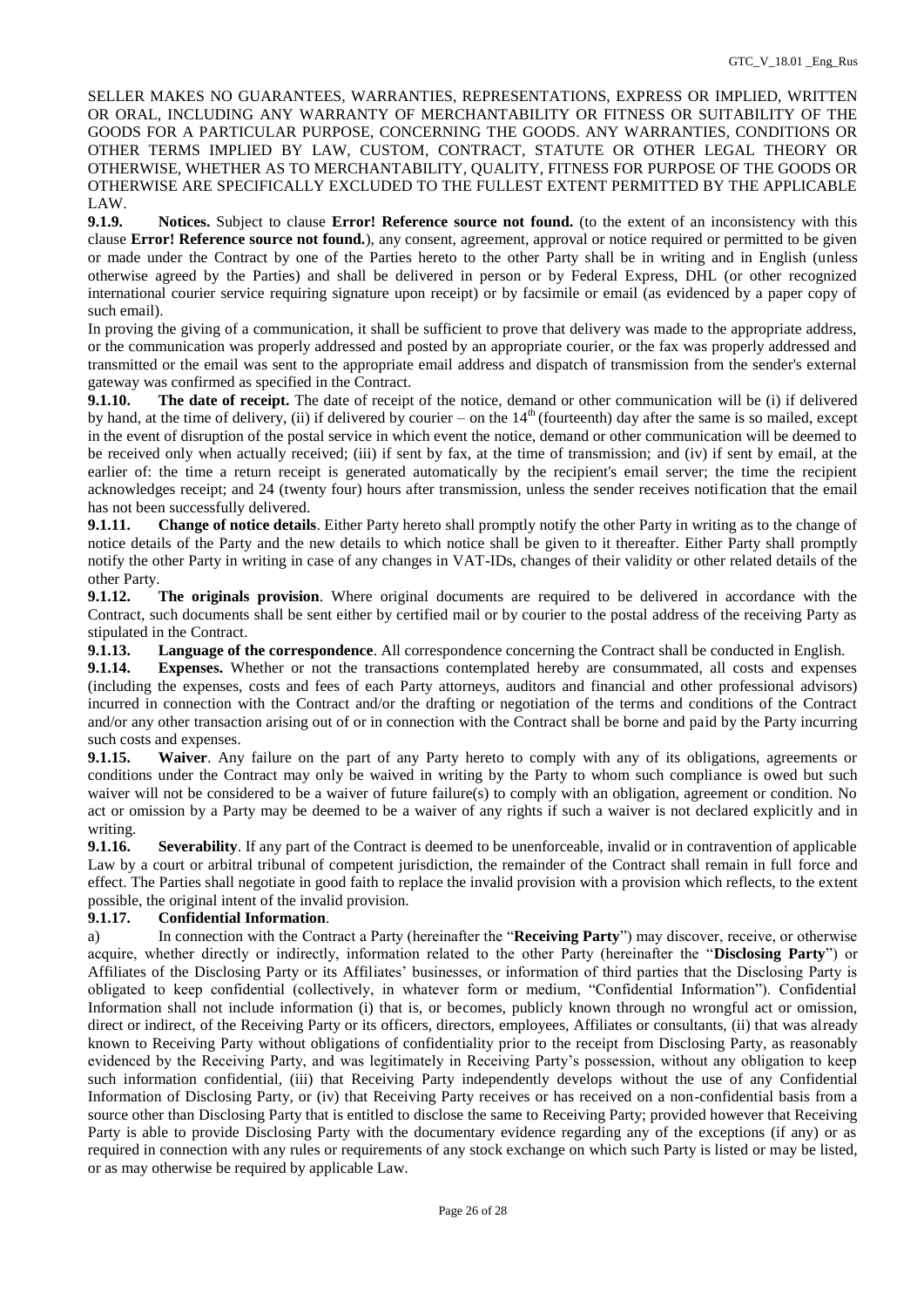b) Receiving Party shall (i) use Disclosing Party's Confidential Information solely in connection with exercise of its rights or performance of its obligations under the Contract, and (ii) disclose Disclosing Party's Confidential Information only as necessary to its officers, employees, Affiliates, consultants, including legal advisors and auditors whose duties relate to the Contract and reasonably require familiarity with such information in order for Receiving Party to perform its obligations or exercise its rights hereunder and who are bound by a legally enforceable written obligation of confidentiality with terms that are the same as, or more stringent than, those set out herein. Each Party shall be liable for any losses and/or damages incurred by the Disclosing Party resulting from such disclosure of Confidential Information by the above mentioned persons to any Third parties.

c) Subject to the exceptions to the confidentiality obligations set out in this Clause above, neither Party (nor its Affiliates, subsidiaries or other related parties) may disclose, publish or otherwise communicate the contents of the Contract to any Third Party without the prior express written consent of the other Party (which consent shall not be unreasonably withheld or delayed); each Party shall be permitted to disclose the terms and conditions of the Contract (i) to actual or potential investors and lenders and their authorized representatives under written confidentiality agreements that protect the confidentiality of the contents of the Contract which are the same as, or more stringent than, those set out herein, or (ii) as required in connection with any rules or requirements of any stock exchange on which such Party is listed or may be listed, or (iii) as may otherwise be required by the applicable Law, or (iv) as may be reasonably required for the performance of the Parties obligations under the Contract; provided however, that the Party making a disclosure pursuant to an exception set forth in the preceding subsections (i) or (iv) shall provide the other Party with prior written notice and shall, to the extent practical, cooperate with the other Party in seeking confidential treatment of the information to be disclosed (if and to the extent available), or (v) to its Affiliates under written confidentiality agreements that protect the confidentiality of the contents of the Contract which are the same as, or more stringent than, those set out herein. In addition to the aforesaid exceptions the Seller is permitted to disclose without the Buyer's prior consent the Confidential Information to any bank with regard to factoring.

d) No press release referring to the Contract or utilizing the other Party's name shall be made without the prior written consent of the other Party.

**9.1.18. Set-off**. No set-off may be made against any claims unless otherwise agreed in writing by the Seller in advance. Under no circumstances the Buyer shall be entitled to set-off against the payment (including any VAT payable) under the Contract any sums owed to the Buyer by the Seller under the Contract or any other agreement it has with the Seller. For the avoidance of any doubt the Seller shall be entitled at all times to set-off against any and all amount owing at any time from the Buyer to the Seller against any amount payable at any time by the Seller under the Contract.

**9.1.19. Warranties.** Each Party hereby represents and warrants to the other that:

a) it has the authority to enter into and perform its obligations under the Contract,

b) the Contract has been duly executed and delivered on behalf of such Party, and constitutes a legal, valid, binding obligation, enforceable against such Party in accordance with its terms,

c) it is a corporation duly organized, validly existing and in good standing under the laws and regulations of its jurisdiction of incorporation or formation,

d) neither the execution of the Contract nor its performance thereunder conflicts with any applicable Law or any other contract to which it is a party or any obligation to which it is subject,

e) within 5 (five) days after the relevant event, the Party so effected will inform the other Party of any changes or amendments to its direct or indirect ownership.

**9.1.20. Counterparts**. If the Contract is executed in counterparts, each shall be deemed an original, but all of which together shall constitute one and the same instrument. The Parties hereby acknowledge and agree that the Contract has been prepared jointly and no rule of strict construction shall be applied against either Party.

### **9.2. Headings, References and Usage of Terms.**

**9.2.1. Headings.** Any headings, article, clause, subclause, section, subsection and table headings in the Contract are inserted for purposes of convenience only and shall not affect in any way the meaning or interpretation of the Contract or the GTC.

**9.2.2. Reference to articles, clauses, etc**. Save where the context requires otherwise, references to Articles, Clauses, Subclauses, Sections, Subsections, Tables, Annexes, Appendixes, etc. shall be references to the articles, clauses, subclauses, sections, subsections, tables, annexes, appendixes, etc. of the Contract or the GTC, when made in the Contract or the GTC respectively.

**9.2.3. Singular and plural**. In the Contract and the GTC, the singular shall include the plural and vice versa and the word "including" shall be deemed to be followed by the phrase "without limitation", references to any gender shall include a reference to the other gender; references to other agreements or to any statute, rule or regulation or instrument shall mean the same as amended, modified or replaced from time to time.

**9.2.4. Herein, hereunder, hereinafter**. The terms "herein", "hereunder", "hereinafter" and similar terms shall be interpreted to refer to the Contract or the GTC, when made in the Contract or the GTC respectively, unless otherwise follows from the context.

**9.2.5. Reference to period.** Where any period in days, weeks, months or years is referred to in the Contract or the GTC, such period shall be calculated in days, weeks, months or years respectively, unless expressly provided otherwise